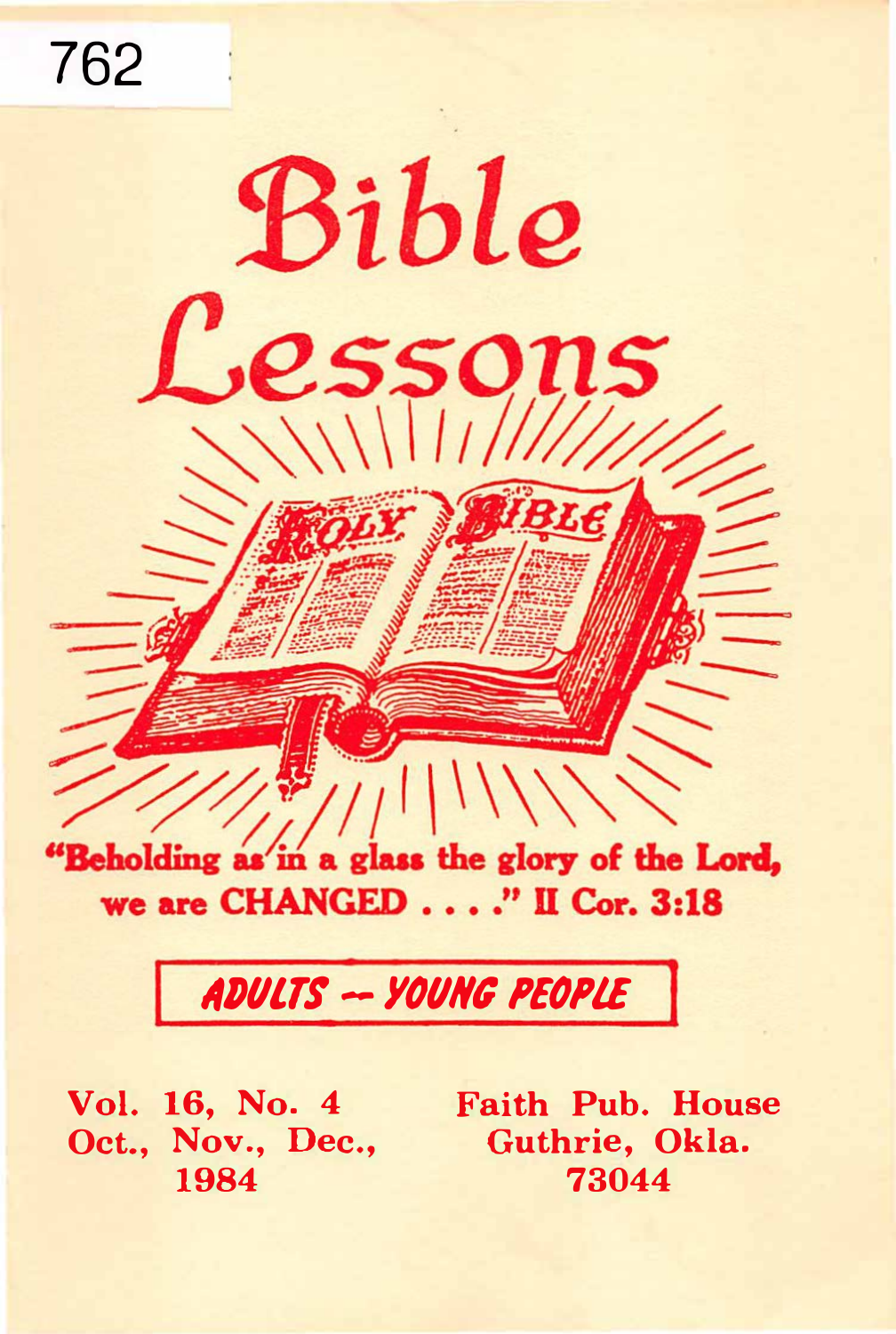# Bible Lessons for Adults and Young People

(USPS054-680)

| Volume 16 | Oct., Nov., Dec. | No. $4$ |
|-----------|------------------|---------|
|-----------|------------------|---------|

# Table of Contents

Page

| Oct. 7   | Christ Issues Serious Warnings  1                   |  |
|----------|-----------------------------------------------------|--|
| 14       | Being Prepared for Christ's Coming 5                |  |
| 21       | An Invitation to a Great Supper  8                  |  |
| 28       |                                                     |  |
| Nov. $4$ |                                                     |  |
| 11       | Jesus Gives a Lesson on Stewardship23               |  |
| 18       | The Rich Man and Lazarus 31                         |  |
| 25       |                                                     |  |
| Dec. $2$ | Another Lesson on Being Prepared 38                 |  |
| 9        | A Lesson on Importunity and Humility  45            |  |
| 16       |                                                     |  |
| 23       | The Wonderful Birth of Jesus Christ51               |  |
| 30       | Wise Men Worship the New-Born King $\dots \dots 55$ |  |

Publishing the Bible truths in the interest of Jesus Christ and His Church Edited by Leslie C. Busbee and Wayne Murphey

Subscription Price-50¢ a copy for quarter of year, or \$2.00 per year, issued quarterly.

Second class postage paid at Guthrie, Oklahoma

Published Quarterly By

FAITH PUBLISHING HOUSE 920 W. Mansur Ave. Guthrie, Oklahoma 73044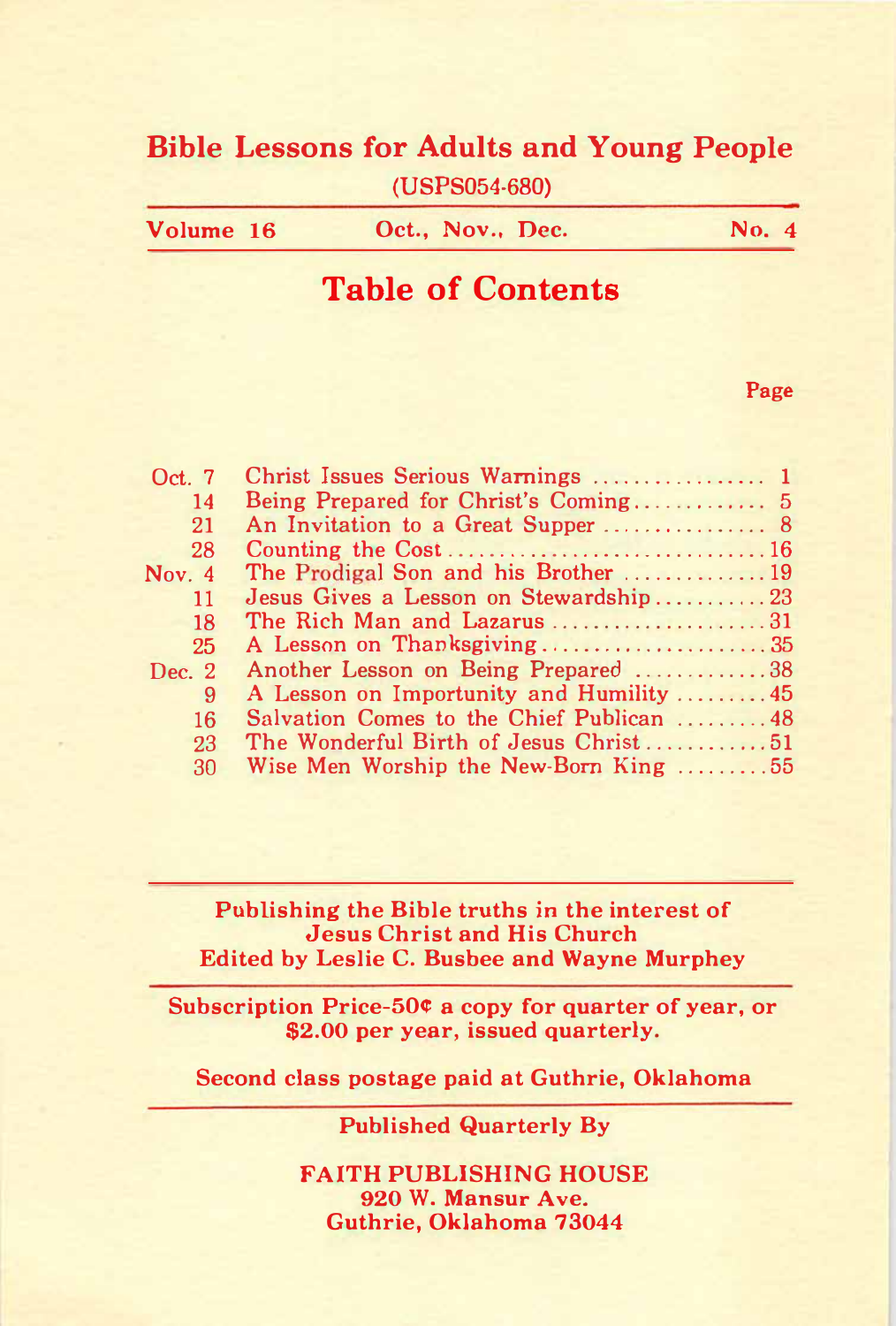# Theme for Fourth Quarter, 1984

We will continue in this quarter with our series of lessons on studies from the four Gospels and the life of Christ. Most of these lessons will come from Luke's Gospel and will cover incidents and teachings during Christ's long extended journey from Galilee to Jerusalem. For some reason Luke records more concerning this fateful journey than the other writers. Although Luke does record some of the same happenings as the other three writers did, there are several of the lessons that only Luke gives us. It is also to be noted that Luke tells us of times when Christ taught lessons that were repeated in other places and on other occasions. Lessons such as "Counting the Cost," "The Great Supper," "The Prodigal Son and His Brother," "The Unjust Steward," "The Rich Man and Lazarus," and "The Widow and the Unjust Judge" are only found in Luke's Gospel. Aside from the traditional lesson on Christ's birth in Lesson 12 on Dec. 23, this series of lessons deals mainly with His journeying toward Jerusalem. I believe that if we will observe these lessons closely we will be able to grasp the serious and solemn emotions that filled the heart of our dear Saviour as He slowly made His way to Jerusalem where He was to taste death for every man. -Leslie C. Busbee

## —————————————— October 7, 1984

#### CHRIST ISSUES SERIOUS WARNINGS

Luke 12:1 In the mean time, when there were gathered together an innumerable multitude of people, insomuch that they trode one upon another, he began to say unto his disciples first of all, Beware ye of the leaven of the Pharisees, which is hypocrisy.

2 For there is nothing covered, that shall not be revealed; neither hid, that shall not be known.

3 Therefore whatsoever ye have spoken in darkness shall be heard in the light; and that which ye have spoken in the ear in closets shall be proclaimed upon the house tops.

4 And I say unto you my friends, Be not afraid of them that kill the body, and after that have no more that they can do.

5 But I will forewarn you whom ye shall fear: Fear him, which after he hath killed hath power to cast into hell; yea, I say unto you, Fear him.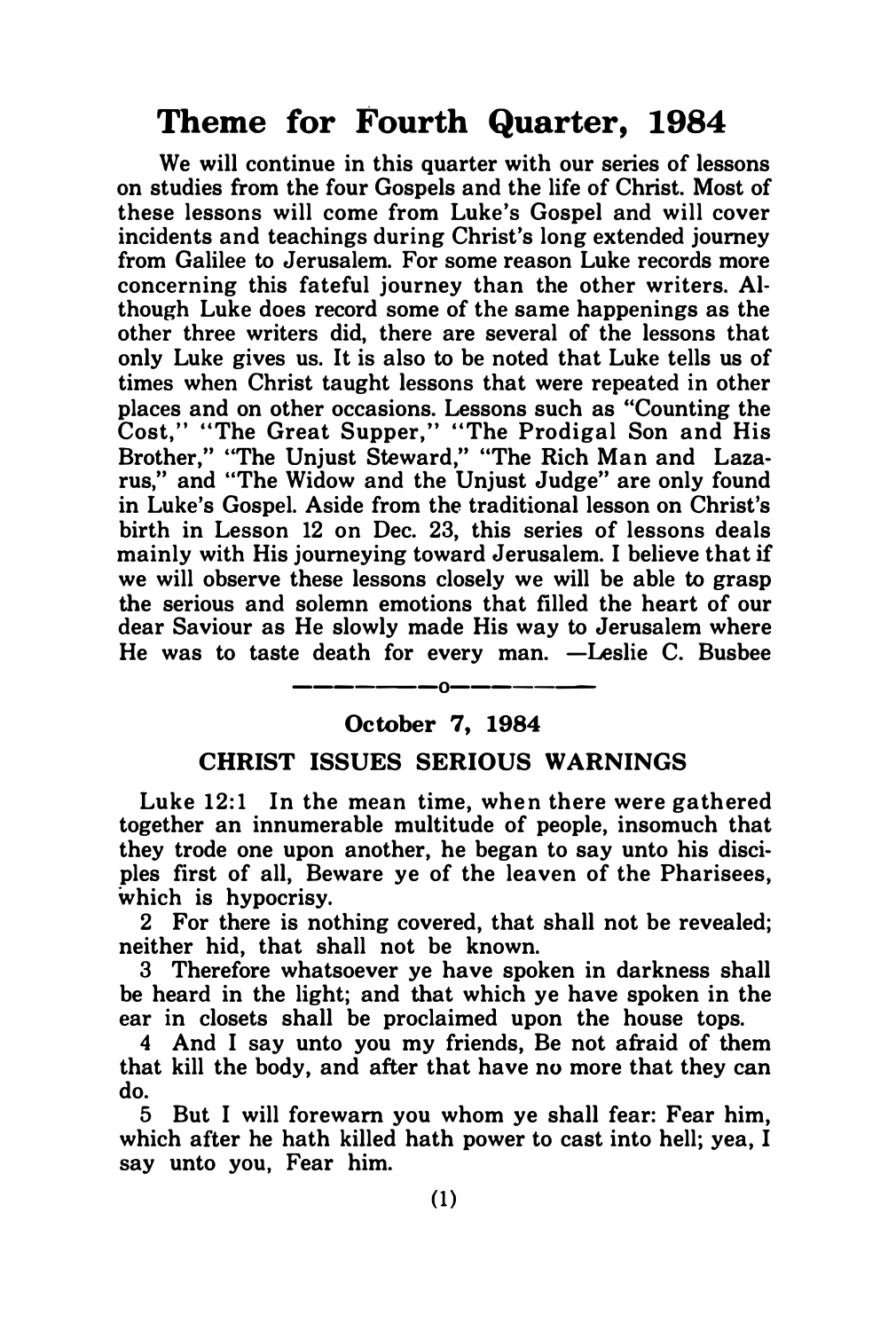6 Are not five sparrows sold for two farthings, and not one of them is forgotten before God?

7 But even the very hairs of your head are all numbered. Fear not therefore: ye are of more value than many sparrows.

8 Also I say unto you, Whosoever shall confess me before men, him shall the Son of man also confess before the angels of God:

9 But he that denieth me before men shall be denied before the angels of God.

10 And whosoever shall speak a word against the Son of man, it shall be forgiven him: but unto him that blasphemeth against the Holy Ghost it shall not be forgiven.

11 And when they bring you unto the synagogues, and unto magistrates, and powers, take ye no thought how or what thing ye shall answer, or what ye shall say:

12 For the Holy Ghost shall teach you in the same hour what ye ought to say.

Memory Verse: For there is nothing covered, that shall not be revealed; neither hid, that shall not be known. Luke 12:2.

Central Thought: We should trust in and fear God before whom nothing is hid and who will permit nothing to remain hidden. This trust and fear of God will assure us of His favor, care, protection, guidance, and everlasting security.

Word Definitions: Hypocrisy: The moving and operation of one under a false pretence, pretending or feigning. Blaspheme: To speak vile things about somone or something; to speak irreverently against God. Confess: To assent or aknowledge.

## LESSON BACKGROUND

There is a similar discourse to our lesson recorded in Matt. 10:26-33. It is possible that it was the same incident in both places. According to the setting of Luke's account these words were spoken on one of Christ's stopping places on His road to Jerusalem. People were flocking in great numbers to see and to hear Him. In the Greek text we find a different expression in the first verse: "He began to say to his disciples: 'First take heed to yourselves of the leaven of the Pharisees.' " The word 'first' was spoken by Jesus. This is indicating the importance He was placing on His disciples being on their guard against the hypocrisy of the leaders of the Jews. We know that it is still a warning for us today. We must beware of the deceitful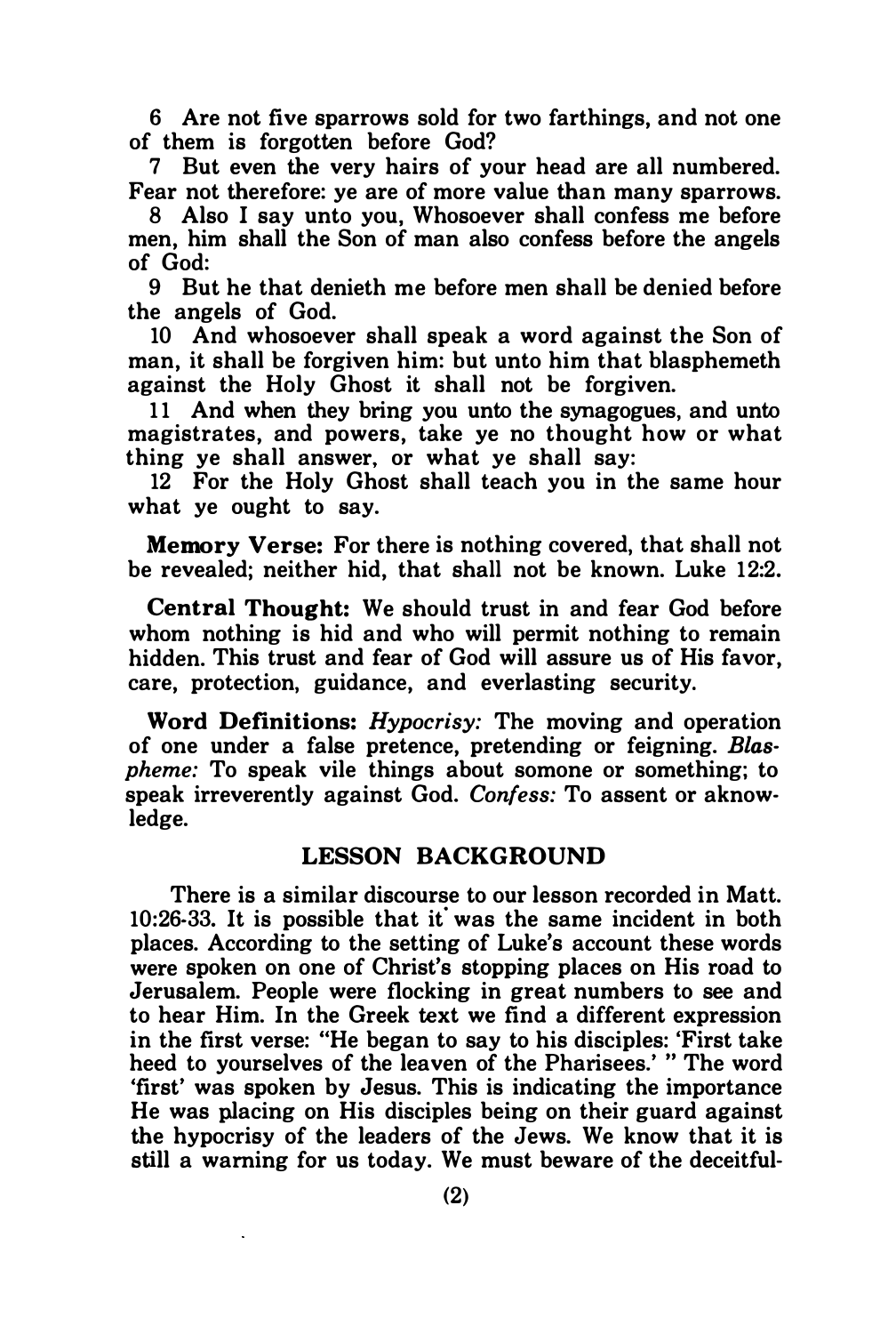ness of others and we must take heed and not allow this kind of spirit to be in us. It is one of the most treacherous and easy to be received of all dispositions that lead to error. Misleading others to get them to think or suppose something other than the real truth is hypocrisy or deceit. God has ways of bringing things to light. It matters not how promoted the wrong or suppressed the right. There is a God who sees all and will render a due reward. There is a touch of tenderness in the sobering statement of fearing God. We who are striving to please God are not under a spirit of slavish fear. It is a fear of love, recognizing the love and tenderness of God. A farthing was the fourth part of the Roman penny. It was the smallest division of money. Matthew said it took two sparrows to make a farthing, and Luke said five sparrows to make two farthings. Very cheap indeed was the sparrow's worth! Matthew stated that "one [sparrow] shall not fall on the ground without your Father." How much more is God concerned about us! He takes note of the numbers of the hairs on our heads. What a kind heavenly Father we have!

#### QUESTIONS:

- 1. What did Christ tell us to beware of?
- 2. What is to happen to everything that is covered or hidden?
- 3. Why are we not to fear them that kill the body?
- 4. What is the feeling and attitude of the Almighty God for a sparrow?
- 5. Of what value are His children to Him?
- 6. What does the numbering of the hairs on our heads indicate?
- 7. How are we to confess Christ before men?
- 8. Why should we not meditate beforehand how we are to answer for Him?

## ADULTS' AND YOUNG PEOPLE'S COMMENTS

Let us unite the different parts of our lesson today. It seems to be a comforting message of God's care for us sandwiched in between two serious warnings. The warning against hypocrisy and the fear of man is on one side, and the warning of denying Him and speaking against the Holy Spirit is on the other side. Then He concludes with an encouragement for those times when we conflict with civil powers concerning our faith and how we are to face and answer them. These truths are so vital to us. In these days when holy saints of God are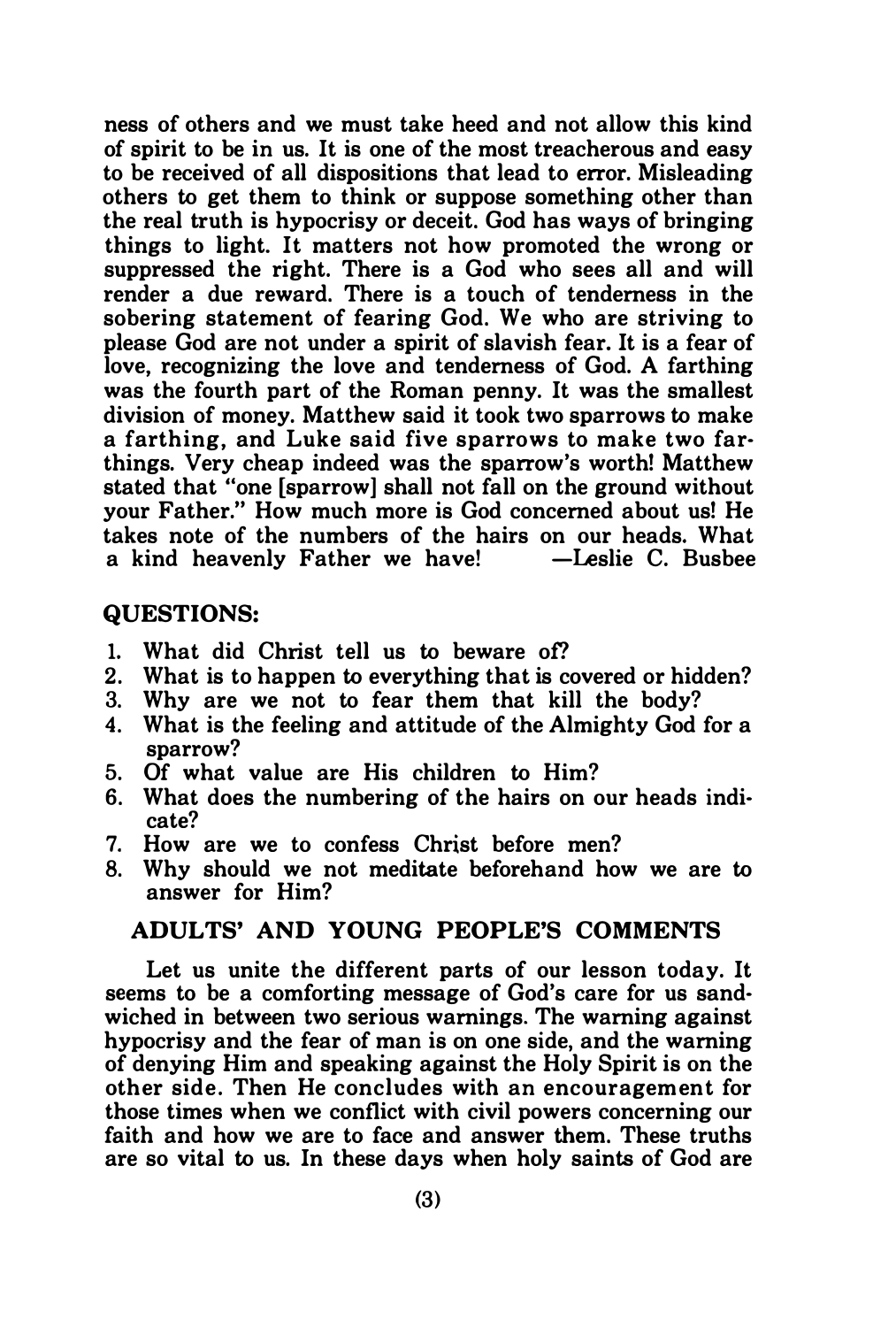being surrounded with humanism and unbelief we need to take stock in these direct words of consolation! We need to be purged completely from the fear of man! The worst he can do is to take our life away. And he cannot do that unless God permits 1t! Although in our humility we scarcely can comprehend the love and care that an Almighty God could have for mortals such as we are, let us strive to believe what Jesus says in our lesson here. God does care for us. He knows what we are going to face in this old wicked world. He knows the pressures, persecutions, ridicule, and suffering that may be heaped upon those who confess and acknowledge Him in this life. There is a day of recompense. People can talk against Christ and they will be forgiven but let them vilify or speak in a vile and slanderous manner against people who are led by the Holy Spirit and see what happens to them. The Holy Spirit is in His saints, and for blinded people to say hard and cruel things about them or to them is to heap the wrath of God upon them. People need to be careful what they say about the<br>children of the most high God! - Leslie C. Busbee children of the most high God!

## FOOD FOR THOUGHT

It is·very rare indeed for a person to practice hypocrisy for a length of time and not convince himself in the end that he is justified in the matter. It is sad indeed for an individual to follow a hypocritical lifestyle with fervent ardor. This is the type that Christ was referring to—the Pharisees. The apostle Paul was caught up in this situation. He was sincere and diligent in furthering a cause that. was actively destroying the followers of God that he professed to serve.

At the time in which Christ spoke this warning, the Roman empire controlled the Jewish nation, although some self government was allowed. The Jewish· Sanhedrin maintained some authority and they were greatly influenced by the Pharisees. Christ confronted them in their hypocrisy and was put to death as a result of it. Herein is revealed a characteristic of a hypocrite, even in our day. You will always find that he is out to crucify someone, perhaps not physically, but such do not hesitate to assassinate someone's character.

Jesus instructed that whenever these people "bring you unto the synagogues, and unto magistrates, and powers, take ye no thought how or what thing he shall answer, or what ye shall say: For the Holy Ghost shall teach you in the same hour what ye ought to say." Jesus practiced this admonition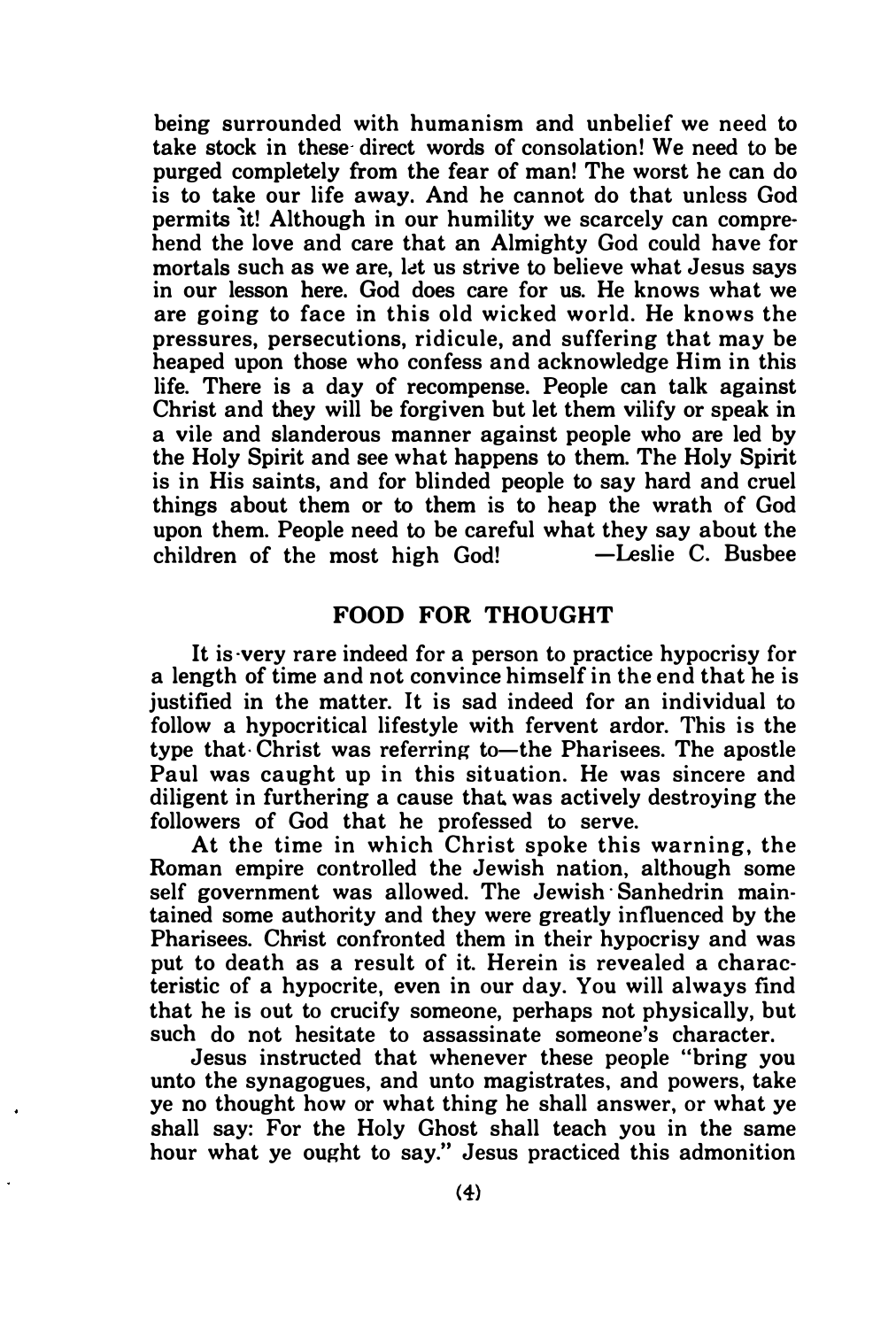when He stood before the authorities. Although His very life hung in the balance. He did not justify Himself as there would be a temptation to do at such a time, but submitted all into God's hands. - Wayne Murphey

> -------0------- October 14, 1984

## BEING PREPARED FOR CHRIST'S COMING

Luke 12:35 Let your loins be girded about, and your lights burning; •

36 And ye yourselves like unto men that wait for their lord, when he will return from the wedding; that when he cometh and knocketh, they may open unto him immediately.

37 Blessed are those servants, whom the lord when he cometh shall find watching: verily I say unto you, that he shall gird himself, and make them to sit down to meat, and will come forth and serve them.

38 And if he shall come in the second watch, or come in the third watch, and find them so, blessed are those servants.

39 And this know, that if the goodman of the house had known what hour the thief would come, he would have watched, and not have suffered his house to be broken through.

40 Be ye therefore ready also: for the Son of man cometh at an hour when ye think not.

41 Then Peter said unto him, Lord, speakest thou this parable unto us, or even to all?

42 And the Lord said, Who then is that faithful and wise steward, whom his lord shall make ruler over his household, to give them their portion of meat in due season?

 $\lambda$ 

43 Blessed is that servant, whom his lord when he cometh shall find so doing.

44 Of a truth I say unto you, that he will make him ruler over all that he hath.

45 But and if that servant say in his heart, My lord delayeth his coming; and shall begin to beat the menservants and maidens, and to eat and drink, and to be drunken;

46 The lord of that servant will come in a day when he looketh not for him, and at an hour when he is not aware, and will cut him in sunder, and will appoint him his portion with the unbelievers.

47 And that servant, which knew his lord's will, and prepared not himself, neither did according to his will, shall be beaten with many stripes.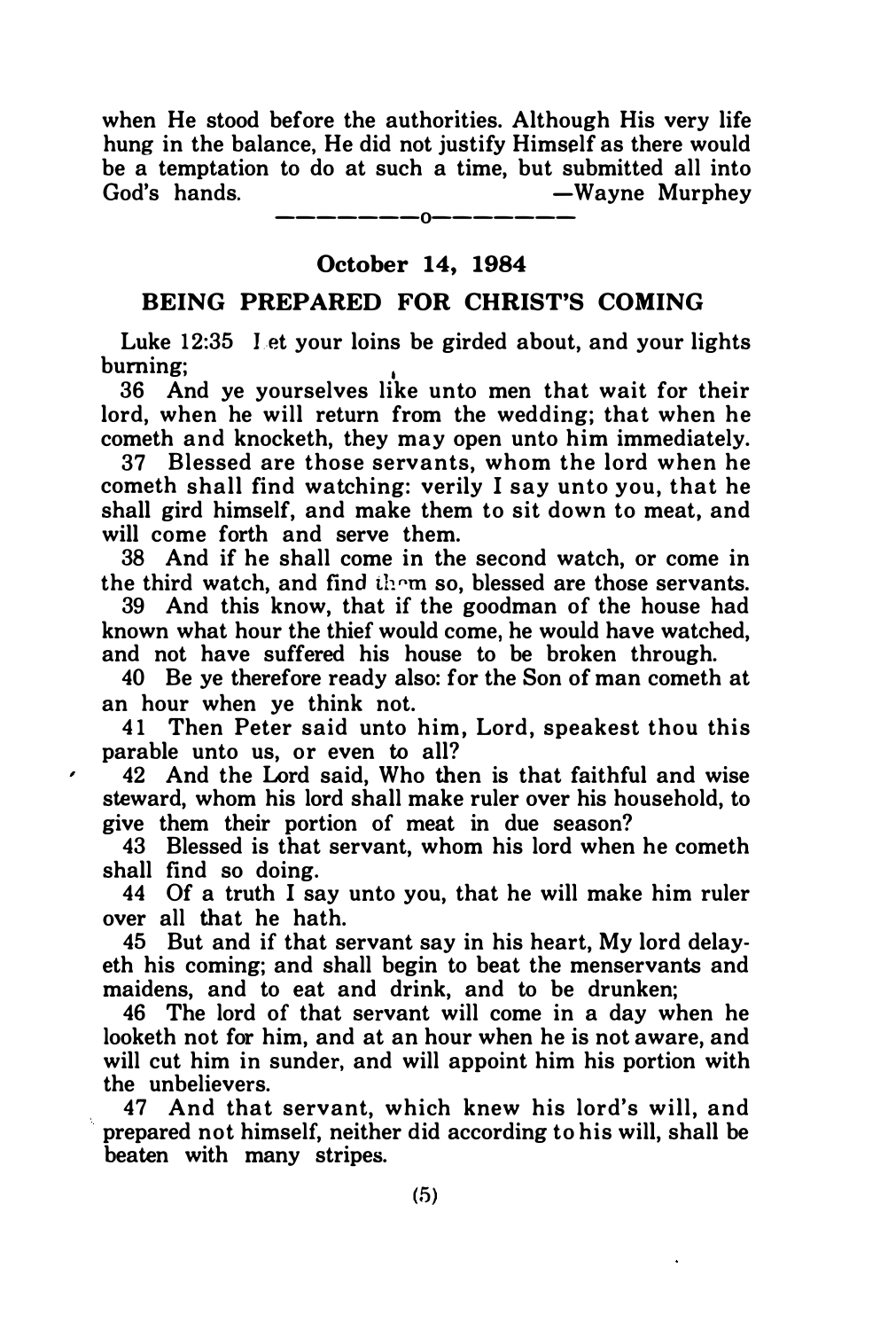48 But he that knew not, and did commit things worthy of stripes, shall be beaten with few stripes. For unto whomsoever much is given, of him shall be much required: and to whom men have committed much, of him they will ask the more.

÷  $\mathbf{r}$ 

Memory Verse: Therefore be ye also ready: for in such an hour as ye think not the Son of man cometh. Matt. 24:44.

Central Thought: The whole purpose of the child of God is to keep one's self in readiness for the coming of the Lord.

## LESSON BACKGROUND

Our lesson today comes right on the heels of the discourse in which Jesus gave His warnings against covetousness. "For where your treasure is, there will your heart be also." Our lesson springs from these words. The second coming of Christ is a great subject in the Bible. Much of the sayings of our lesson are found in Matthew 24. The parable of the ten virgins in Matthew 25 can be found in verses 35 and 36 of our lesson. We notice that the aspect of a servant to his lord is presented in our lesson and in other places. We have also the idea presented of a steward whom his lord has made ruler over his household. The thought of a steward is an important one because a close scriptural study will reveal that this is our position (in a sense) with Christ. Then at the appearing of his lord, who finds him faithful, he is made ruler "over all that he hath." In one of our lessons to follow we will study more on this thought of stewardship. In our society the idea of stewardship is not such a prominent one. The system of free enterprise has helped to erase this from men's minds. They are inclined to suppose that what they possess is their own, but many will wake up too late to realize their error. We are stewards and we own nothing. "The earth is the Lord's and the fulness thereof." Luke al�o makes a statement quoting Jesus that we find nowhere else, and it must be rightly balanced. This is found in verses 47 and 48. It concerns the many or few stripes to be administered to those servants who knew or knew not their lord's will. The term stripes is figurative language, driving to the particular point of unto whomsoever much is given, of him shall much be required.

#### QUESTIONS:

- 1. Wherein lies the real treasure of the child of God?
- 2. What should we be girded about with, and what is our light?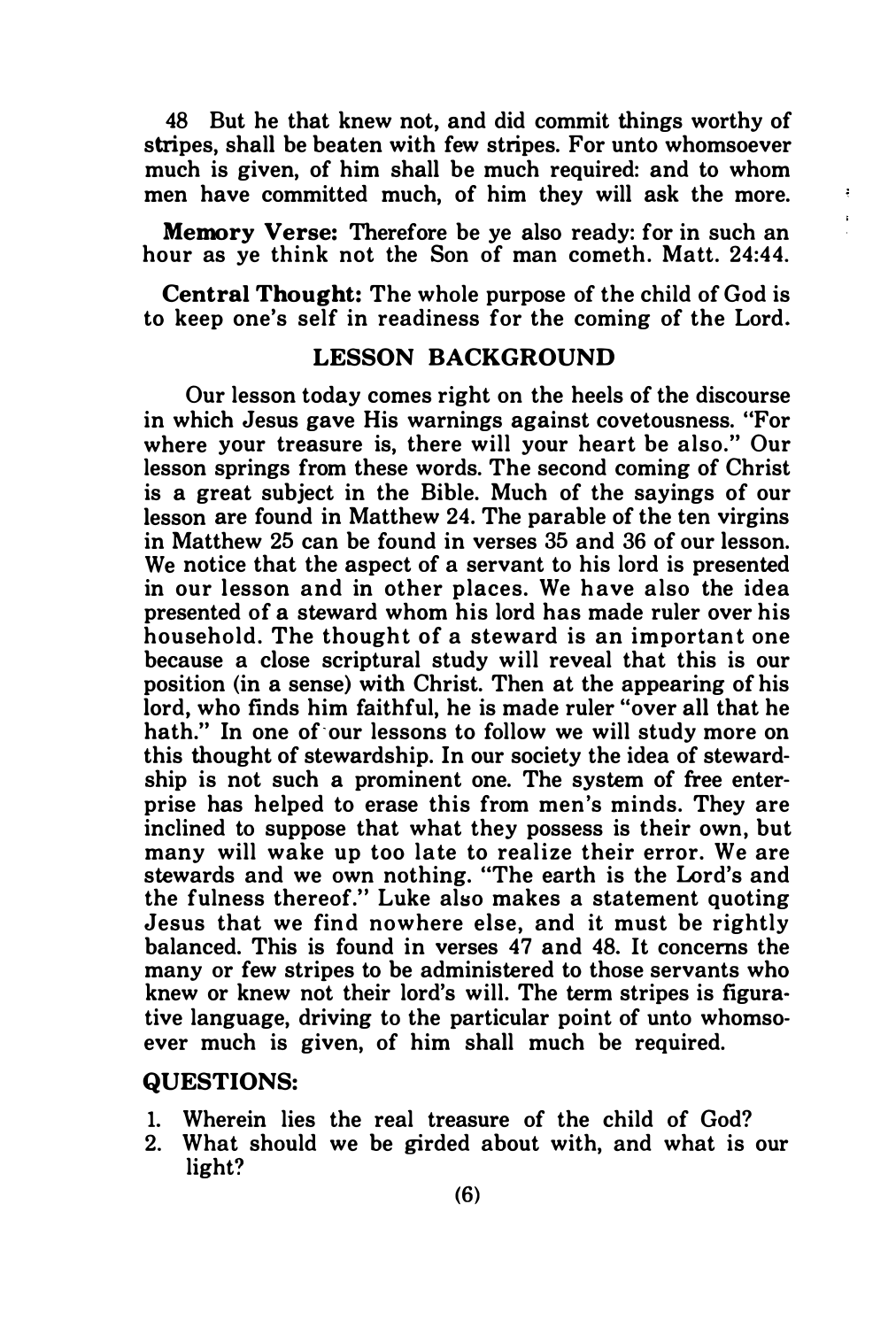- 3. Is it important for us to be constantly aware of the possibility of Christ to come soon?
- 4. What happens to a person if he loses this regard for the coming of the Lord?
- 5. What does a steward do in a household? What are we to do with what Christ gives us?
- 6. What will be required of the one to whom much is given?

## ADULTS' �ND YOUNG PEOPLE'S COMMENTS

There is n. way that any of us can console ourselves with the idea that we don't know much and consequently will not be very severely punished. Jesus never meant to say anything that would cause us to have any reason to think thus. In this enlightened age of the New Testament. He is expecting much from us. We are to be faithfully awaiting our Lord's return. Every day this should occupy our thoughts: "Now the Lord may come today. Oh. God. guide me in thy perfect will. Help me to live so that I will be accounted worthy to stand before you in that day." This  $\leq$  ld be the prime priority of our thoughts. Peter tells us that we should live in all holy conversation and godliness. "looking for and hasting unto the coming of the day of God." 2 Pet. 3:11, 12. The Greek word for behing is the day of doch  $\frac{1}{2}$  for strippen the creative form means to urge diligently or earnestly and to wait eagerly. We know how we feel about some delightful event that we are looking forward to. We eagerly look forward to it. don't we? We look forward to a wedding or coming visit from a dear friend or relative. How much more should the coming of the Lord occupy a place in our most endeared expectations! And think about the Lord's feelings about it. He is at the right hand of God looking forward to that great day of fulfillment. Let us stir ourselves and live as if the coming of the Lord was<br>the very next event of our lives. -Leslie C. Busbee the very next event of our lives.

#### FOOD FOR THOUGHT

If we will obey the admonition in the first verse of our lesson, the remainder will fall into place. Often when we speak of letting our lights shine, we do so with the thought of others seeing it. Our lesson today was given for our personal benefit. We should let our light shine that we might avoid the pitfalls of the enemy.. Many times Jesus warned His disciples to watch. How much easier to watch if we have the light of God's understanding shining in our hearts! We will not be taken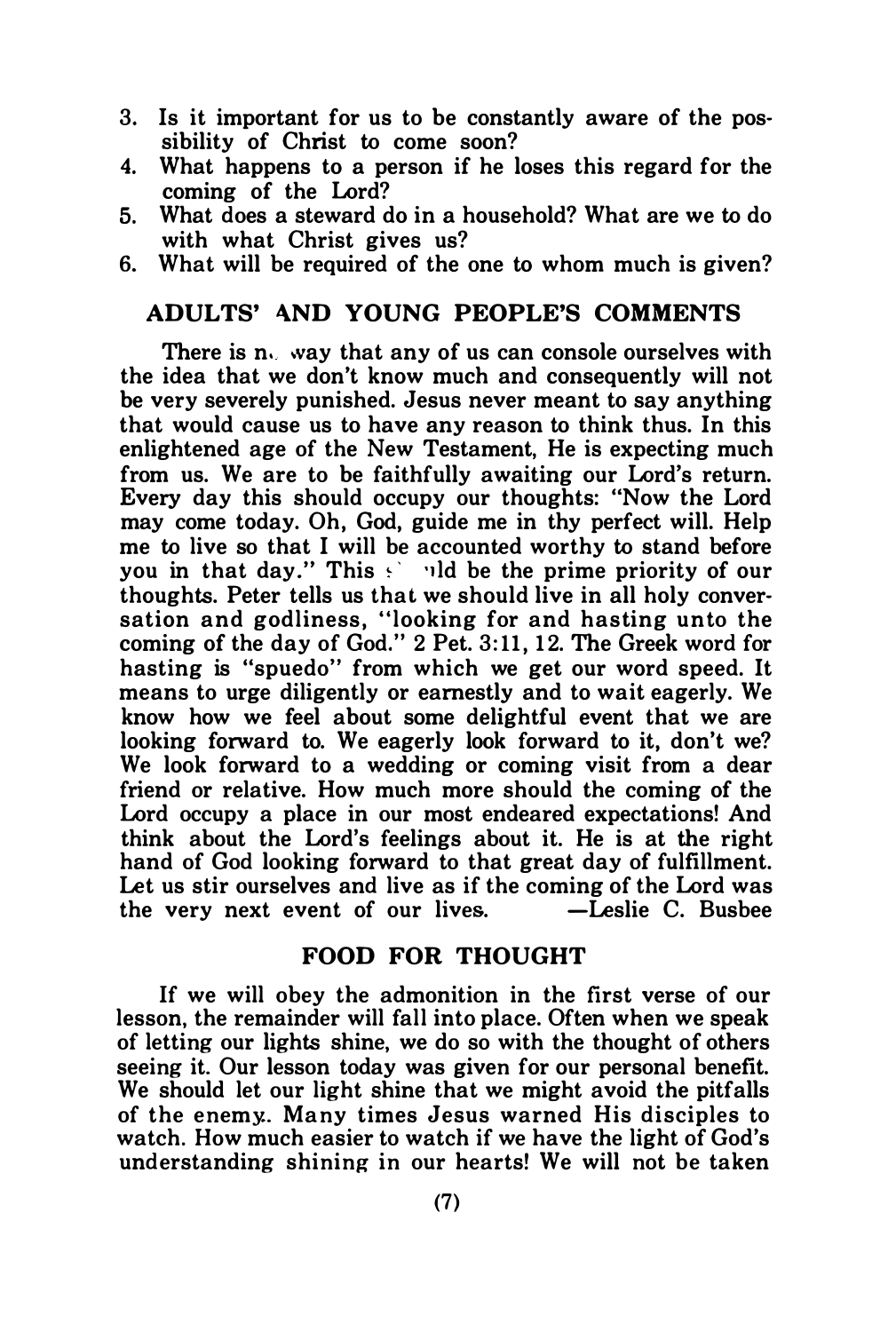unaware when it is our time to account for our stewardship.

We must remember that in our stewardship for God, all things belong to Him: our possessions, our family and friends, our time, talents, influence, the goods of nature, and even the grace, mercy, and goodness of God with which we have been so bountifully endowed. It is possible for one who believes in God, and perhaps has experienced salvation to become slack in their souls, rationalizing that all will be well. Such a person will be caught unawares and as Jesus said, their portion will be with the unbelievers. To turn away from our duty at the last will make fruitless all the good that we might have previously accomplished for God. How diligent we should be in<br>our stewardship! — Wayne Murphey -Wayne Murphey

———————————————

## October 21, 1984

## AN INVITATION TO A GREAT SUPPER

Luke 14:15 And when one of them that sat at meat with him heard these things, he said unto him, Blessed is he that shall eat bread in the kingdom of God.

16 Then said he unto him, A certain man made a great supper, and bade many:

17 And sent his servant at supper time to say to them that were bidden, Come; for all things are now ready.

18 And they all with one consent began to make excuse. The first said unto him, I have bought a piece of ground, and I must needs go and see it: I pray thee have me excused.

19 And another said, I have bought five yoke of oxen, and I go to prove them: I pray thee have me excused.

20 And another said, I have married a wife, and therefore I cannot come.

21 So that servant came, and shewed his lord these things. Then the master of the house being angry said to his servant, Go out quickly into the streets and lanes of the city, and bring in hither the poor, and the maimed, and the halt, and the blind.

22 And the servant said, Lord, it is done as thou hast commanded, and yet there is room.

23 And the lord said unto the servant, Go out into the highways and hedges, and compel them to come in, that my house may be filled.

24 For I say unto you, That none of those men which were bidden shall taste of my supper.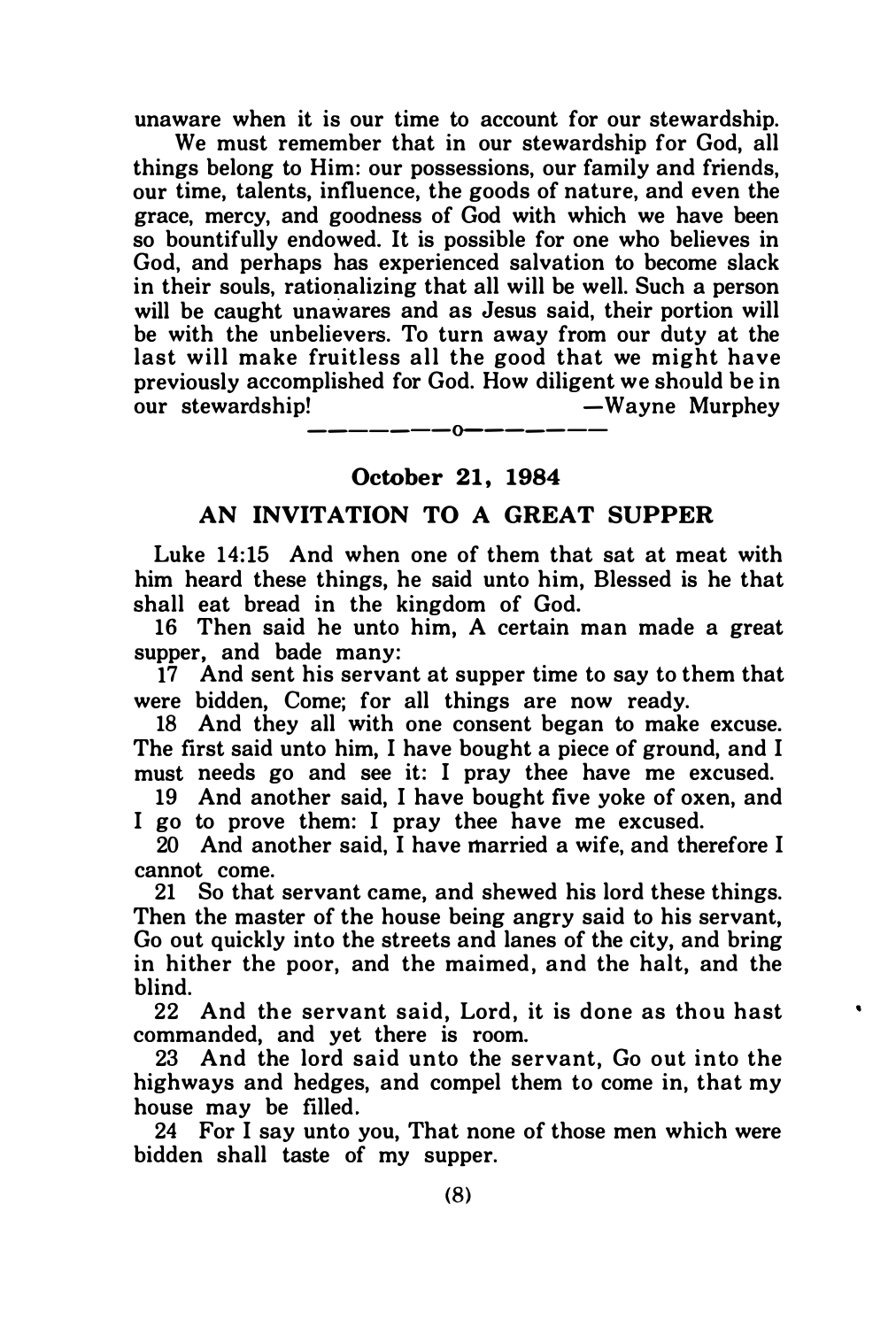Isa. 55:1 Ho, every one that thirsteth, come ve to the waters, and he that hath no money; come ye, buy, and eat; yea, come, buy wine and milk without money and without price.<br> $2 \sqrt{2}$ 

Wherefore do ye spend money for that which is not bread? and your labour for that which satisfieth not? hearken diligently unto me, and eat ye that which is good, and let your soul delight itself in fatness.

3 Incline your ear, and come unto me: hear, and your soul shall live; and I will make an everlasting covenant with you, even the sure mercies of David.

Rev. 22: 17 And the Spirit and the bride say, Come. And let him that heareth say, Come. And let him that is athirst come. And whosoever will, let him take the water of life freely.

Memory Verse: And they shall come from the east, and from the west, and from the north, and from the south, and shall sit down in the kingdom of God. Luke 13:29.

Central Thought: God has invited all men everywhere to partake of the feast of His salvation and grace, but very few can withdraw their minds from carnal pursuits to attend to this invitation. ÷,

## LESSON BACKGROUND

Jesus went into the house of one of the chief of the Pharisees to eat on the Sabbath day. He was being closely watched by those in attendance. A certain man who had dropsy was healed on this occasion. Although Luke says that they held their peace, it was evident that they were highly displeased at Jesus for doing this on the Sabbath day. Jesus then counselled with those in attendance when He saw how they chose the chief places at the feast. He told them not to reach for the highest place, but to take the lowest place so that they could be promoted instead of demoted. Then He spoke to the one who invited Him to not call for his rich friends to come to the feast, but to call those who were not able to recompense him, so that his reward could be in the resurrection of the just. These sayings prompted one at the feast to make the statement we have in the first verse of our lesson. Jesus reveals in the parable that He responded with the fact that there are things in people's hearts that will hinder them from taking advantage of the supper of God. From Isaiah we draw a great appeal and invitation, uttered in prophecy. It is a touching, earnest call for souls of men to come to Him and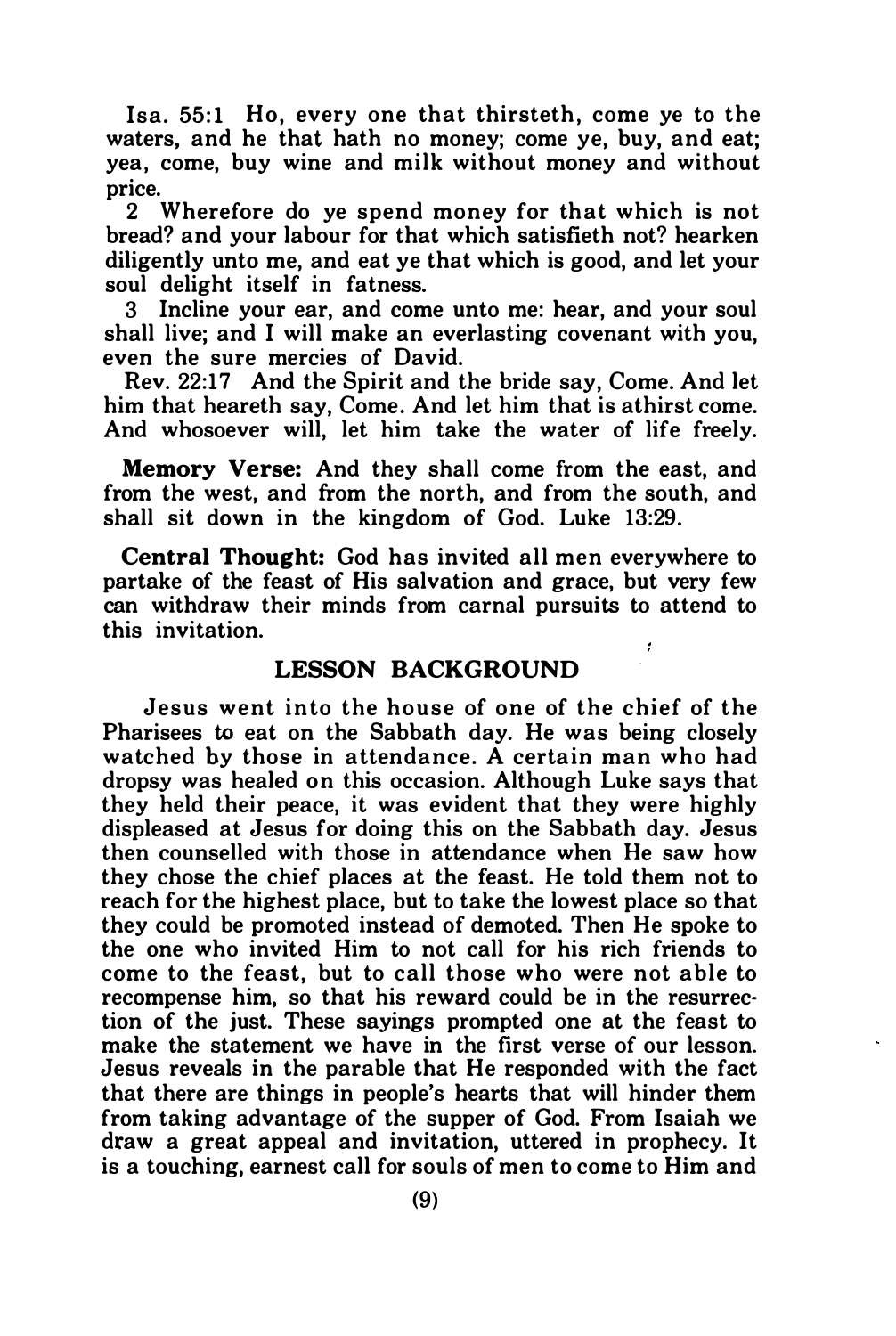partake of the good things He is providing. From the last book of the Bible and the closing verses of that book is voiced a final appeal to mankind. There are other expressions in the Scriptures also that make us to know that God is offering to men a wonderful opportunity to eat with Him of the glories<br>and blessing of eternal being.  $\qquad$  -Leslie C. Busbee and blessing of eternal being.

### QUESTIONS:

- 1. What is God inviting us to?
- What caused those who were bidden to the feast to deline to come?
- 3. Did they have the proper regard for the value of the feast?
- 4. What causes people today to turn away from heaven's invitation?
- 5. Look at the three things that were used as excuses. Is there any danger in those sort of things today?
- 6. What is the wine, milk, and fatness that God is offering us us today?
- 7. How do we drink of the water of life?

# ADULTS' AND YOUNG PEOPLE'S COMMENTS

Jesus gives us this parable to show how people today can so lightly esteem the salvation that He is providing. A lot of work and effort goes into making a supper or feast. There seems to have been no price attached. The only price was to respond, come, and be there. It is that way about the salvation of God. The only price attached is for us to respond and forsake our sins, and come to Him. But, oh, the power of earthly allurements and things that solicit our interests! I am sure that these people would have come to the feast if they had esteemed it profitable, worthwhile, and of great value to them, but they did not count it of much worth. They found something of much more interest to them. They did not really want to come. The One giving the feast meant nothing to them. That is the way it is today in matters concerning souls and their need of God. Our lesson reveals that God will take no pains with the scornful attitude of people who slight and carelessly cast off His offers. He will reach out to those who are hungry. The Jewish nation was given the first invitation to the blessings of the grace of God, but they counted themselves unworthy of everlasting life and cast it from them. The apostles turned to the Gentiles who were glad for the opportunity and glorified the Word of the Lord. (Acts 13:46-4R). God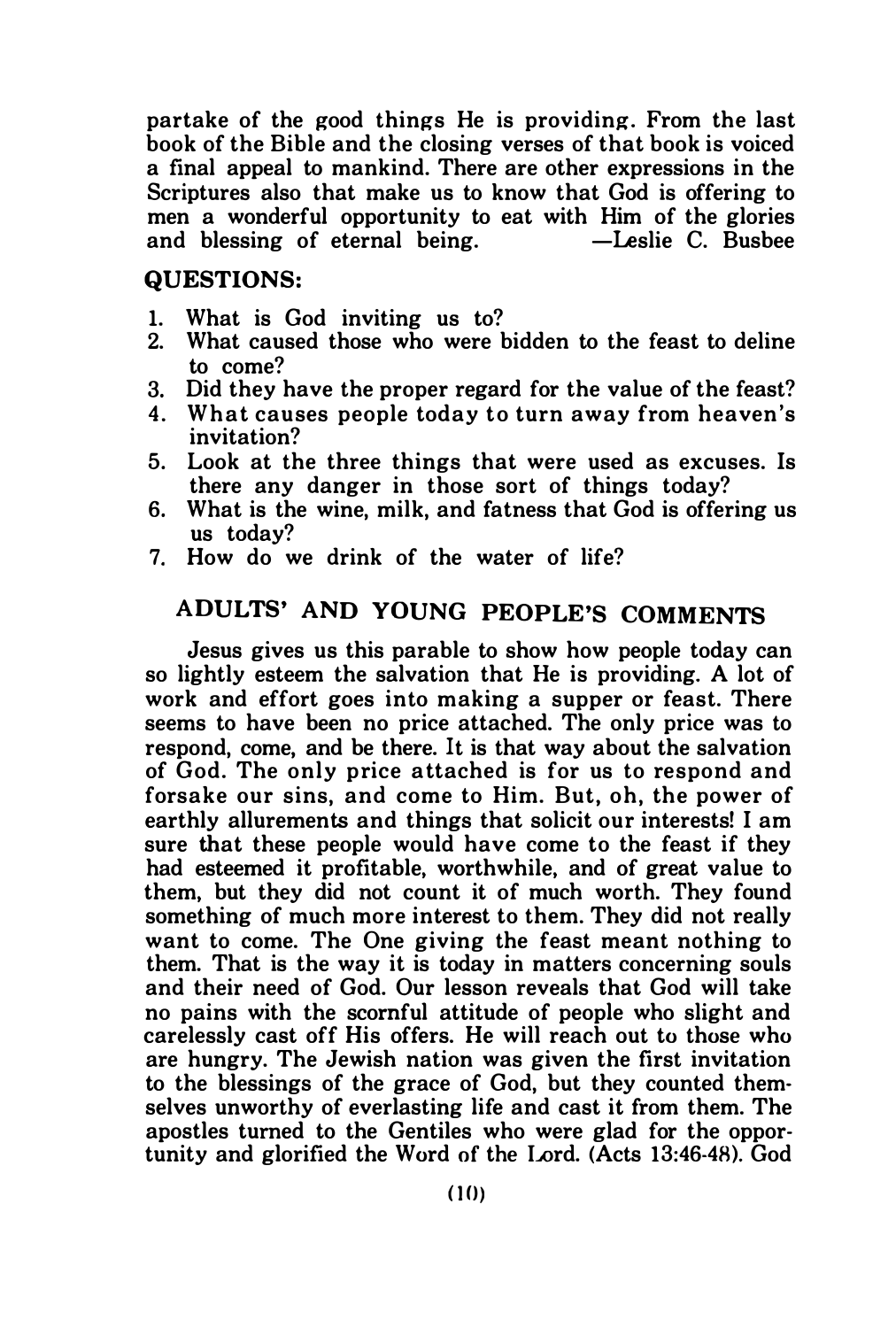is going to have someone who will love and appreciate His goodness.<br>-Leslie C. Busbee -Leslie C. Busbee

## FOOD FOR THOUGHT

It is not revealed who made the statement in the first verse of our lesson, but whoever it was, apparently possessed a good understanding of God's salvation. Even Jesus' disciples seemed to have had a difficult time comprehending the spiritual kingdom that was being preached. It is obvious that many who were bidden to the master's supper offered only excuses. The first one said that he had bought a piece of ground and he needed to go see it. I am convinced that the man had already seen the property before he purchased it. You won't find an individual who is any kind of a business man, buying ground, sight unseen. It was just an excuse. The second man stated that he had bought five yoke of oxen and he needed to prove them. Likewise, a good business man who buys work animals will know whether or not they labor well before he buys. The third man declared that he had married a wife and couldn't come. I have an idea that if he had desired to attend the supper he would have asked his wife to accompany him. They both could have enjoyed the feast together. When we stand before the judgment throne of God, excuses will look pretty flimsy. That will be a time of true confession. -Wayne Murphey

# -------0------- THE YOUNG COTTAGER

Jane S---- was the daughter of poor parents in the village where it pleased God first to cast my lot in the ministry. My acquaintance with her commenced, when she was twelve years of age, by her weekly attendance at my house amongst a number of children whom I invited and regularly instructed every Saturday afternoon.

On the summer evenings I frequently used to assemble this little group out of doors in my garden, sitting under the shade of some trees which protected us from the heat of the sun; from hence a scene appeared which rendered my occupation the more interesting. For adjoining the spot where we sat, and only separated from us by a fence, was the churchyard, surrounded with beautiful prospects in every direction. There lay the mortal remains of thousands, who from age to age, in their different generations, had been successively committed to the grave: earth to earth, ashes, to ashes, dust to dust. Here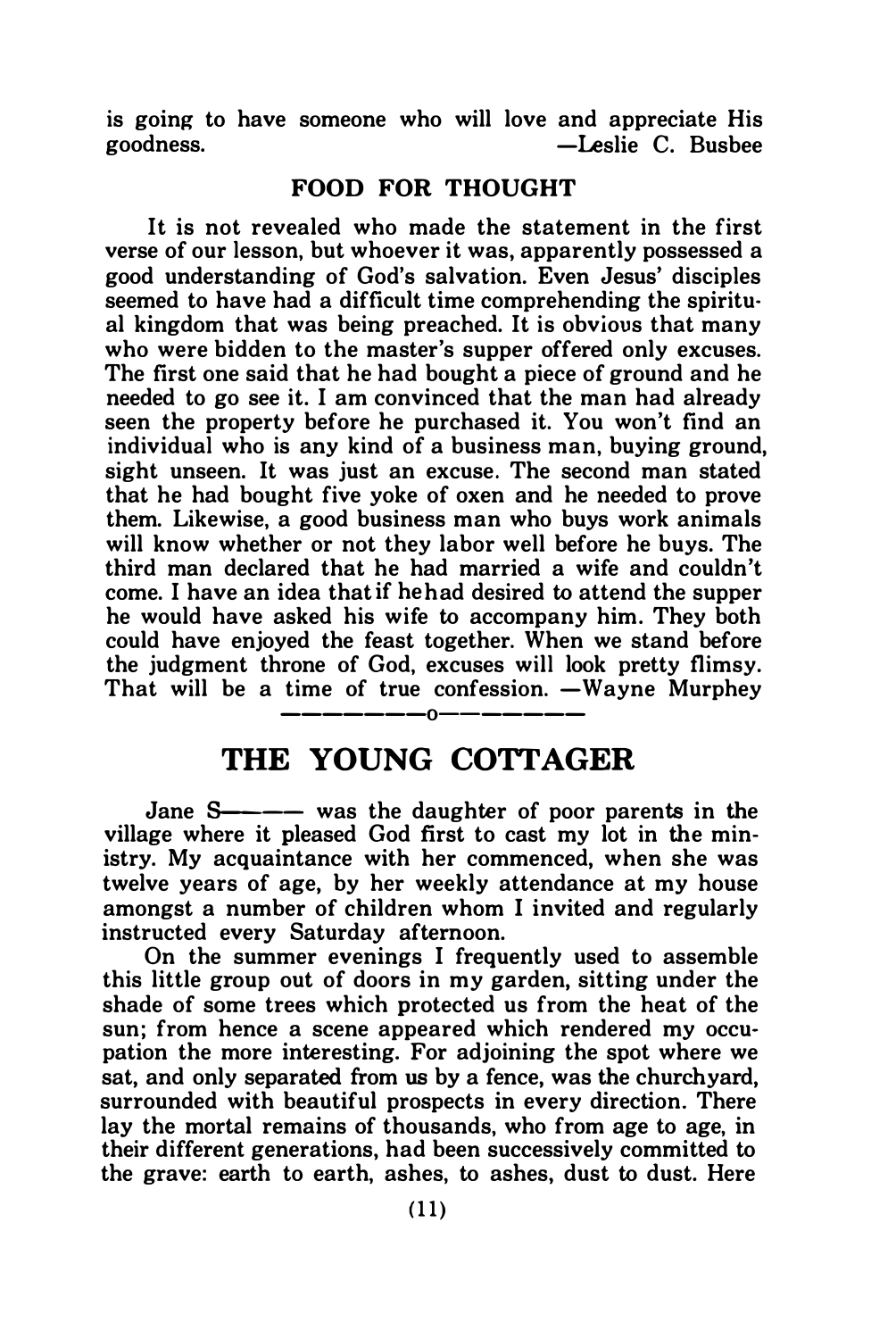the once famed ancestors of the rich and the less known forefathers of the poor lay mingling their dust together-alike awaiting the resurrection from the dead.

I had not far to look for subjects of warning and exortation suitable to my little flock of lambs that I was feeding. I could p oint to the heaving sods that m arked the different graves and separated them from each other and tell my pupils that, young as they were, none of them were too young to die; and that probably more than half of the bodies which were buried there were those of little children. I hence took occasion to speak of the nature and value of a soul, and to ask them where they expected their souls to go when they departed hence and were no more seen upon earth.

I told them who was "the resurrection and the life" and who alone could take away the sting of death. I used to remind them that the hour was "coming in the which all that are in the graves shall hear His voice and shall come forth: they that have done good, unto the resurrection of life; and they that have done evil, unto the resurrection of damnation." I often availed myself of these opportunities to call to their recollection the more recent deaths of their own relatives that lay buried so near us. Some had lost a parent, others a brother or sister, some perhaps had lost all these and were committed to the mercy of their neighbours as fatherless or motherless orphans. Such circumstances were occasionally useful to excite tender emotions, favourable to serious impressions.

Sometimes I sent the children to the various stones which stood at the head of the graves and bid them learn the epitaphs inscribed upon them. I took pleasure in seeing the little ones thus dispersed in the churchyard, each committing to memory a few verses written in commemoration of the departed. They would soon accomplish the desired object and eagerly return to me, ambitious to repeat their task. Thus my churchyard became a book of instruction, and every gravestone a leaf of edification for my young disciples.

The church itself stood in the midst of the ground. It was a spacious antique structure. Within those very walls I first proclaimed the message of God to sinners. As these children surrounded me I sometimes pointed to the church, spoke to them of the nature of public worship, the duty of regular attendance on its services, and urged their serious attention to the means of grace. I showed them the sad state of many countries, where neither churches nor Bibles were known, and . the no less melancholy condition of multitudes at home, who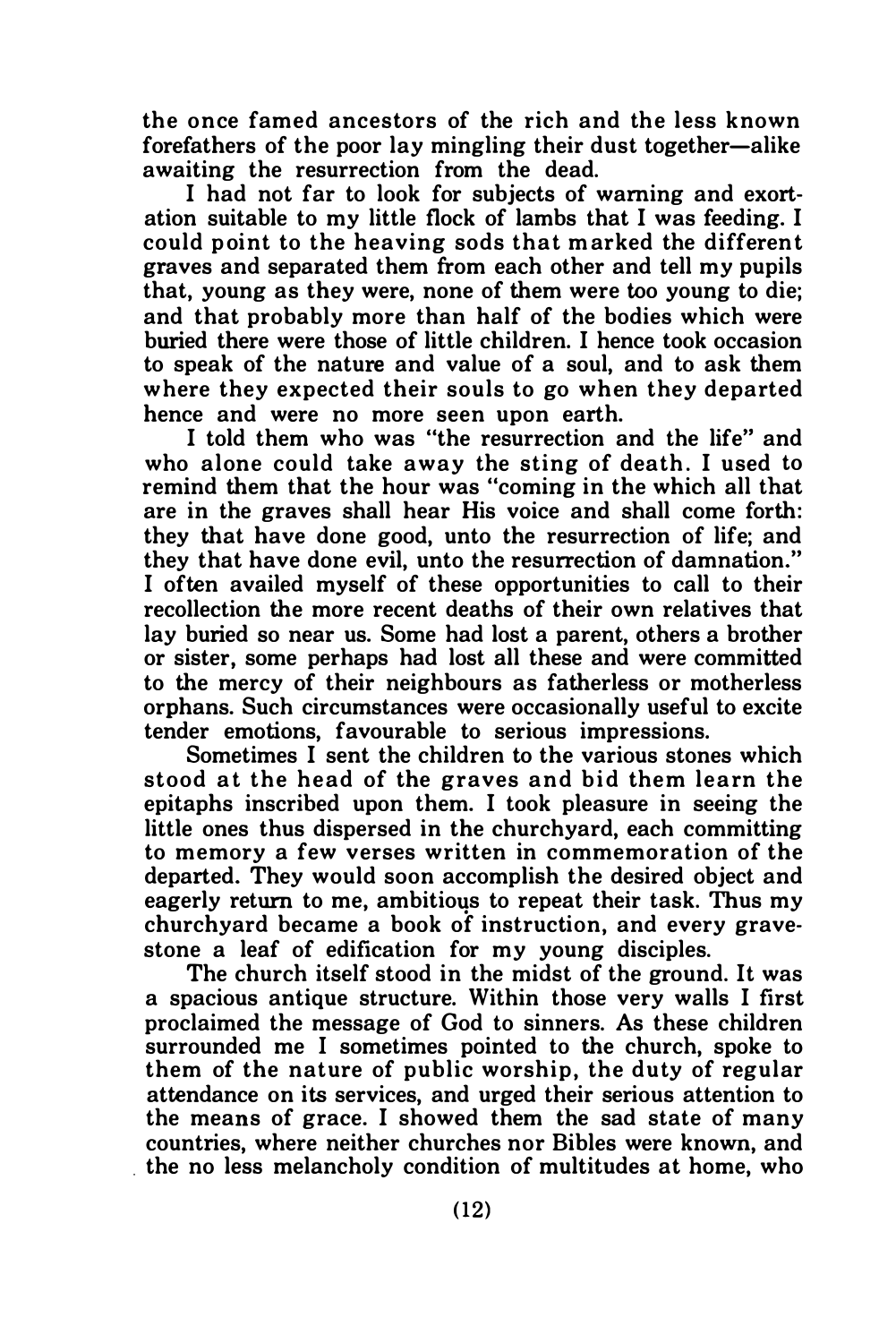sinfully neglect worship and slight the Word of God. I thus tried to make them sensible of their own favours and privileges.

Little Jane used constantly to appear on these weekly seasons of instruction. I made no very particular observations concerning her during the first twelve months or more after her commencement of atten dance. She was not then remarkable for any peculiar attainment. On the whole I used to think her rather more slow of apprehension than most of her companions. She usually repeated her tasks correctly but was seldom able to make answers to questions for which she was not previously prepared with replies. Her countenance was not engaging; her eye discovered no remarkable liveliness. She read tolerably well, took pains, and improved in it. Mildness and quietness marked her general demeanour. She was very constant in her attendance on public worship at the church as well as on my Saturday instruction at home. But generally speaking she was little noticed except for her regular and orderly conduct. Had I then been asked of which of my young scholars I had formed the most favourable opinion, poor Jane might have been altogether omitted in the list.

How little do we oftentimes know what God is doing in other people's hearts. What poor calculators and judges we frequently prove till He opens our eyes! His thoughts are not our thoughts; neither our ways His ways. Once, indeed, during the latter part of that year. I was struck with her ready attention to my wishes. I had, agreeably to the plan above mentioned, sent her into the churchyard to commit to memory an epitaph which I admired. On her return she told me that in addition to what I desired, she had also learned another which was inscribed on an adjoining stone, adding that she thought it a very pretty one. I thought so, too and perhaps my readers will be of the same opinion. While I transcribe the lines I can powerfully imagine that I hear her voice repeating them. The idea is exceedingly gratifying to me.

Forgive, blest shade, the tributary tear That mourns thy exit from a world like this Forgive the wish that would have kept thee here And stayed thy progress to the seats of bliss. No more confined to grovelling scenes of night No more a tenant pent in mortal clay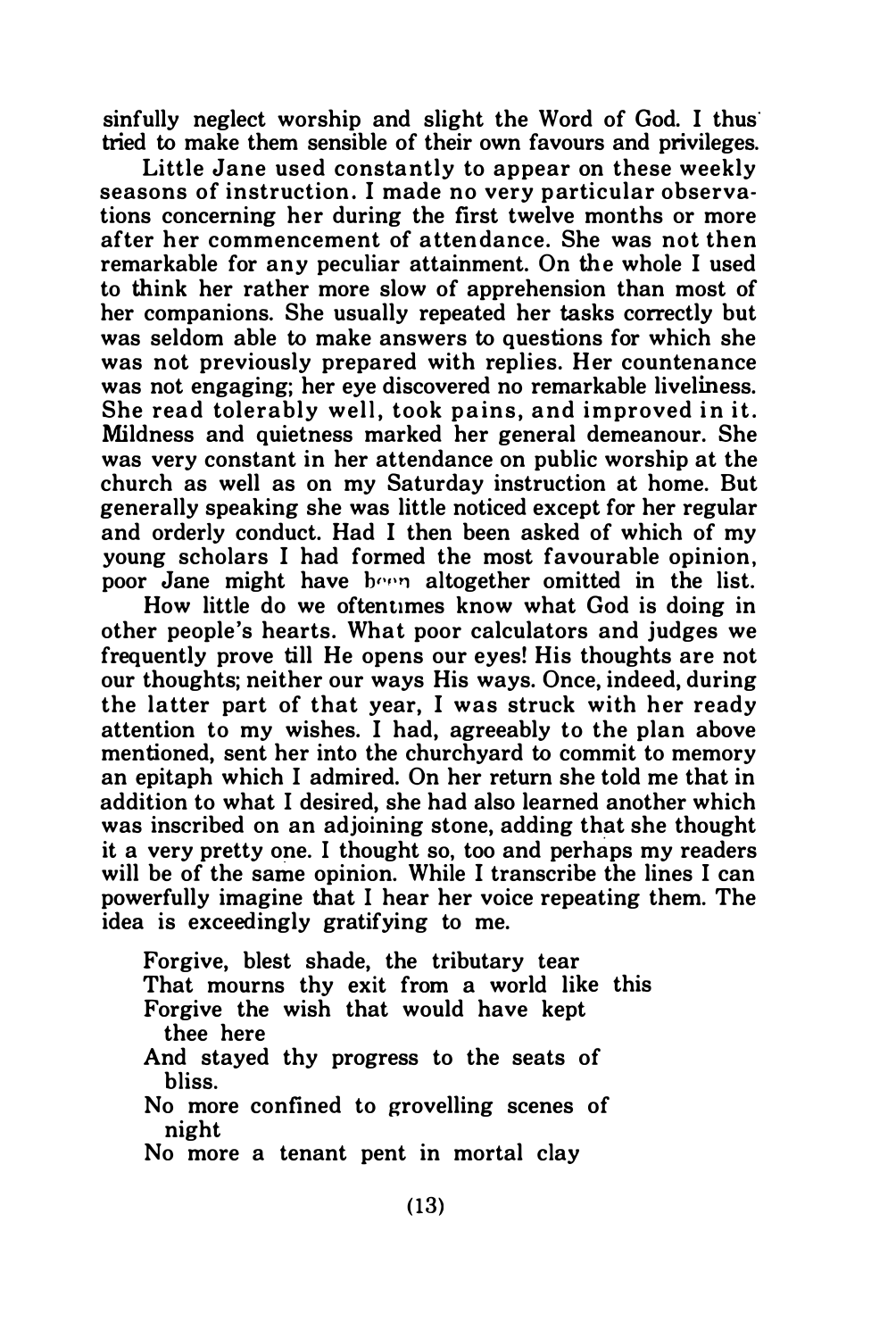Now should we rather hail thy glorious flight

And trace thy journey to the realms of day.

The above was her appointed task; and the other which she voluntarily learned and spoke of with pleasure is this:-

It must be so-our father Adam's fall And disobedience brought this lot on all. All die in him-But hopeless should we be, Blest revelation! were it not for thee. Hail, glorious Gospel! heavenly light whereby We live with comfort, and with comfort die; And view beyond this gloomy scene, the tomb,

A life of endless happiness to come.

I afterwards discovered that the sentiment expressed in the latter epitaph had much affected her, but at the period of this little incident I knew nothing of her mind; I had comparatively overlooked her.

I have often been sorry for it since. Conscience seemed to rebuke me when I afterwards discovered what the Lord had been doing for her soul, as if I had neglected her; yet it was not done designedly. She was unknown to us all, except that, as I have since found out, her regularity and abstinence from the sins and follies of her young equals in age and station brought upon her many taunts and jeers from others which she bore very meekly.

It was about fifteen months from the first period of Jane's attendance on my Saturday school when I missed her from her customary place. Two or three weeks had gone by without my making any particular enquiry respecting her. I was at length informed that she was not well; but apprehending no peculiar cause for alarm n early two months passed away without any further mention of her name being made. At length a poor old woman in the village, of whose religious disposition I had formed a good opinion, came and said to me: "Sir, have you not missed Jane S-at your house on Saturday" afternoons?" "Yes," I replied. "I believe she is not well." "Nor ever will be, I fear," said the woman. "What! do you apprehend any danger in the case?" "Sir, she is very poorly indeed, and I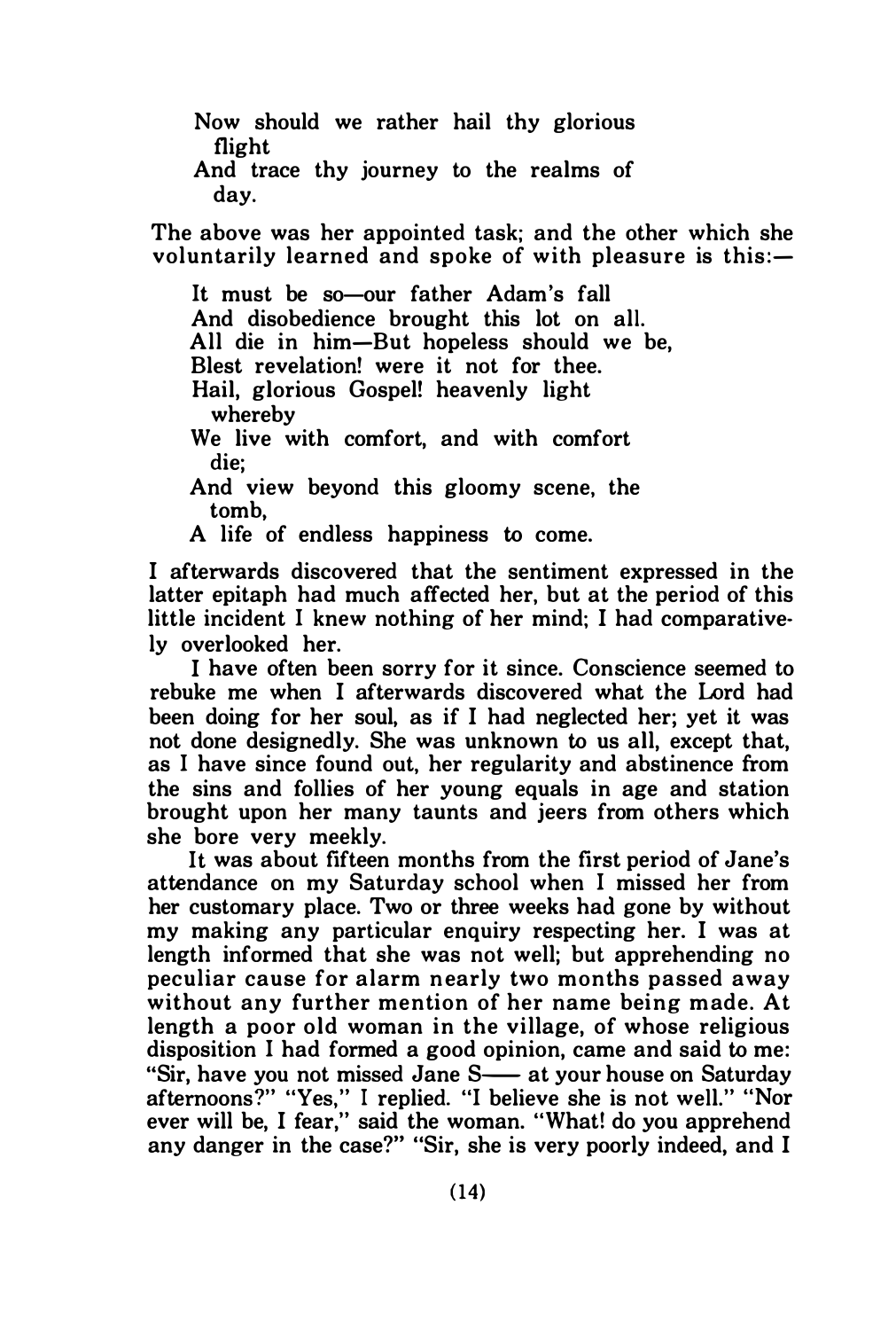think is in a decline. She wants to see you, Sir, but is afraid you would not come to see such a poor young child as she is."

Not go where poverty and sickness may call me? How can she imagine so? "At which house does she live?" "Sir, it is a poor place and she is ashamed to ask you to come there. Her near neighbors are noisy, wicked people, and her own father and mother are strange folks. They all make game at poor Jenny because she reads her Bible so much." "Do not tell me about poor places and wicked people: that is the very situation where a mini $\cdot$  r of the gospel is called to do the most good. I shall go to see her; you may let her know my intention." "I will, Sir; I go in most days to speak to her and it does one's heart good to hear her talk." "Indeed!" said I. "What does she talk about, poor thing!" "Why, nothing but good things such as the Bible, and Jesus Christ, and life and death, and her soul, and heaven and hell, and your discourses and the books you used to teach her, Sir. Her father says he'll have no such godly things in his house; and her own mother scoffs at her and says she supposes Jennv rounts herself better than other folks. But she does not  $mu_{11}$  all that. She will read her books, and then talk so pretty to her mother and beg that she would think about her soul."

"The Lord forgive me," thought I, "for not being more attentive to this poor child's case." I seemed to feel the importance of infantine instruction more than ever I had done before and felt a rising hope that this girl might prove a kind of first-fruits of my labours. "I hope, I really hope," said I, "this dear child will prove a true child of God. And if so what a mercy to her, and what a mercy for me!"

The next morning I went to see the child. Her dwelling was of the humblest kind. It stood against a high bank of earth which formed a sort of garden behind it. The front aspect of the cottage was chiefly rendered pleasing by a honeysuckle which luxuriantly climbed up the wall. As I entered the house door its flowers put forth a very sweet and refreshing smell. Intent on the object of my visit, I at the same moment offered up silent prayer to God and entertained a hope that the welcome fragrance of the shrub might be illustrative of that all-prevailing intercession of a Redeemer, which I trusted was, in the case of this little child, as "a sweetsmelling savour" to her heavenly Father. The very flowers and leaves of the garden and field are emblematical of higher things when grace teaches us to make them so.

(To Be Continued)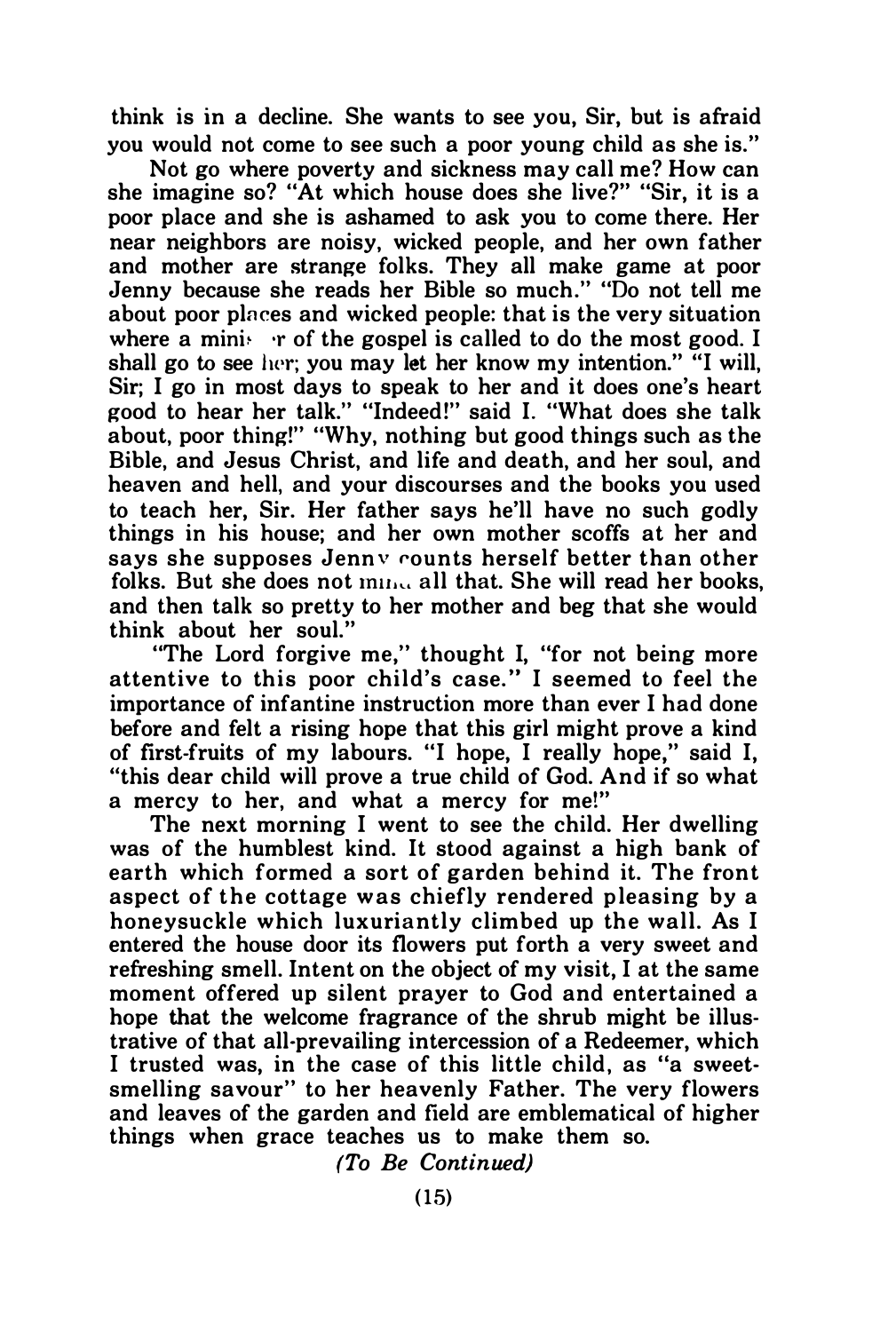## COUNTING THE COST

Luke 14:25 And there went great multitudes with him: and he turned, and said unto them,

26 If any man come to me, and hate not his father, and mother, and wife, and children, and brethren, and sisters, yea, and his own life also, he cannot be my disciple.

27 And whosoever doth not bear his cross, and come after me, cannot be my disciple.

28 For which of you, intending to build a tower, sitteth not down first, and counteth the cost, whether he have sufficient to finish it?

29 Lest haply, after he hath laid the foundation, and is not able to finish it, all that behold it begain to mock him,

30 Saying, This man began to build, and was not able to finish.

31 Or what king, going to make war against another king, sitteth not down first, and consulteth whether he be able with ten thousand to meet him that cometh against him with twenty thousand?

32 Or else, while the other is yet a great way off, he sendeth an ambassage, and desireth conditions of peace.

Matt. 10:34 Think not that I am come to send peace on earth: I came not to send peace, but a sword.

35 For I am come to set a man at variance against his father, and the daughter against her mother, and daughter in law against her mother in law.

36 And a man's foes shall be they of his own household.

37 He that loveth father or mother more than me is not worthy of me: and he that loveth son or daughter more than me is not worthy of me.

38 And he that taketh not his cross, and followeth after me, is not worthy of me.

39 He that findeth his life shall lose it: and he that loseth his life for my sake shall find it.

Memory Verse: For what is a man profited, if he shall gain the whole world, and lose his own soul? or what shall a man give in exchange for his soul? Matt. 16:26.

Central Thought: Going all the way for Jesus Christ is a costly venture and should not be entered into lightly. A person should take time to ponder and think it through, counting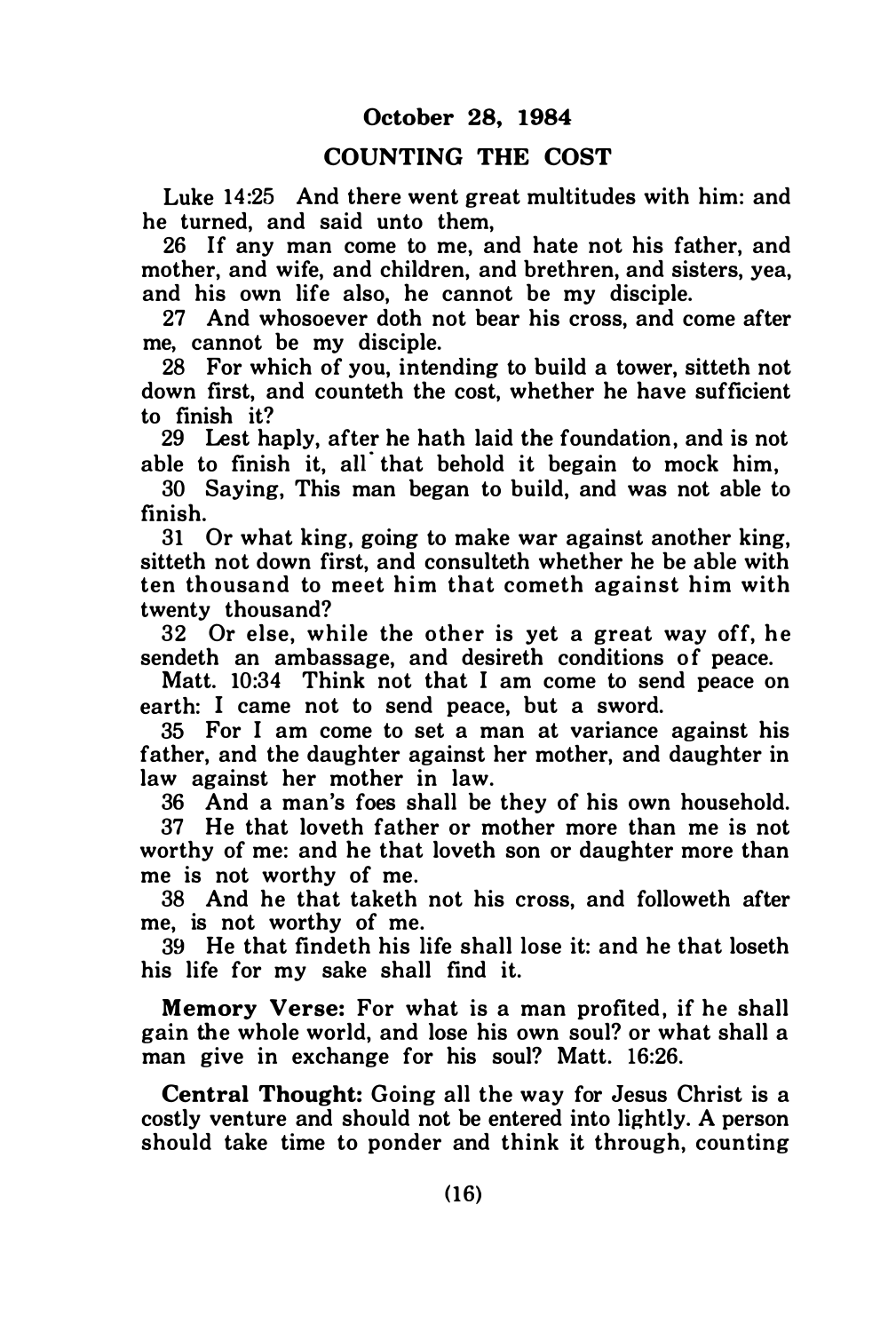what it will cost to follow Christ and what the cost will be for not following Him.

Word Definitions: Hate (father and mother): This word cannot mean the passion that is associated with strife and murder. It rather means to love less, implying that our love and devotion for Christ must supercede our love for everyone else. Ambassage: A representative, ambassador, embassy.

## LESSON BACKGROUND

As Christ slowly made His way southward toward Jerusalem and the fateful events that soon were to unfold, many people became attracted to His company. This was, no doubt, because of the great wonders He had done before their very eyes. Jesus was not against people following Him, but He sought in our lesson today to caution them in their rapturous enthusiasm of the cost that would be required for each one to pay. Although this salvation was to be the free gift of God for all humanity, yet He knew that for a person to effectively and successfully lay hold of it, it would require the strongest and highest devotion that man could ever muster. He also knew that the cross-current of other loves and interests would ever be a threat to that tie that He willed to bind them to Him. Counting the cost is an indispensible thing. Too many people are emotionally drawn to Christ in a big meeting only to fizzle out in the face of realities to be met when they return to their homes. Jesus did not beat around the bush about it. He came right out in the open with it. He wants people to know what they are doing. He gave two illustrations to bear out this point, and ended up with a dire warning that unless a person forsakes everything, there is no way he can be a follower of -Leslie C. Bushee

## QUESTIONS:

- 1. What is a person in danger of when the cost is not counted?
- 2. What should a person do first before any venture?
- 3. What does the expression "sit down first" indicate?
- 4. What is the bad thing about starting something and not finishing it?
- fi. How can we send a m essage to the coming King and desire conditions of peace'? Who is the coming King?
- 6. In what way are a man's foes they of his own house?
- 7. How is the only way we can be worthy of Christ?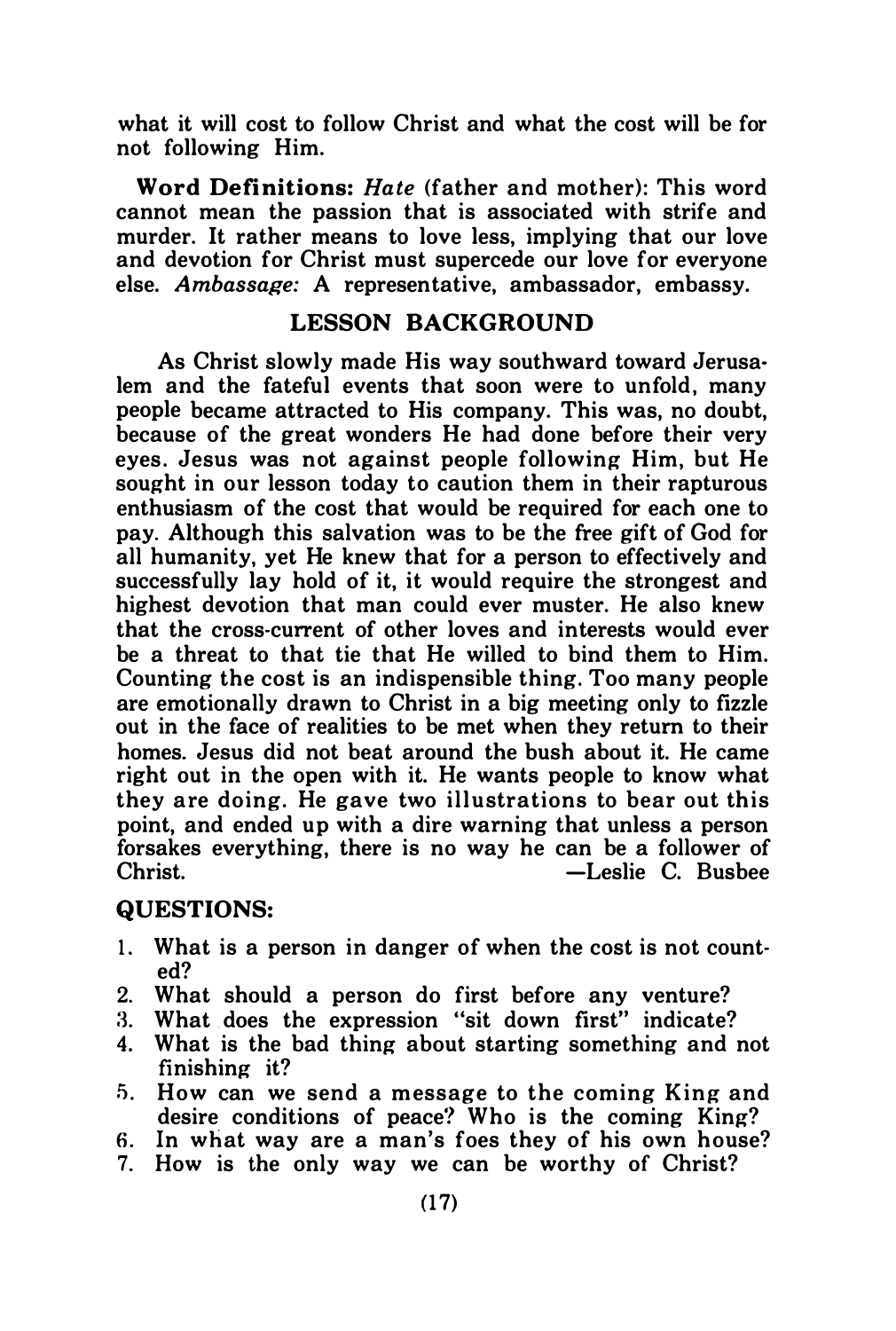## ADULTS' AND YOUNG PEOPLE'S COMMENTS

Jesus Christ implements various means to draw people to Him. His goodness, power, doctrine, hope, and kindness, show forth the desire that He has for people and what He wills for them, but in all these avenues to Christ there stands the cross. The cross stands for the turning away from the world and the severing of every tie that would bind one to earth. It is one great matter to acknowledge Christ as our Lord and Saviour, but a greater one to follow it through all the way. There are unseen obstacles that must be overcome. This unknown factor must be reckoned with. It is a wise thing to ponder deeply your committment to Christ and a start for Him. A man who is building a house or structure for use sits down first and does some figuring. He figures the cost of the material and the cost of the labor involved. This takes time, but it is time well spent. Perhaps the more he examines the building and its perspective use, the greater will be his desire and determination to execute the task of building it. This is true with Christ and the building of an experience with Him. The trouble with many of our day is that they do not think. People are used to pursuing objects of fleshly enjoyment with no thought of the outcome or aftermath. One cannot be thus when it comes to Christ and being a part of His kingdom. The illustration of the king meeting a mightier king is a good one. He sits· down to consult with his advisors about this matter. He finally decides that the campaign against this king will mean nothing but loss and disaster to him. So it is with us and Christ. The only wise thing to do is to send an ambassage of faith, prayer, and repentance so as to make peace with the King of kings. -Leslie C. Busbee

## FOOD FOR THOUGHT

It is just good business sense to count the cost before beginning a project. The disadvantages must be weighed against the advantages. We are told in our lesson of some of the things that we must give up: father, mother, wife, children, brethren, and sisters. This is quite a cost. This does not mean that when we are saved , these individuals automatically become our enemies or that we should set out to make them so. We should endeavor to cultivate good relationships with our relatives. Many times an unsaved relative will respect the stand of a Christian. God is looking for willingness. If living saved should cause a rift in family association, it still pays to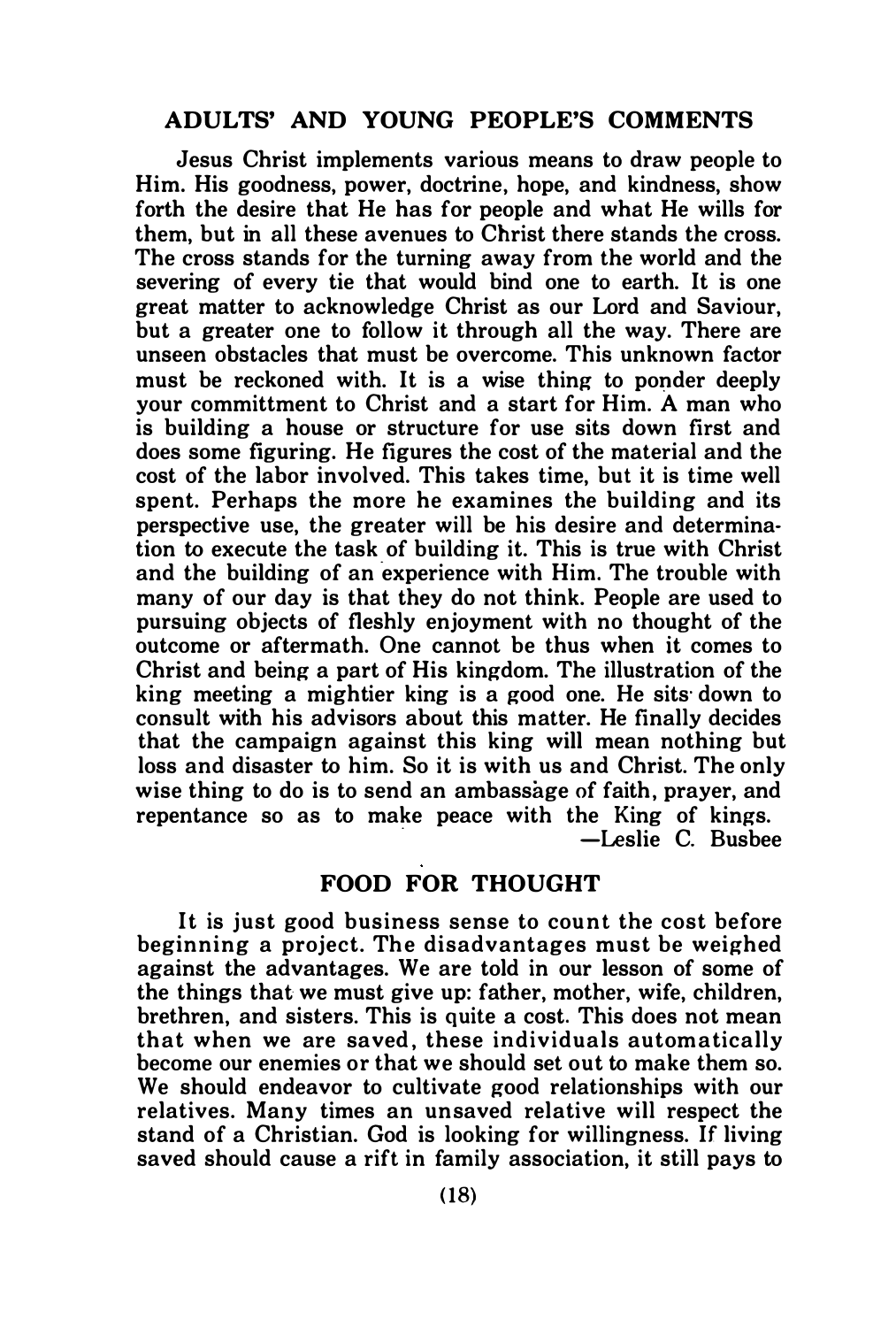live right. Think of the great family of God that you are adopted into.

Jesus said that we must hate even our own lives. Down through history, certain religions have taught that the more one punishes his body through self-denial, the closer to God one becomes. This is the type of thing that Martin Luther fought in the Catholic Church. Self-denial in and of itself is not godliness. Refusal to pamper those things that hinder and drain one's spirituality is godliness. Even if there are things that must be laid aside which are attractive to the flesh, God still has an enjoyable life for us to live. Along with the cross that we must bear, is much contentment and peace. Living for God does not cost; it pays! "The blessing of the Lord, it maketh rich, and he addeth no sorrow with it." Prov. 10:22. -Wayne Murphey

# -------0------- November 4, 1984

## THE PRODIGAL SON AND HIS BROTHER

Luke 15:11 And he said, A certain man had two sons: 12 And the younger of them said to his father, Father, give me the portion of goods that falleth to me. And he divided unto them his living.

13 And not many days after the younger son gathered all together, and took his journey into a far country, and there wasted his substance with riotous living.

14 And when he had spent all, there arose a mighty famine in that land; and he began to be in want.

15 And he went and joined himself to a citizen of that country; and he sent him into his fields to feed swine.

16 And he would fain have filled his belly with the husks that the swine did eat: and no man gave unto him.

17 And when he came to himself, he said, how many hired servants of my father's have bread enough and to spare, and I perish with hunger!

18 I will arise and go to my father, and will say unto him, Father, I have sinned against heaven, and before thee,

19 And am no more worthy to be called thy son: make me as one of thy hired servants.

20 And he arose, and came to his father. But when he was yet a great way off, his father saw him, and had compassion, and ran, and fell on his neck, and kissed him.

21 And the son said unto him, Father, I have sinned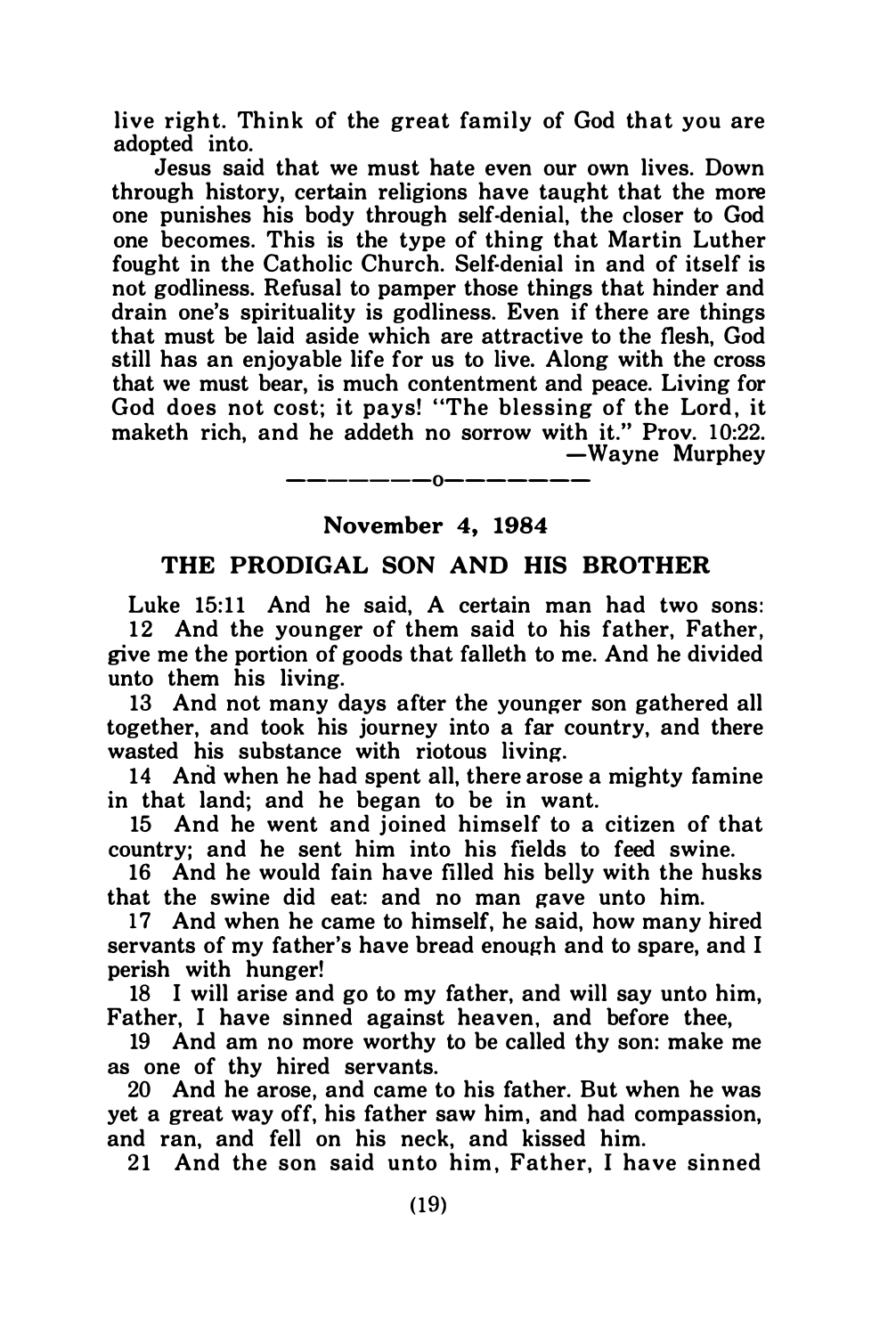against heaven, and in thy sight, and am no more worthy to be called thy son.

22 But the father said to his servants, Bring forth the best robe, and put it on him; and put a ring on his hand, and shoes on his feet:

23 And bring hither the fatted calf, and kill it; and let us eat, and be merry:

24 For this my son was dead, and is alive again; he was lost, and is found. And they began to be merry.

25 Now his elder son was in the field: and as he came and drew nigh to the house, he heard musick and dancing.

26 And he called one of the servants and asked what these things meant.

27 And he said unto him, Thy brother is come; and thy father hath killed the fatted calf, because he hath received him safe and sound.

28 And he was angry, and would not go in: therefore came his father out, and entreated him.

29 And he answering said to his father, Lo, these many years do I serve thee, neither transgressed I at any time thy commandment: and yet thou never gavest me a kid, that I might make merry with my friends:

30 But as soon as this thy son was come, which hath devoured thy living with harlots, thou hast killed for him the fatted calf.

31 And he said unto him, Son, thou art ever with me, and all that I have is thine.

32 It was meet that we should make merry, and be glad: for this thy brother was dead, and is alive again; and was lost, and is found.

Memory Verse: I say unto you, that likewise joy shall be in heaven over one sinner that repenteth, more than over ninety and nine just persons, which need no repentance. Luke 15:7.

Central Thought: There is a danger of a person having and manifesting a wrong spirit and attitude even though he or she does not go out into the deep ways of sin.

Word Definitions: Kissed: Fervently, earnestly kissed him again and again. Musick and dancing: The Greek word which is "choron" for this means singers and the word for music is "symphony" which denotes musical instruments.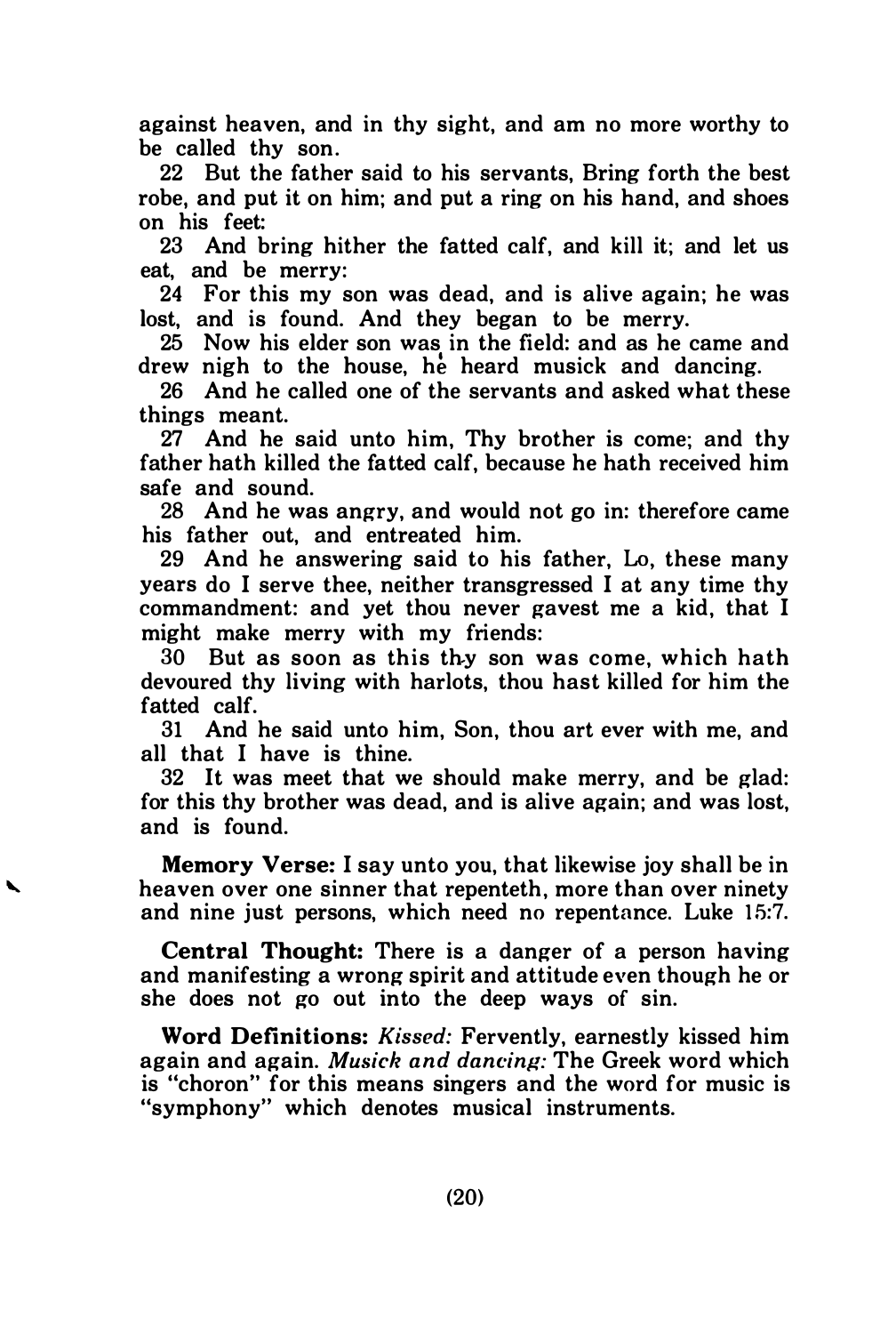## LESSON BACKGROUND

It is very evident that Jesus is directing this parable to the Jews because of the self-righteous pride in themselves and the "holier than thou" attitude that they held toward others who were, as they thought, inferior. In the first ten verses of this chapter preceding our lesson text, we see the publicans and sinners drawing near for to hear Jesus. This being very repulsive to the scribes and Pharisees, they voiced their disapproval. Jesus answered them with a double similitude about a shepherd looking for his lost sheep and a house wife searching for a lost coin. Jesus, in both related cases, declared that the joy that was in heaven among the angels and before God over just one sinner that repents, is even more than those who are already in the fold of God. This set the stage for this account of the man and his two sons. This story of the prodigal son is a most profound example of the downdraft of this wicked world and its eventual utter contempt. Give a man a sum of money, take away his morals, self respect, and restraint, and you will see case history of ridiculous shame and dishonor. The possession of the wealth and the deceitful glitter of the fleshly attractions of the world blinds the soul to the snares beneath. Too often, attention is fixed on the prodigal and his story, and little is considered concerning his brother. It would do just as well to look into this elder brother. The younger brother is a type of one going out into deep sin. Who does the elder brother typify? What was really wrong with the Pharisees? Let us seek to find the answer to these questions. Let us take heed that we not find ourselves as this older brother: unmerciful, unforgiving, and self-righteous. -Leslie C. Busbee

#### QUESTIONS:

- 1. Can you tell what Jesus' purpose was in telling this parable?
- 2. What things could you say caused this younger son to take this action?
- 3. What does this show about the world and the peril of riches?
- 4. What condition prevailed that changed this young man's attitude?
- 5. What was his attitude as he returned home to his father?
- 6. Why was the elder son not willing to go in and rejoice?
- 7. What kind of attitude did he show up to have?
- 8. How can this kind of spirit show up in us now?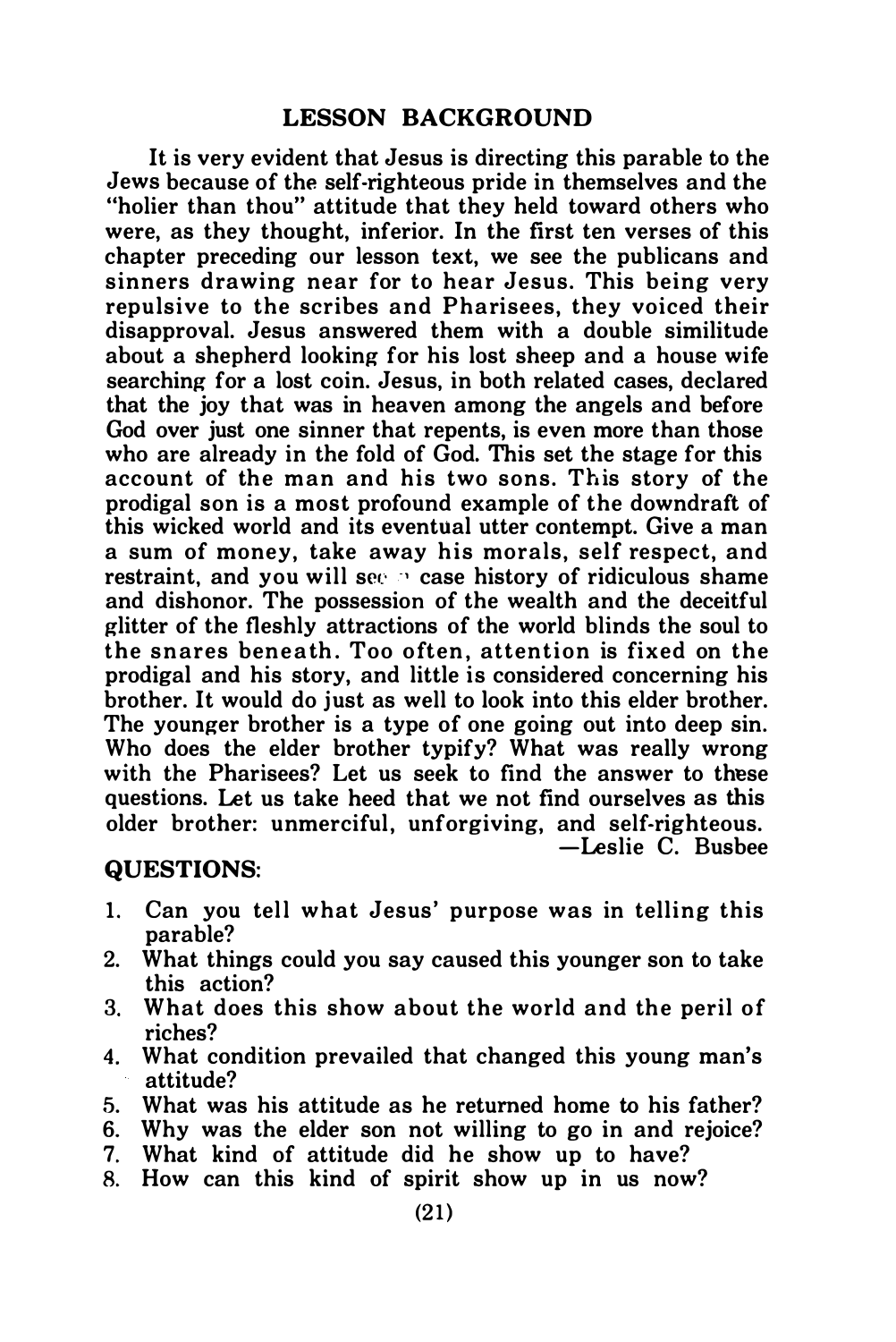## ADULTS' AND YOUNG PEOPLE'S COMMENTS

Here we have two different kinds of people: one who runs away and leaves home, and one who stays home. There is peril and danger in both conditions. Although the Jews had striven in various ways to be God's people, somehow the spirit of pride had crept in and stained their good morality. This can happen very easily to anyone. We should test our souls by examining our attitude toward sinners and those without. Let us guard ourselves from a haughty "look down on" attitude. Those who repent and turn from the wicked ways of life must be welcomed with open arms by those who have wisely refrained from the wicked way. He has come and preached peace to those afar off and to those who are nigh. We have no reason to boast of or vaunt anything of ourselves. This lesson is a warning to all of us. Note the merciful attitude of the father toward both of his sons. He shamed neither one. He lovingly forgave the erring, and gently entreated the faithful son.

This truly is the Spirit of God toward all. The angels and the righteous rejoice in the reconciliation of sinners. It's a feast of joy, music and singing to the heart to welcome in the wanderer to the fold of God. I am persuaded that the saints in paradise share the glad tidings of souls being saved here. Praise the Lord for all His redeeming power!

-Leslie C. Busbee

## FOOD FOR THOUGHT

We cannot condemn the natural response of the prodigal son's elder brother, but we can fault his attitude. Notice that the brother would not be entreated. This is an attitude that all of us must watch. If it becomes apparent that people shrink from the thought of discussing some matter with us, then we should check our attitude. You will notice that the brother really had some logical reasons for not attending the feast. However, when we examine them closer, we find that they were really carnal reasons. Living for God is a way of selfdenial; not that the Christian life means that we have no more rights as a human being, but that we are easy to get along with. The Christian does not demand his rights before all others. If he does, he can be assured of acquiring some bad attitudes.

The elder brother was actually a good son. He stayed by his father, he was responsible, he worked in the fields, and I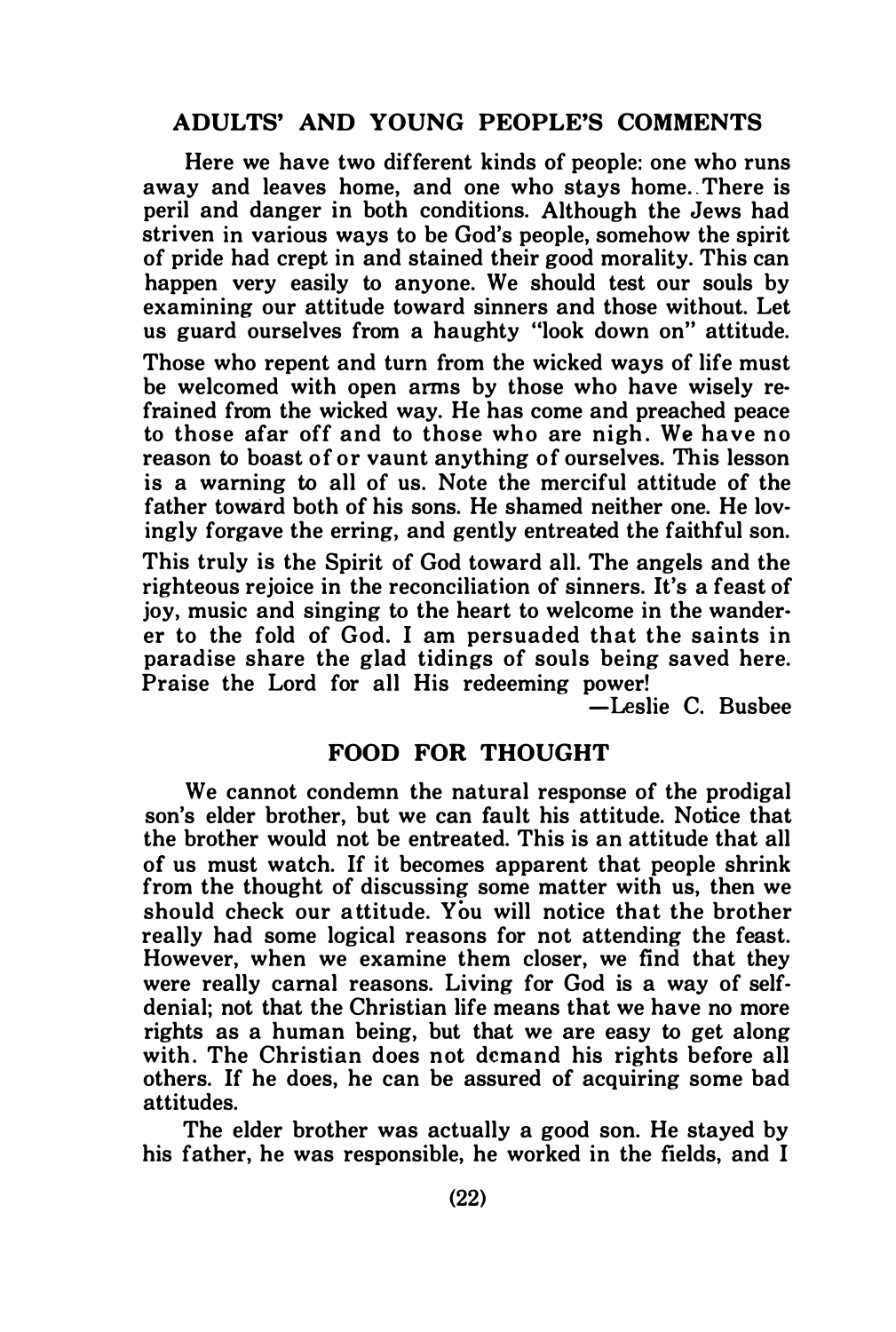am sure he was commendable in many ways. From the way that our story is worded, it would lead us to believe that the inheritance was divided between both sons. The elder could have yielded to the temptation to spend some himself, but it is not recorded that he did. We find people with a Christian profession today who attend church on a regular basis, work hard for the furtherance of the gospel, give of their financial means, are responsible, are unattracted by the world, and yet, these things alone do not insure anyone a home in heaven. We must maintai<sup>·</sup> a proper attitude toward our fellow man.

-Wayne Murphey

———————————————

## November 11, 1984

## JESUS GIVES A LESSON ON STEWARDSHIP

Luke 16:1 And he said also unto his disciples, There was a certain rich man, which had a steward; and the same was accused unto him that he had wasted his goods.

2 And he called him,  $\cdots$  said unto him. How is it that I hear this of thee? give an account of thy stewardship; for thou mayest be no longer steward.

3 Then the steward said within himself, What shall I do? for my lord taketh away from me the stewardship: I cannot · dig; to beg I am ashamed.

4 I am resolved what to do, that, when I am put out of the stewardship, they may receive me into their houses.

5 So he called every one of his lord's debtors unto him, and said unto the first, How much owest thou unto my lord?

6 And he said, An hundred measures of oil. And he said unto him, Take thy bill, and sit down quickly, and write fifty.

7 Then said he to another, And how much owest thou? And he said, An hundred measures of wheat. And he said unto him, Take thy bill, and write fourscore.

8 And the lord commended the unjust steward, because he had done wisely: for the children of this world are in their generation wiser than the children of light.

9 And I say unto you, Make to yourselves friends of the mammon of unrighteousness; that, when ye fail, they may receive you into everlasting habitations.

10 He that is faithful in that which is least is faithful also in much: and he that is unjust in the least is unjust also in much.

11 If therefore ye have not been faithful in the unrighteous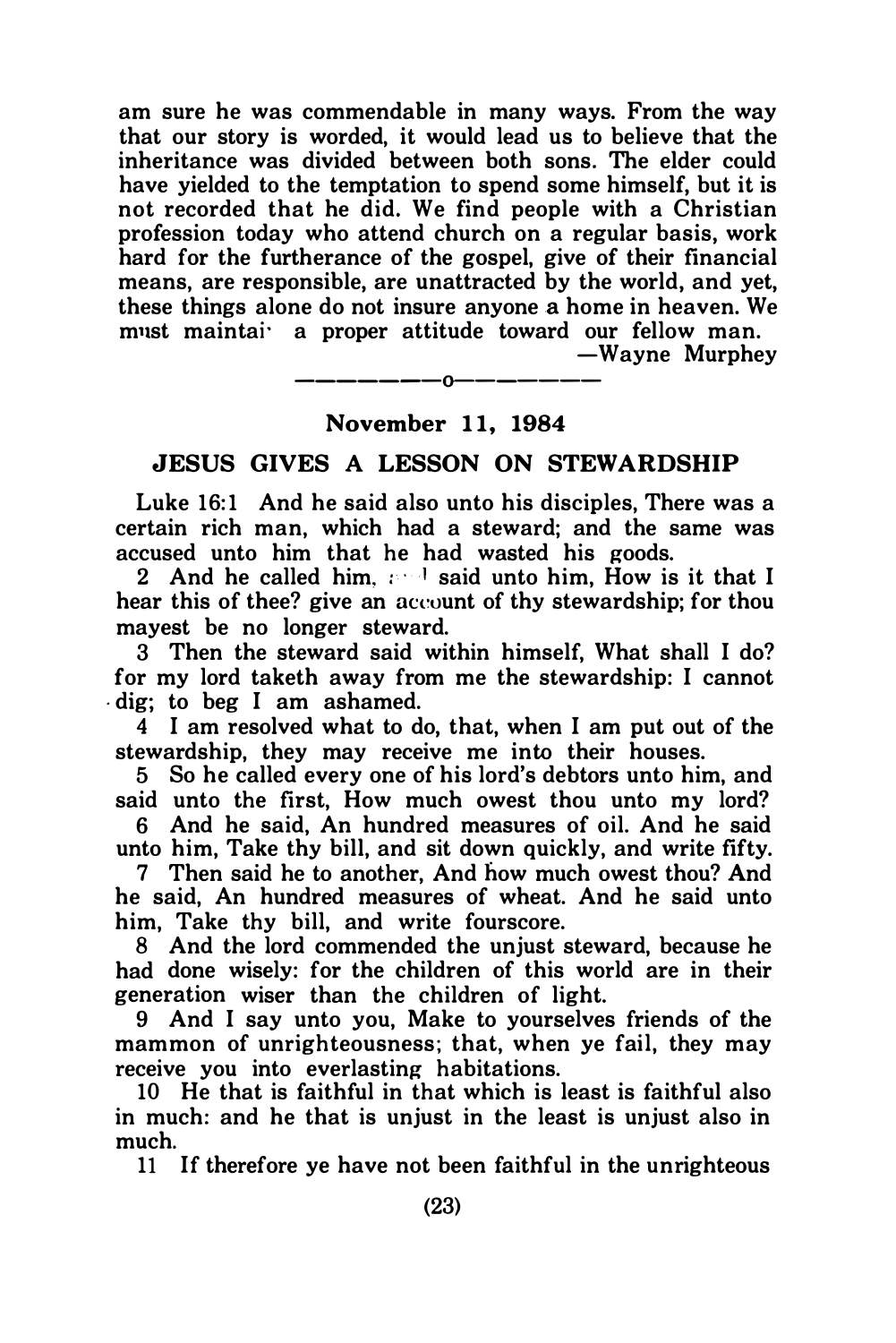mammon, who will commit to your trust the true riches?

12 And if ye have not been faithful in that which is another man's, who shall give you that which is your own?

13 No servant can serve two masters: for either he will hate the one, and love the other; or else he will hold to the one, and despise the other. Ye cannot serve God and mammon.

Memory Verse: As every man hath received the gift, even so minister the same one to another, as good stewards of the manifold grace of God. 1 Pet. 4:10.

Central Thought: God wants us not to be covetous or selfish with the material wealth that He puts in our hands. We are to make friends with it by giving and distributing to others in need, and laying up treasures in heaven where we need everlasting habitations.

Word Definitions: Steward: A house-distributor, manager, or overseer. Stewardship: Administration or management of a household or estate. The Greek word is "oikonomia" from which our English word "economy" is derived. Mammon: Wealth, riches, or money.

## LESSON BACKGROUND

The lesson we must consider today was evidently given at the same occasion as our last week's study about the prodigal son. There seems to be no intermission shown, except that He spoke these words to His disciples, while the parable of the prodigal was directed to the Pharisees. It is a very important truth that Christ is directing to us today. And, as He so often has done before, He presents it to us in a parable. The thought of stewardship is not a new one in the Scriptures. The first stewardship wa� that of Adam and Eve in the Garden of Eden. God put man in the garden to dress (till) and keep it. It was to be in man's hands as to what the garden would develop into. Survey every person in Bible history who made a success with their Maker. They were stewards, every one of them. God never planned for man to just live a life of beholding and admiring the beautiful works of God. There . was responsibility instituted for man to bear. Every man is a steward of himself, but there are some people accumulate enough so as to need others to assist in the management. Such is in our lesson and such is Christ. He has the stewardship, the wealth, the economy of the grace of God for the salvation of men. He is calling men to follow Him to whom He will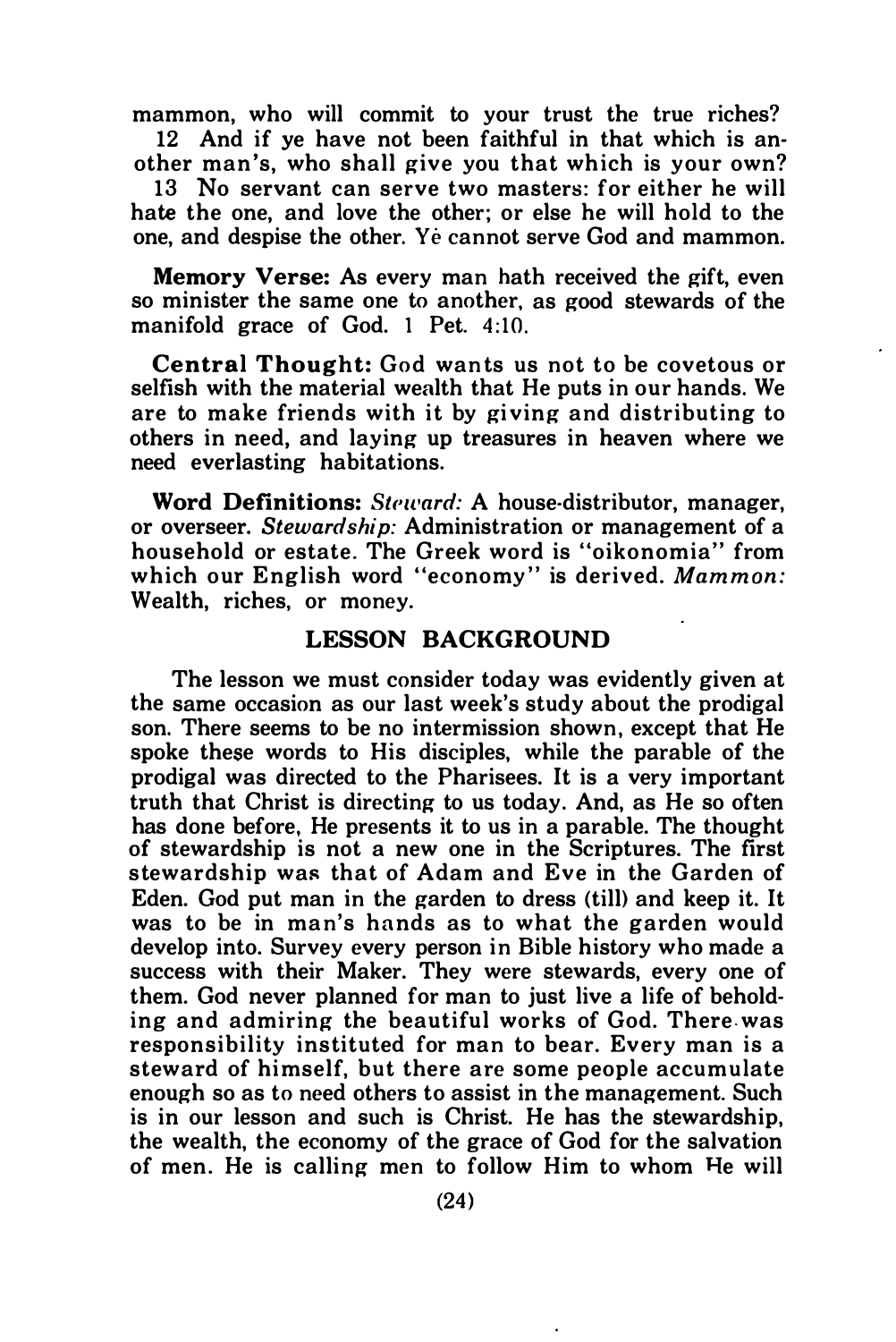bestow a part in His great economy. As our lesson implies, however, He cannot and will not bestow His spiritual wealth upon those who do not handle and use the natural wealth<br>wisely and properly.  $\begin{array}{c} -\text{Leslie C. Busbee} \end{array}$ wisely and properly.

## QUEST IONS:

- 1. What had the steward been accused of?<br>2. Was he dismissed from his position and
- Was he dismissed from his position and put out right away? What was he given a chance to do?
- 3. What was his predicament and peril?
- 4. Why did he not want to dig or beg?<br>5. What was the course of action that he
- What was the course of action that he chose to take, and why did he decide on such a course?
- 6. Are we, as mortals, in any kind of state similar to this steward?
- 7. What should we do with the wealth of this life, and why?
- 8. Does our use of money have any bearing on our spiritual life? Why?
- 9. Why cannot a man serve God and money?

#### ADULTS' AND YOUNG PEOPLE'S COMMENTS

It is very important to get the picture that Christ is setting before us. Here is this steward called to question about his work, status, and security. Take this word "security" fully in mind. This is the crux of our whole lesson. This man is not only losing his job; but his security is at stake. "What shall I do?" He had to think quickly and wisely. He had just a little time. There seems to have been no question about his guilt. He was inevitably going to be put out. His disposition of heart would not allow him to go out and take up common labor. He decided what course to take. He had time to do it, too. Calling the people who owed something to his lord, he began, one by one, to cut down their bill. To the one owing 100 measures of oil, he cut it down  $50\%$ . To the one owing 100 measures of wheat, he struck it down to 80. He still had time and the power to do this. In other words, he used the wealth he was about to be deprived of (while he still had it) to make friends with people so as to gain their favor and hospitality when he was finally put out. When you get a full picture of this, you can see how Jesus applies it to us and our use of the financial wealth that will soon be taken away from us when we leave this world. We are to use it for the good of others: sharing, distributing, communicating, and giving out. You lose when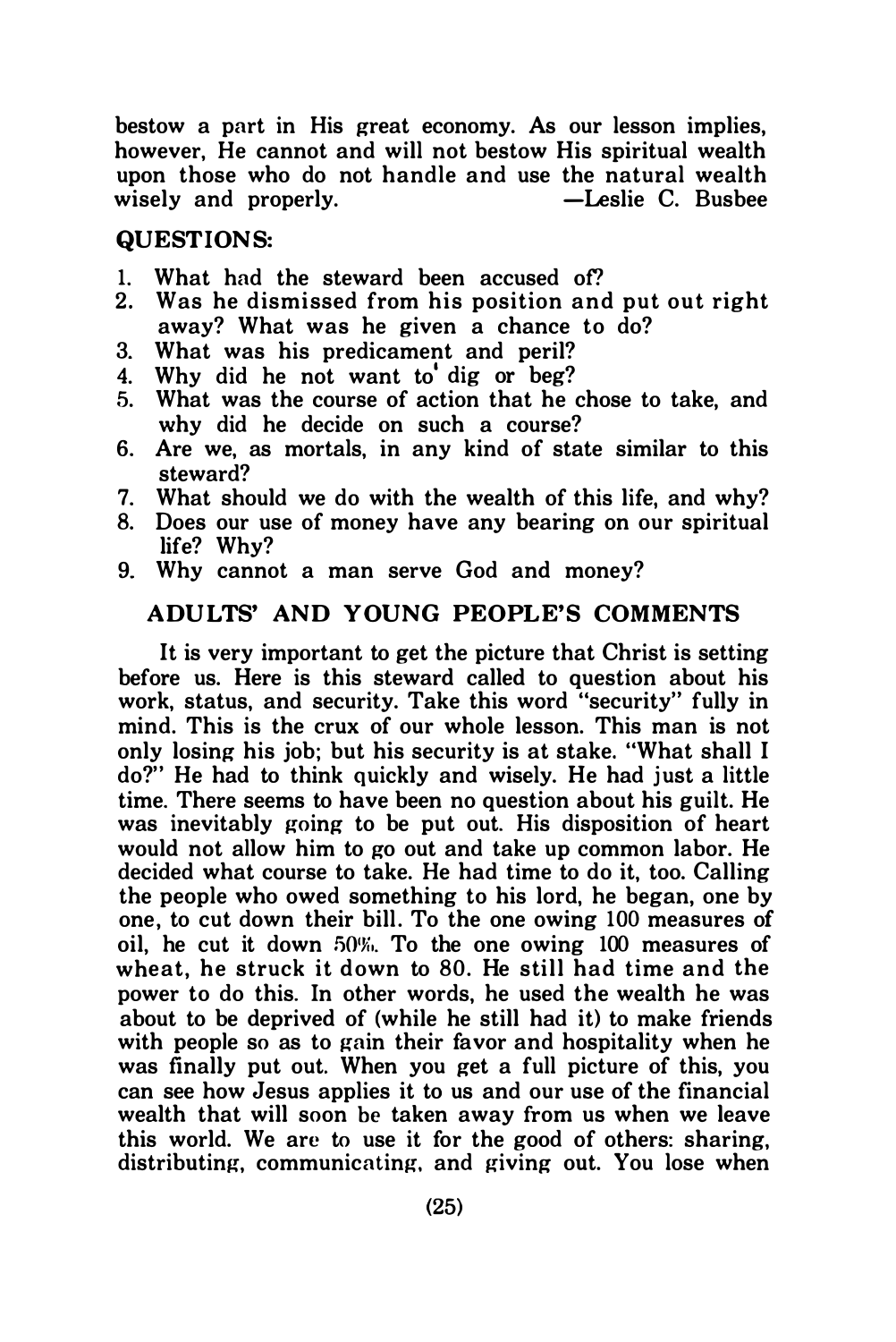vou do not give. The selfish and greedy are sure to wind up paupers in the end. The liberal and kind-hearted will be richly -Leslie C. Bushee rewarded with eternal habitations.

## FOOD FOR THOUGHT

The 8th and 9th verses of our lesson may be difficult to understand unless they are taken in context and viewed in the proper light. It states that the lord, or the master of the unjust steward, commended him because he had done wisely. Jesus was not commending this steward because he was sly, crafty, and cunning, but there was a deeper meaning to it. Jesus went on to declare that, "The children of this world are in their generation wiser than the children of light." As Jesus looked about Him, He saw people in the world who were industrious and were using their time, talents, and all of their energies to lay up securities to fall back on in their latter years. People of that time were diligent concerning the future. Jesus wanted His disciples to have this same diligence, not in laying up earthly store, but in laying up treasures in heaven.

Jesus went on to say, "Make to yourselves friends of the mammon of unrighteousness." If you make friends, you are very diligent to handle them carefully and wisely. This is what we are to do with the "unrighteous mammon." One interpretation of "unrighteous mammon" is "the mammon of injustice." The things of this world are bright and glittering and they seemingly hold much to be desired. However, they are deceptive in that they do not bring peace of mind. The rest of the verse says, "that, when ye fail, they may receive you into everlasting habitation." The Septuagint uses the word "die" for "fail". "Everlasting habitation" plainly means eternal home. Simply stated, this verse could be paraphrased to say, "Handle the things of the world carefully so that when you die, you will be accepted into heaven."  $-Wayne$  Murphey

-------0-------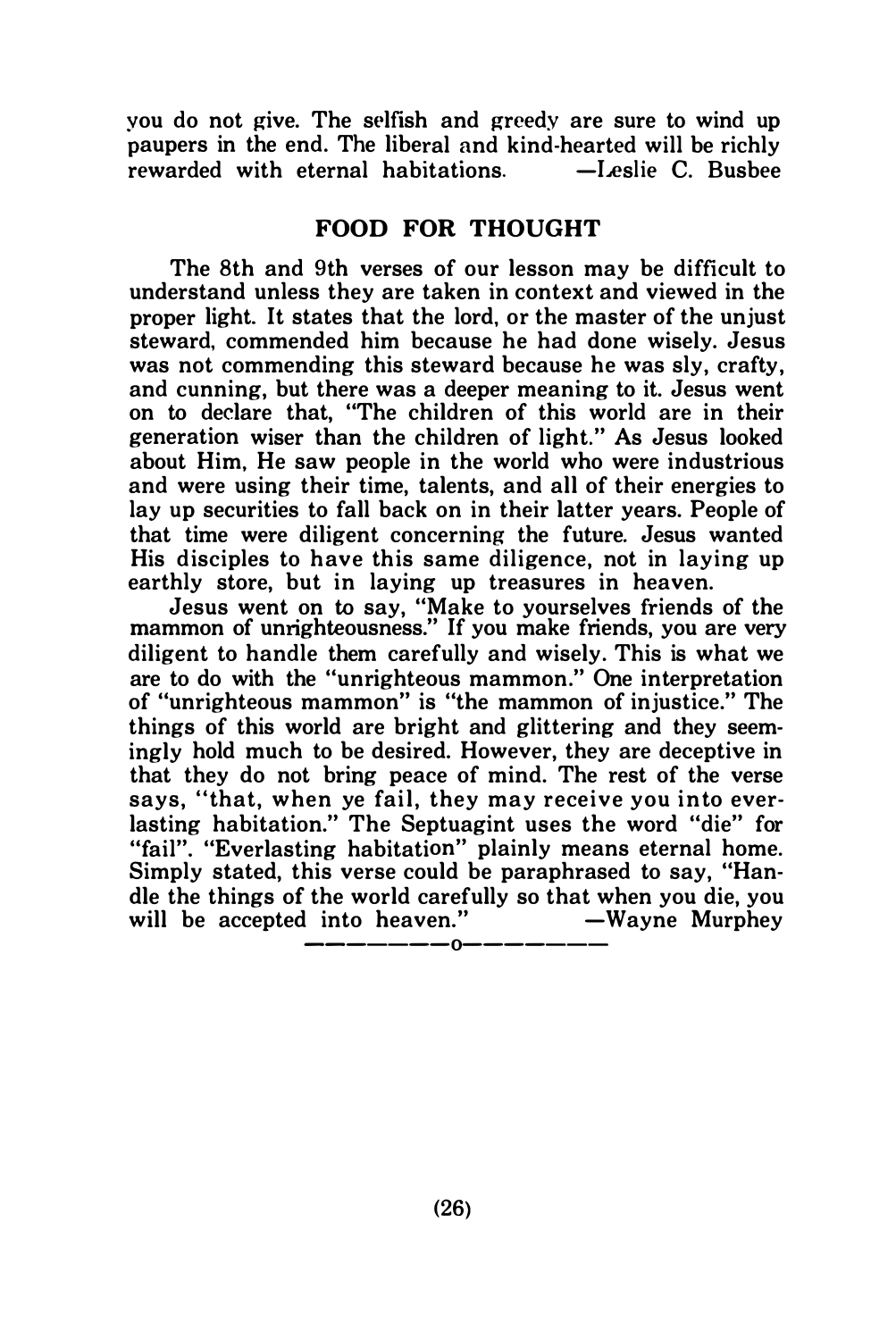# THE YOUNG COTTAGER

(Continued From Page 15)

Jane was in bed upstairs. I found no one in the house with her except the woman who had brought me the message on the evening before. The instant I looked on the girl I perceived a very marked change in her countenance: it had acquired the consumptive hue, both white and red. A delicacy unknown to it before quite surprised me, owing to the alteration it produced in her look. She received me first with a very sweet smile and then instantly burst into a flood of tears, just sobbing out: "I am so glad to see you, Sir." "I am very much concerned at your being so ill my child, and grieved that I was not sooner aware of your state. But I hope the Lord designs it for your good." Her eye, not her tongue, powerfully expressed: "I hope and think He does."

"Well, my poor child, since you can no longer come to see me, I will come and see you, and we will talk over the subjects which I have been used to explain to you." "Indeed, Sir, I shall be so glad." "That I believe she will," said the woman, "for she loves to talk of nothing so much as what she has heard you say in your sermons and in the books you have given her."

"Are you really desirous, my dear child, to be a true Christian?" "Oh yes, yes, Sir; I am sure that I desire that above all things." I was astonished and delighted at the earnestness and simplicity with which she spoke these words. "Sir," added she, "I have been thinking as I lay on my bed for many weeks past how good you are to instruct us poor children-What must become of us without it." "I am truly glad that my instructions have not been lost upon you, and pray God that this your present sickness may be an instrument of blessing in His hands to prove, humble, and sanctify you. My dear child, you have a soul, an jmmortal soul to think of. You remember what I have often said to you about the value of a soul: 'What shall it profit a man if he gain the whole world and lose his own soul.' "

"Yes, Sir, I remember well you told us that when our bodies are put into the grave our souls will then go either to the good or the bad place." "And to which of these places do you think that, as a sinner in the sight of God you deserve to go." "To the bad one, Sir." "What! to everlasting destruction!" "Yes, Sir."· "Why so?" "Because I am a great sinner." "And must all great sinners go to hell?" "They all deserve it and I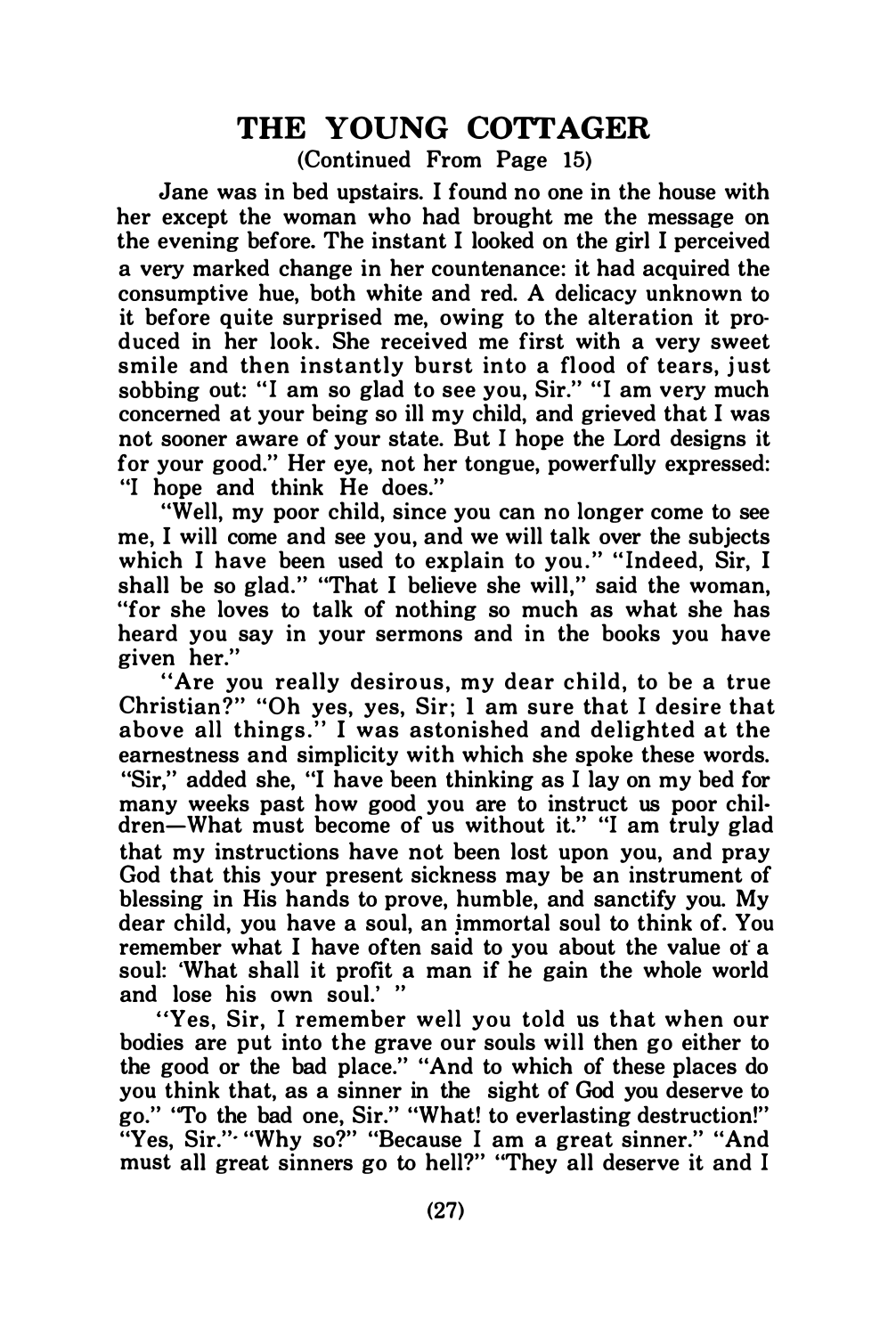am sure I do." "But is there no way of escape? Is there no way for a great sinner to be saved?" "Yes, Sir, Christ is the Savior." "And do you believe in Christ yourself?" "I do not know, Sir, I wish I did; but I feel that I love Him." "What do you love Him for?" "Because He is good to poor children's souls like mine." "What has He done for you?" "He died for me, Sir; and what could He do more?" "And what do you hope to gain by His death?" "A good place when I die if I believe in Him and love Him."

"Have you felt any uneasiness an account of your soul?" "Oh yes, Sir, a great deal. When you used to talk to us children on Saturdays I often felt as if I could hardly bear it and wondered that others could seem careless. I thought I was not fit to die. I thought of all the bad things I had ever done and said and believed God must be very angry with me, for you often told us that God would not be mocked and that Christ said if we were not converted, we could not go to heaven. Sometimes I thought I was so young it did not signify and then again it seemed to me a great sin to think so, I could see that my heart was not right and how could such a heart be fit for heaven? Indeed, Sir, I used to feel very uneasy."

"My dear Jenny, I wish I had known all this before. Why did you never tell me about it?" "Sir, I durst not. Indeed, I could not well say what was the matter with me and I thought you would look upon me as very bold if I had spoken about myself to such a gentleman as you, yet I often wished that you knew what I felt and feared. Sometimes as we went away from your house I could not help crying and then the other children laughed and jeered at me and said I was going to be very good, they supposed, or at least to make people think so. Sometimes, Sir, I fancied you did not think so well of me as of the rest and that hurt me, yet I knew I deserved no particular favour because I was the chief of sinners."

"My dear, what made St. Paul say he was the chief of sinners? Can you repeat the verse?" " 'This is a faithful saying and worthy of all acceptation, that Christ Jesus came into the world to save sinners,' is not that right, Sir?" "Yes, my child, it is right; remember now and for evermore that 'Christ came into the world to save the chief of sinners.' " "Sir, I am so glad He did. It makes me hope that He will save me though I am a poor sinful girl. Sir, I am very ill and I do not think I shall ever get well again. I want to go to Christ if I die." "Go to Christ while you live, my dear child, and He will not cast you away when you die. He said, 'Suffer little children to come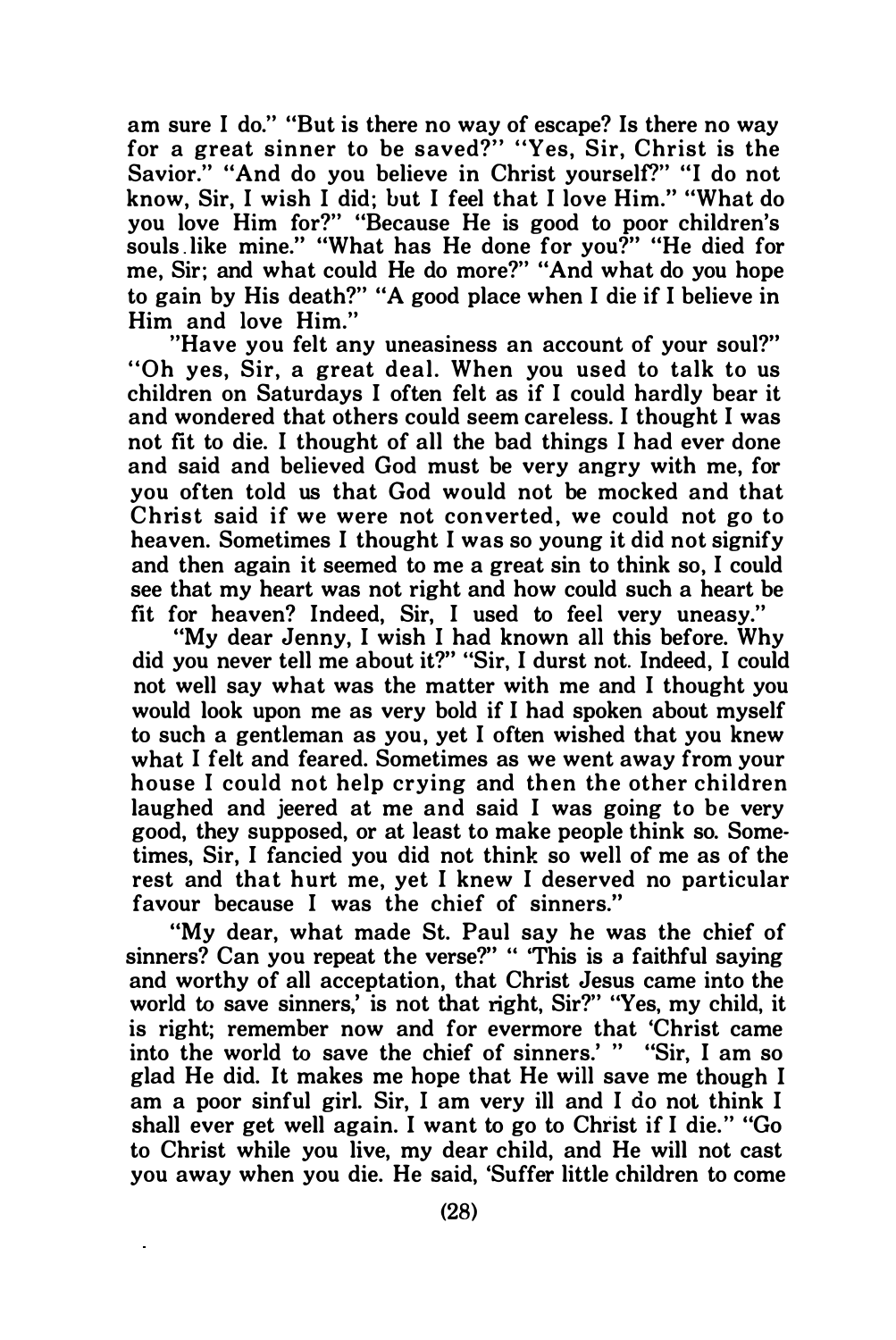unto me,' waits to be gracious to them, and forbids them not. What made you think so seriously about the state of your soul?" "Your talking about the graves in the churchyard and telling us how many young children were buried there. I remember you said one day, nearly twelve months ago; 'Chilren, where will you be a hundred years hence? Children, where do you think you shall go when you die? Children, if you were to die tonight, are you sure you should go to Christ and be happy?' Sir, I shall never forget your saying 'Children' three times togethe<sub>1</sub> in that solemn way."

"Did you e · er before that day feel any desire about your soul?" "Yes, Sir, I think I first had that desire almost as soon as you began to teach us on Saturday afternoons but on that day I felt as I never did before. I shall never forget it. All the way as I went home and all that night these words were in my thoughts: 'Children, where do you think you shall go when you die?' I thought I must leave off all my bad ways or where shall I go when I die?" "And what effect did these thoughts produce in your mind?" "Sir, I tried to live better and I did leave off many bad  $\cdots$ , but the more I strove the more difficult I found it; my heart seemed so hard and then I could not tell anyone my case." "Could you not tell it to the Lord who hears and answers prayers?" "My prayers" (here she blushed and sighed) "are very poor at the best and at that time I scarcely knew how to pray at all as I ought. But I did sometimes ask the Lord for a better heart."

There was a character in all this conversation which marked a truly sincere and enlightened state of mind. She spoke with all the simplicity of a child and yet the seriousness of a Christian. I could scarcely persuade myself that she was the same girl. Her countenance was filled with interesting affections and always spoke much more than her tongue could utter. She now possessed an ease and liberty in speaking to which she had formerly been a stranger. The marks of a divine change were too prominent to be easily mistaken and in this very child I for the first time witnessed the evident testimonies of such a change

"Sir," continued little Jane, "I had one day been thinking that I was neither fit to live nor die, for I could find no comfort in this world and was sure I deserved, none in the other. On that day you sent me to learn the verse  $\mathfrak{F}$  Mrs. B.'s headstone and then I read that on the one next to it." "I very well remember, Jenny, you came back and repeated them both to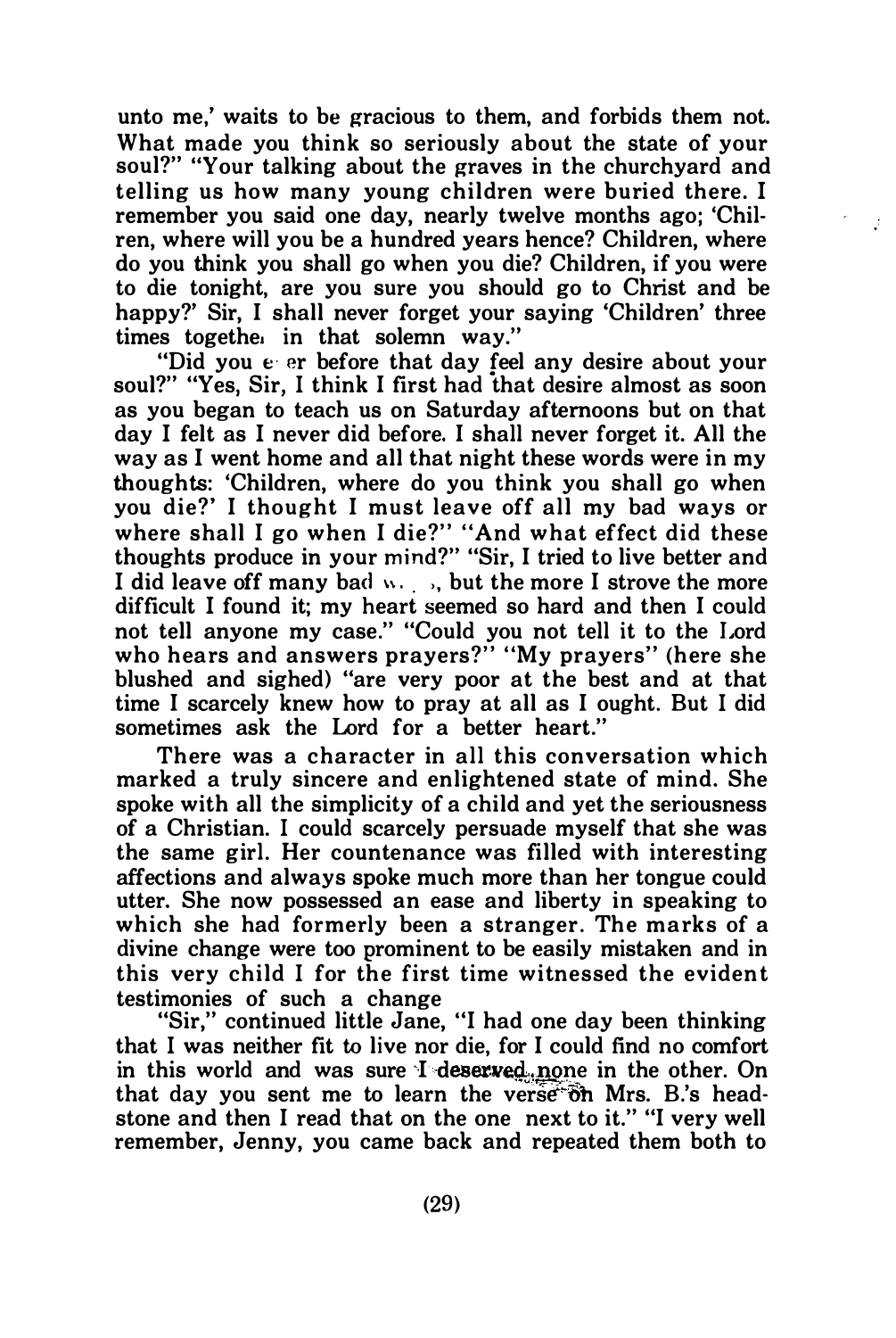me." "There were two lines which abode with me," "Which were they?"

Hail glorious Gospel, heavenly light, whereby We live with comfort, and with comfort die.

"I wished that glorious gospel was mine that I might live and die with comfort, and it seemed as if I thought it might be so. I never felt so happy in all my life before." "My dear child, what is the meaning of the word 'Gospel?' " "Good news." "Good news for whom?" "For wicked sinners, Sir." "Who sends this good news for wicked sinners?" "The Lord Almighty." "And who brings this good news?" "Sir, you brought it to me."

Here my soul melted in an instant and I could not repress the tears. The last answer was equally unexpected and affecting. I felt a father's tenderness and gratitude for a new and first-born child. Jane wept likewise. After a little pause she said: " Oh Sir, I wish you would speak to my father and mother and little brother, for I am afraid they are going on very badly. I then prayed with the child and promised to visit her constantly.

Little Jane's illness was of a lingering nature. I often visited her. At one visit I found her in bed reading Dr. Watt's Hymns for children. "What are you reading this morning, Jane?" "Sir, I have been thinking very much about some verses. Here they are:-

There is an hour when I must die Nor do I know how soon 'twill come; A thousand children young as I Are called by death to hear their doom. Let me improve the hours I have Before the day of grace is fled; There's no repentance in the grave Nor pardon offered to the dead.

Sir, I feel all that to be very true and I am afraid I do not improve the hours as I ought to do."

Disease was making rapid inroads upon her and she was aware of it. But as the outward man decayed she was strengthened with might by God's Spirit in the inner man. She was evidently ripening fast for a better world.

(To Be Continued)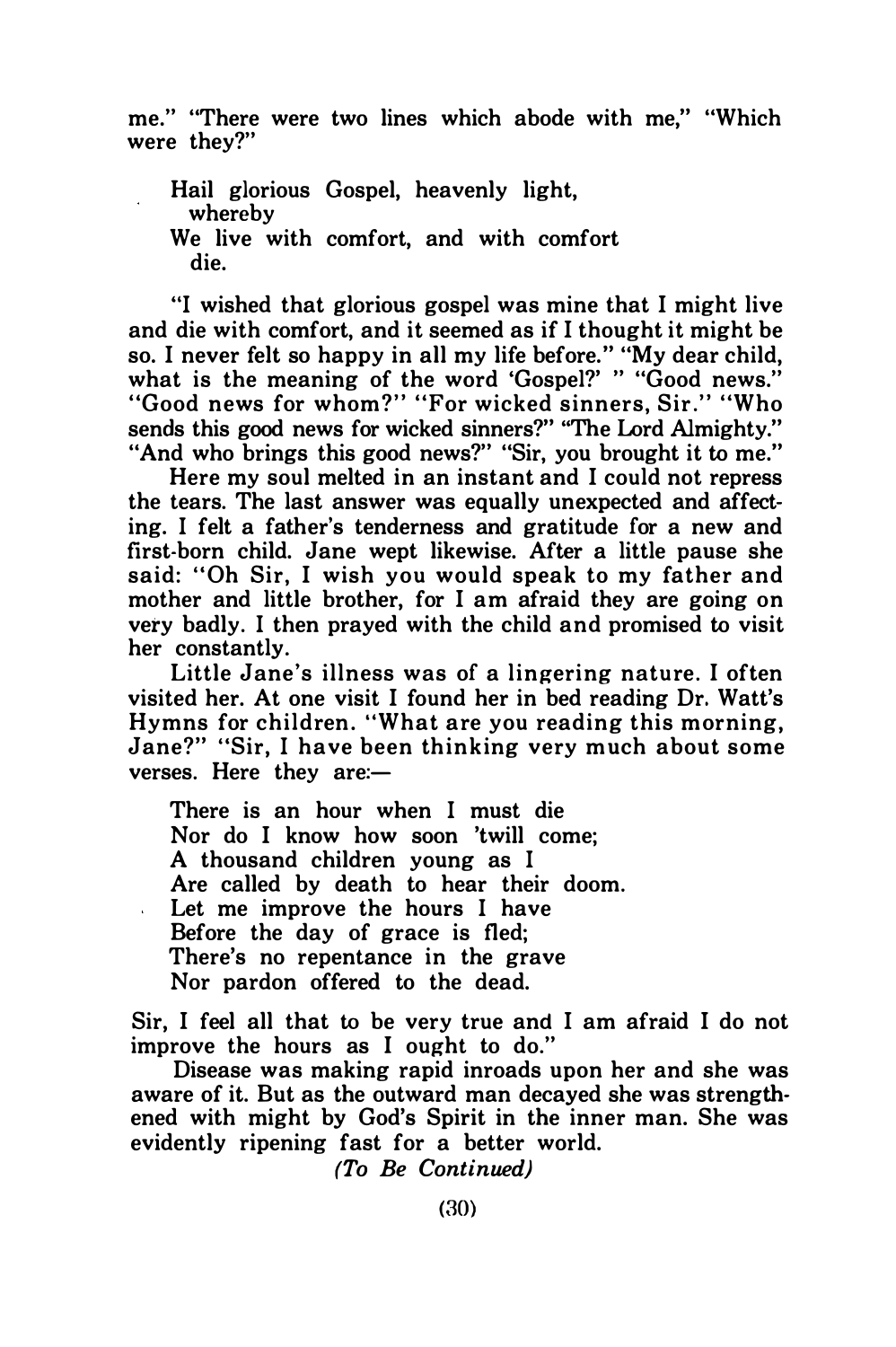## THE RICH MAN AND LAZARUS

Luke 16:19 There was a certain rich man, which was clothed in purple and fine linen, and fared sumptuously every day:

20 And there was a certain beggar named Lazarus, which was laid at his gate, full of sores,

21 And desiring to be fed with the crumbs which fell from the rich man': table: moreover the dogs came and licked his sores.

22 And it came to pass, that the beggar died, and was carried by the angels into Abraham's bosom: the rich man also died, and was buried;

23 And in hell he lift up his eyes, being in torments, and seeth Abraham afar off, and Lazarus in his bosom.

24 And he cried and said, Father Abraham, have mercy on me, and send Lazarus, that he may dip the tip of his finger in water, and cool my tongue: for I am tormented in this flame.

25 But Abraham said,  $\text{Con}$ , remember that thou in thy lifetime receivedst thy good things, and likewise Lazarus evil things: but now he is comforted, and thou art tormented.

26 And beside all this, between us and you there is a great gulf fixed: so that they which would pass from hence to you cannot; neither can they pass to us, that would come from thence.

27 Then he said, I pray thee therefore, father, that thou wouldest send him to my father's house:

28 For I have five brethren; that he may testify unto them, lest they also come into this place of torment.

29 Abraham saith unto him, They have Moses and the prophets; let them hear them.

30 And he said, Nay, father Abraham: but if one went unto them from the dead, they will repent.

31 And he said unto him, If they hear not Moses and the prophets, neither will they be persuaded, though one rose from the dead.

Memory Verse: The way of life is above to the wise, that he may depart from hell beneath. Prov. 15:24.

Central Thought: While in this present life we choose our abode in eternity. There are but two places to go in eternity. One is in heaven where all the faithful and true will be, and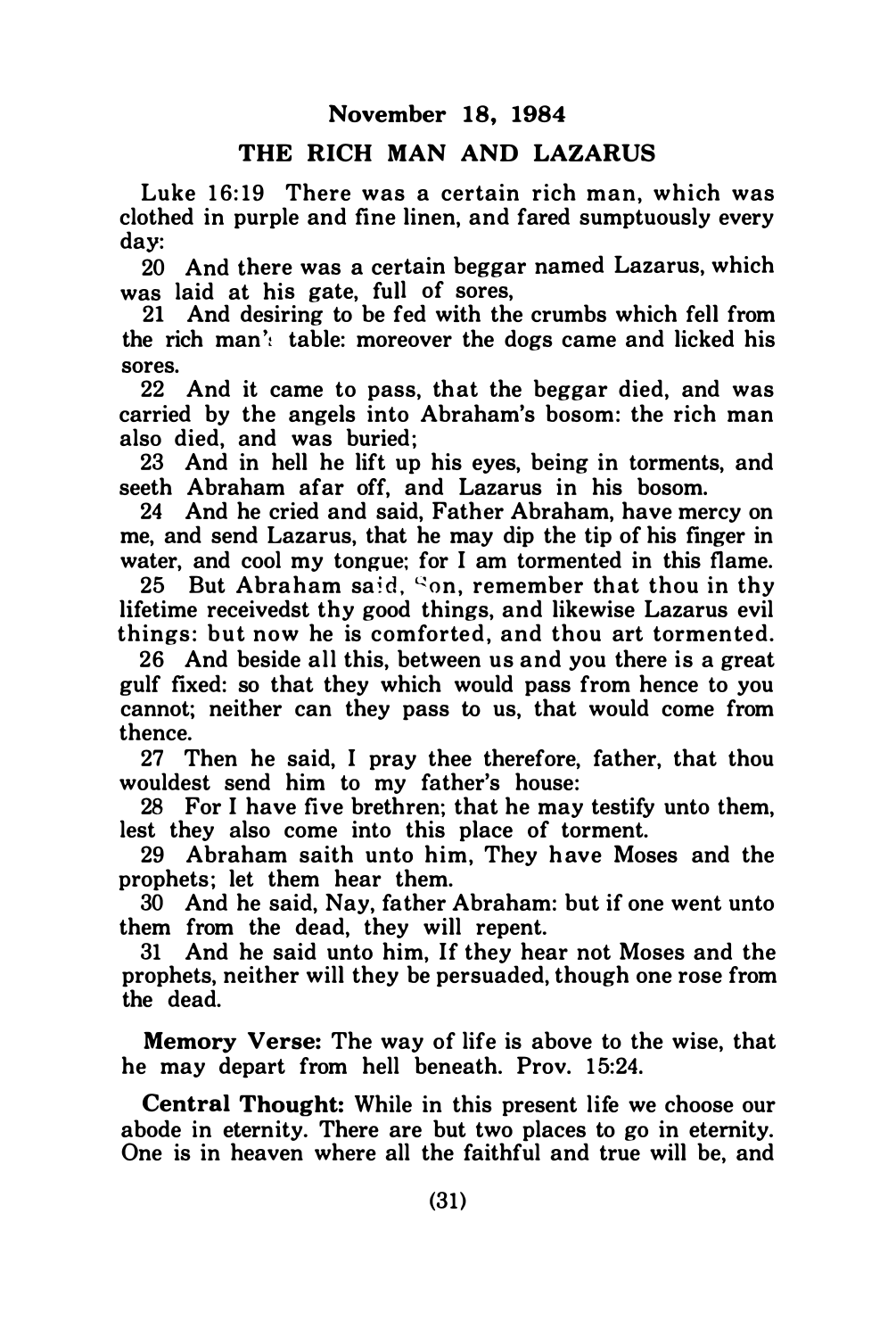the other is in eternal torment for all who refuse to go the way of salvation.

Word Definitions: Sumptuously: Radiantly, brilliantly, luxuriously. Purple: A very costly form of garment. Gulf: A chasm or vacancy, an impassable space or interval.

## LESSON BACKGROUND

There are some who have raised a question as to the presence of this story in this part of the Saviour's discourse, and there are many who would doubtless like to discredit it all together and exclude it from holy writings. In reality, though, there is nothing in this story that conflicts with any Bible principle or truth. It certainly does go along with the lesson of the unjust steward in the first part of this chapter. We might be able to find a parallel in this with with prodigal son and his brother. The rich man could be likened unto the selfrighteous Jews while the beggar could refer to the Gentiles. However this might be applied, we recognize in this account a warning and an insight to the realities of the realm of departed souls. We cannot actually label this a parable although it has been called thus. "There was a certain rich man. . . ." "There was a certain beggar named Lazarus...." The Pharisees who were covetous, derided Jesus for His teachings on stewardship, but Jesus rebuked them for their justification of themselves and warned them that that which is highly esteemed among men is an abomination in God's sight. He stated that the kingdom of God which was preached since the days of John had to be pressed into. Matt. 11:12, puts it: "The violent take it by force." Jesus also made a short statement concerning a man who committed adultery by putting away his wife and marrying another. He said that he that marries her that is put away committeth adultery. Then He spoke this<br>lesson, that we will consider today. - Leslie C. Bushee lesson that we will consider today.

## QUESTIONS:

- 1. Does our lesson say anything about the morals of the rich man?
- 2. What was the common incident that happened to both of these men?
- 3. Was the beggar's condition an indication of God's displeasure with him?
- 4. What do you think is referred to by "Abraham's bosom"?
- 5. What is Abraham to the faithful?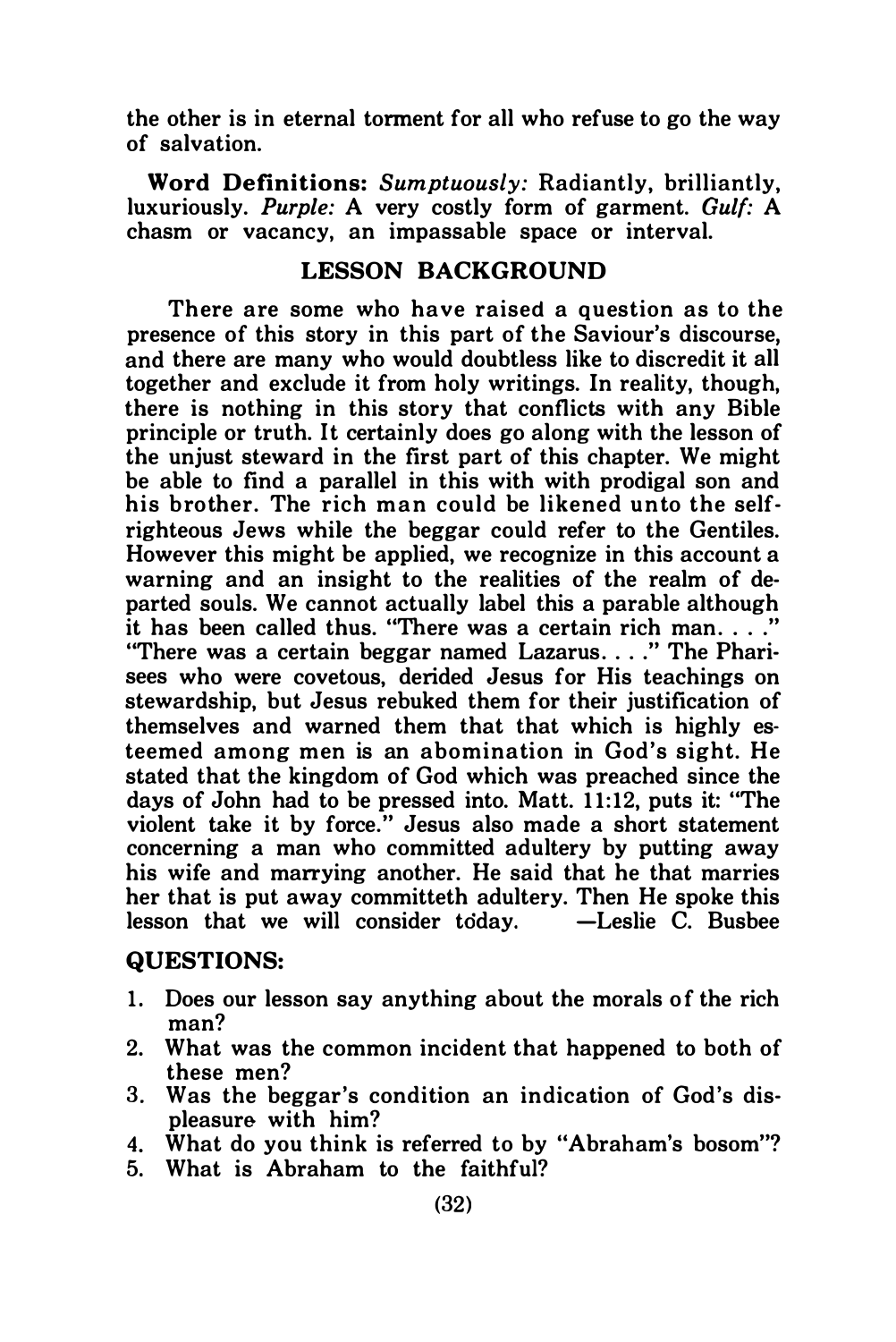- 6. What was the rich man tormented by?<br>7. What was the beggar's desire from the
- What was the beggar's desire from the rich man?
- 8. What was the rich man's desire in hell from Lazarus? Can you see the similarity between the two?
- 9. What were the two reasons for the rich man's desire not to be granted?

## ADULTS' AND YOUNG PEOPLE'S COMMENTS

Although there may be various parallels that can be drawn from this part of the Scripture, let us face it in its own light and challenge. There is life, awareness, existence, and a reckoning after death. When a person dies he becomes aware of the world beyond. He sees, feels, tastes, and hears. He can think and he can remember. He can see in the distant what he might have enjoyed instead of what he must suffer. His mind is filled with woe and regret. Just a drop of water or mercy looks good to him now. In his life-time of luxury and plenty, a drop of water would have meant nothing. The poor man thought that a crumb from the rich man's table would have been great, but now the tables are turned. The state of affairs in the lives of these men were short-lived. They have now both gone to their long home; they are in eternity at the present moment. The five brothers of this rich man have since then taken their journey to that long home. We know not whether they took advantage of God's dispensation to them which was the law of Moses and the prophets. Probably they were like so many of their day who were not aware of the value of the law and the prophets. I am sure that the rich man was not aware of it. Had he possessed a love and a devotion for God's Word, he would have sought to ease the beggar's woes and thus make friends with that earthly mammon for eternal habitations! So it is with the general run of humanity today. They seem not to be aware of eternal destinies. They live for the present life, unaware of the terrible realities that await them when they leave this mortal flesh.

#### FOOD FOR THOUGHT

Every day we are making choices. Someday all of these small choices will be computed and the final analysis will determine where we have chosen to spend eternity. God has not established the laws of life and death so that we can choose to live for this world and then choose heaven at the hour of death. We must continually, from day to day, choose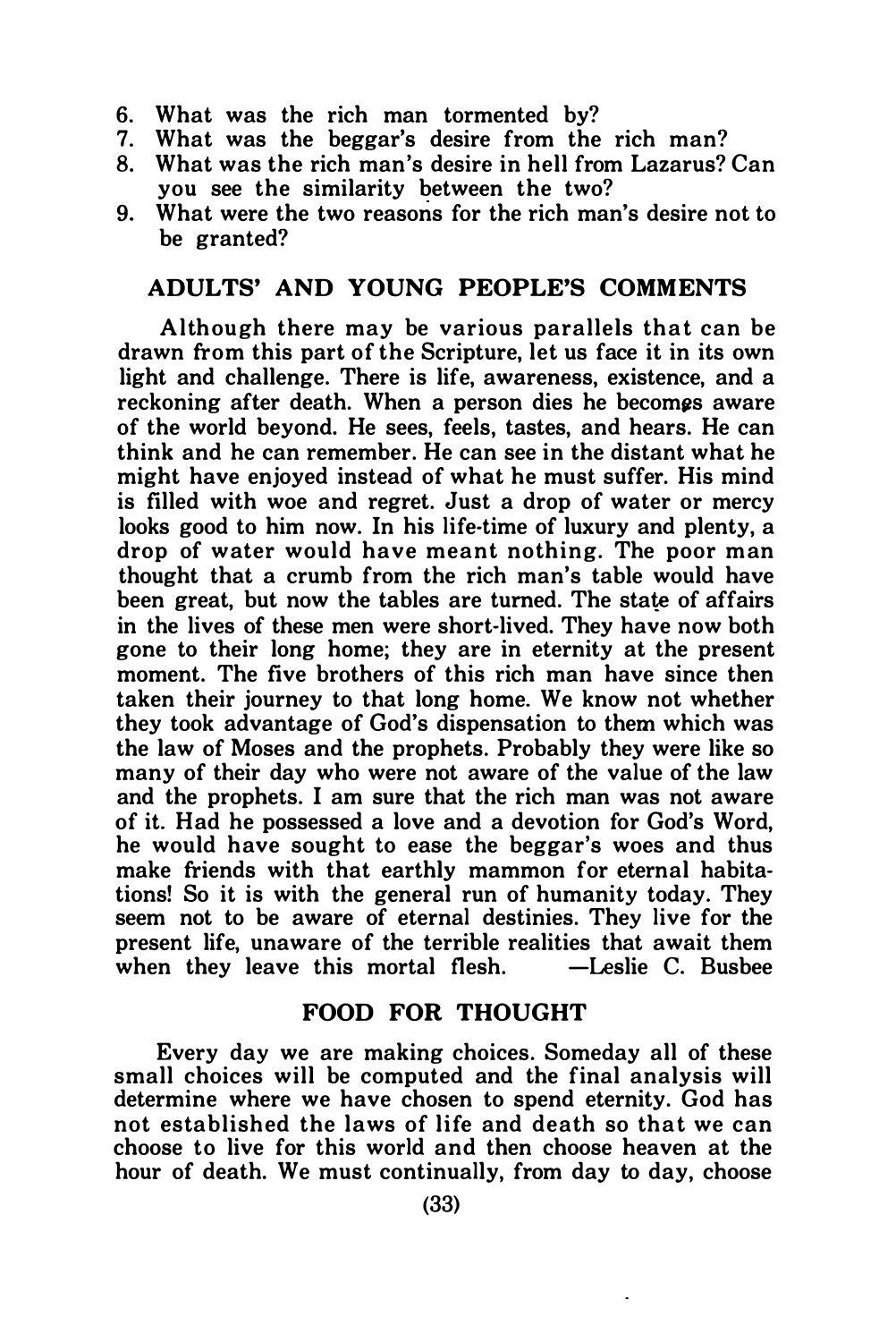righteousness so that our choice in the end will be eternity with God.

Once a girl who wanted some of the candy that her little brother had, set out to flatter him in the hopes of obtaining it. "Oh, Richard," she said, "You're so tall and strong. You're like Goliath!" "Do you really think I'm that big?" said the pleased youngster. "Oh, yes." "But Goliath must have been nine feet tall," he said doubtfully. "And so are you!" responded his sister. "If I can prove it, can I have some candy?" "Sure!" came the eager reply. "Take off your shoe and I'll measure you," said the clever flatterer. When the boy did, his sister used it to appraise his height. "See, you're nine feet tall!" she exclaimed. Happily the boy handed over some candy and ran to his mother with the news. "Mother, Mother, I'm nine feet tall!" he said excitedly. His mother replied, " Don't talk nonsense." "But I really am; Sister measured me." "How did she measure you?" asked his mother. "Oh, she took my shoe and figured it out that way." "Oh, I understand now," said his mother. "But, son, your measuring tool was not the right one."

In our every-day life, the world will flatter us and offer us self-gratification for the asking. Many people choose these things for the fleeting pleasure, without seriously considering that their choice will result in everlasting punishment. As we make choices, we must use the right measuring tool. Ask yourself, "How does this line up with eternity?" If we do this, things will stay in their right perspective. Choose those things that are the finer things of life-those things that are wholesome and uplifting. Such choices will enable us to share an eternal place with Lazarus. — Wavne Murphev eternal place with Lazarus.

-------0-------

**NOTICE:** If your subscription expired with this quarter, please send your renewal at once. It is necessary that your subscription for the first quarter of 1985 be in this office by Dec. 1. For your convenience there is an order blank at the end of this book.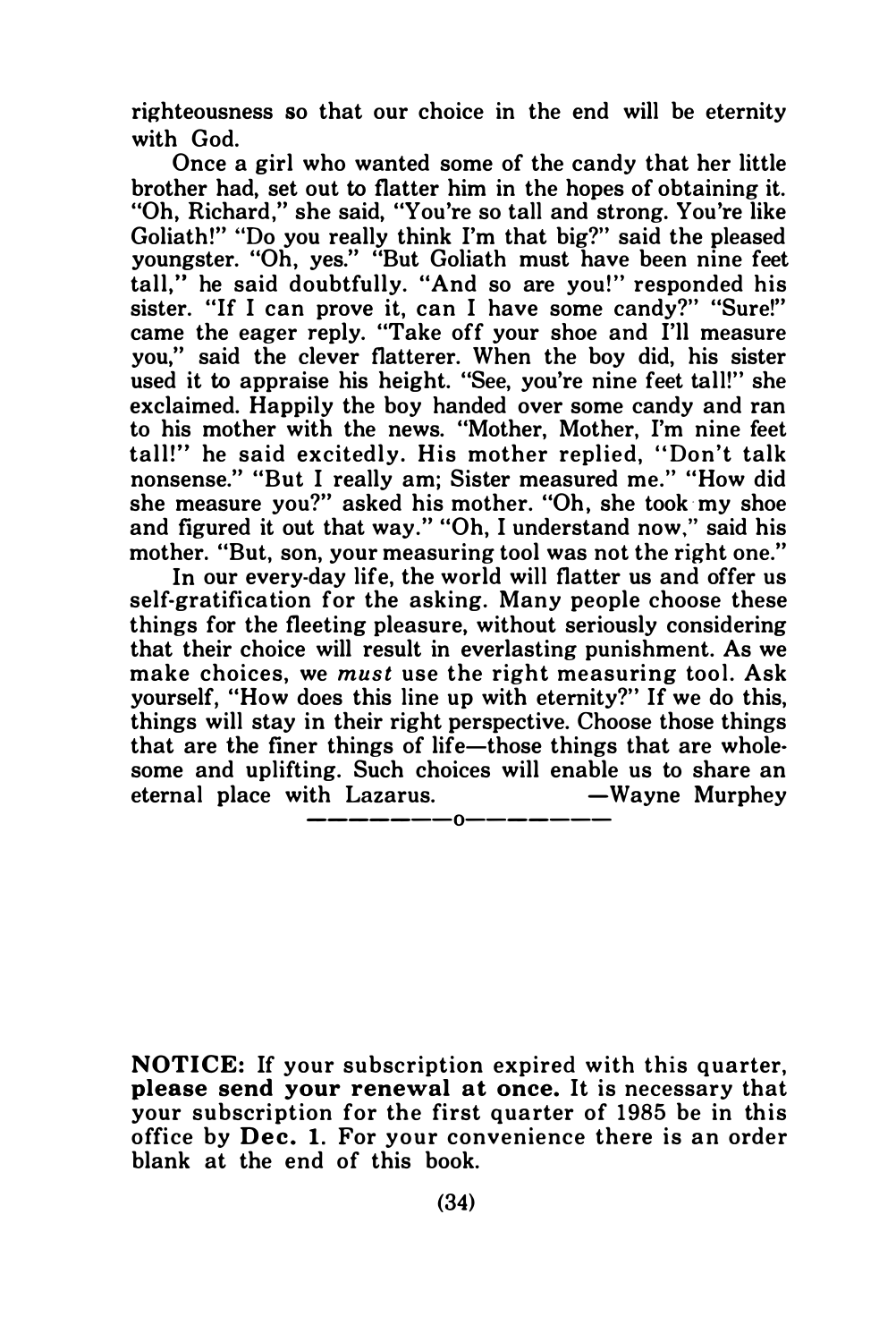## A LESSON ON THANKSGIVING

Luke 17:3 Take heed to yourselves: If thy brother trespass against thee, rebuke him; and if he repent, forgive him.

4 And if he trespass against thee seven times in a day, and seven times in a day turn again to thee, saying, I repent; thou shalt forgive him.

5 And the apostles said unto the Lord, Increase our faith.

6 And the Lord said, If ye had faith as a grain of mustard seed, ye might say unto this sycamine tree, Be thou plucked up by the root, and be thou planted in the sea; and it should obey . you.

7 But which of you, having a servant plowing or feeding cattle, will say unto him by and by, when he is come from the field, Go and sit down to meat?

8 And will not rather say unto him, Make ready wherewith I may sup, and gird thyself, and serve me, till I have eaten and drunken; and afterward thou shalt eat and drink?

9 Doth he thank that servant because he did the things that were commanded him? I trow not.

10 So likewise ye, when ye shall have done all those things which are commanded you, say, We are unprofitable servants: we have done that which was our duty to do.

11 And it came to pass, as he went to Jerusalem, that he passed through the midst of Samaria and Galilee.

12 And as he entered into a certain village, there met him ten men that were lepers, which stood afar off.

13 And they lifted up their voices, and said, Jesus, Master, have mercy on us.

14 And when he saw them, he said unto them, Go shew yourselves unto the priests. And it came to pass, that, as they went, they were cleansed.

15 And one of them, when he saw that he was healed, turned back, and with a loud voice glorified God,

16 And fell down on his face at his feet, giving him thanks: and he was a Samaritan.

17 And Jesus answering said, Were there not ten cleansed? but where are the nine?

18 There are not found that returned to give glory to God, save this stranger.

19 And he said unto him, Arise, go thy way: thy faith hath made thee whole.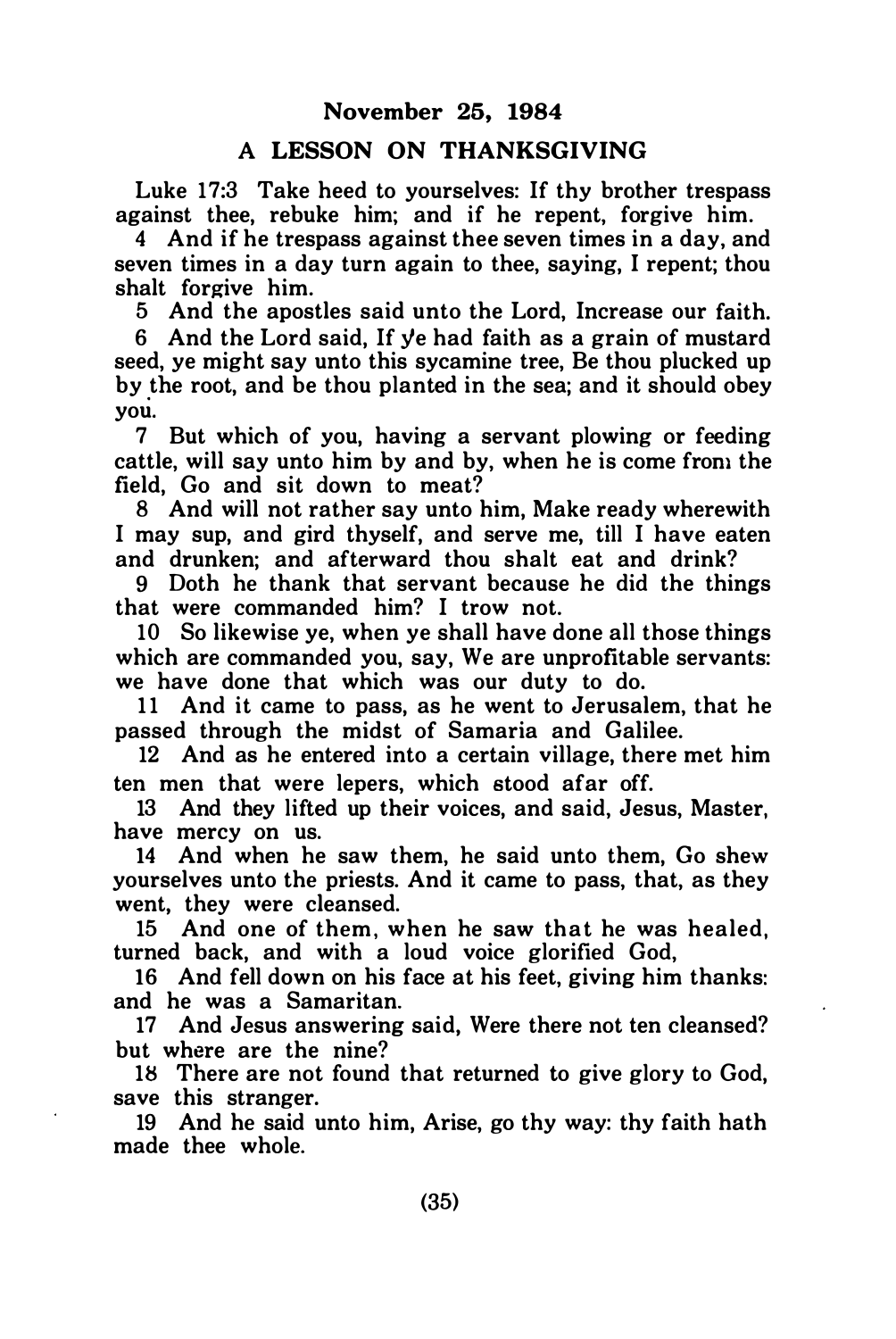Memory Verse: In every thing give thanks: for this is the will of God in Christ Jesus concerning you. 1 Thess. 5:18.

Central Thought: God does not need us, but we surely need Him, and we need to express our thanks to Him faithfully and be appreciative of all the favors of His goodness.

Word Definitions: Sycamine tree: Probably sycamore tree was meant here, although some translators believe that mulberry was the real word. I trow not: I think not. Leprosy: A disease affecting the skin with swelling and breaking open into sores.

#### LESSON BACKGROUND

Jesus has just warned the disciples about offences that were to come, stating that the one through whom they were to come would suffer great woe. Our lesson begins with Christ's warning to forgive our brother. He does not use quite as strong language as He does in Matthew 18:21, 22, where He said to forgive seventy times seven times. Here He only states to forgive seven times for a trespass, but it was enough to cause a great concern in the hearts of the disciples. It brought forth from them a petition for a faith increase. The faith of a mustard seed is that which increases and thrives accordingly. In our seeking God, there must be an ever-increasing fervency and devotion. Luke here gives the discourse concerning us being unprofitable servants. Nowhere else in the accounts of Christ do we find this thought, but it is an important one. It really links up with the idea of thanksgiving. We are not to expect God to thank us for anything. The righteous ways that we are to take are that which we are supposed to do. We are not profiting God, but He is profiting us. Jesus was still on His journey toward Jersualem . He encountered these ten lepers. In His compassion He healed them all. Knowing that they were quarantined from society, He told them to go and show themselves to the priests. The priests alone could give them liberty to go back home. Their going to the priests offered proof of the faith, and they were healed in so going. Just one out of the ten, however, thought to turn back and offer thanks and praise to God. Jesus must have expected them all to turn back and offer thanks, for He said, "Where are the nine?" Let us take heed that we not fail in any of these  $three$  lessons before us today.  $\qquad -$  Leslie C. Busbee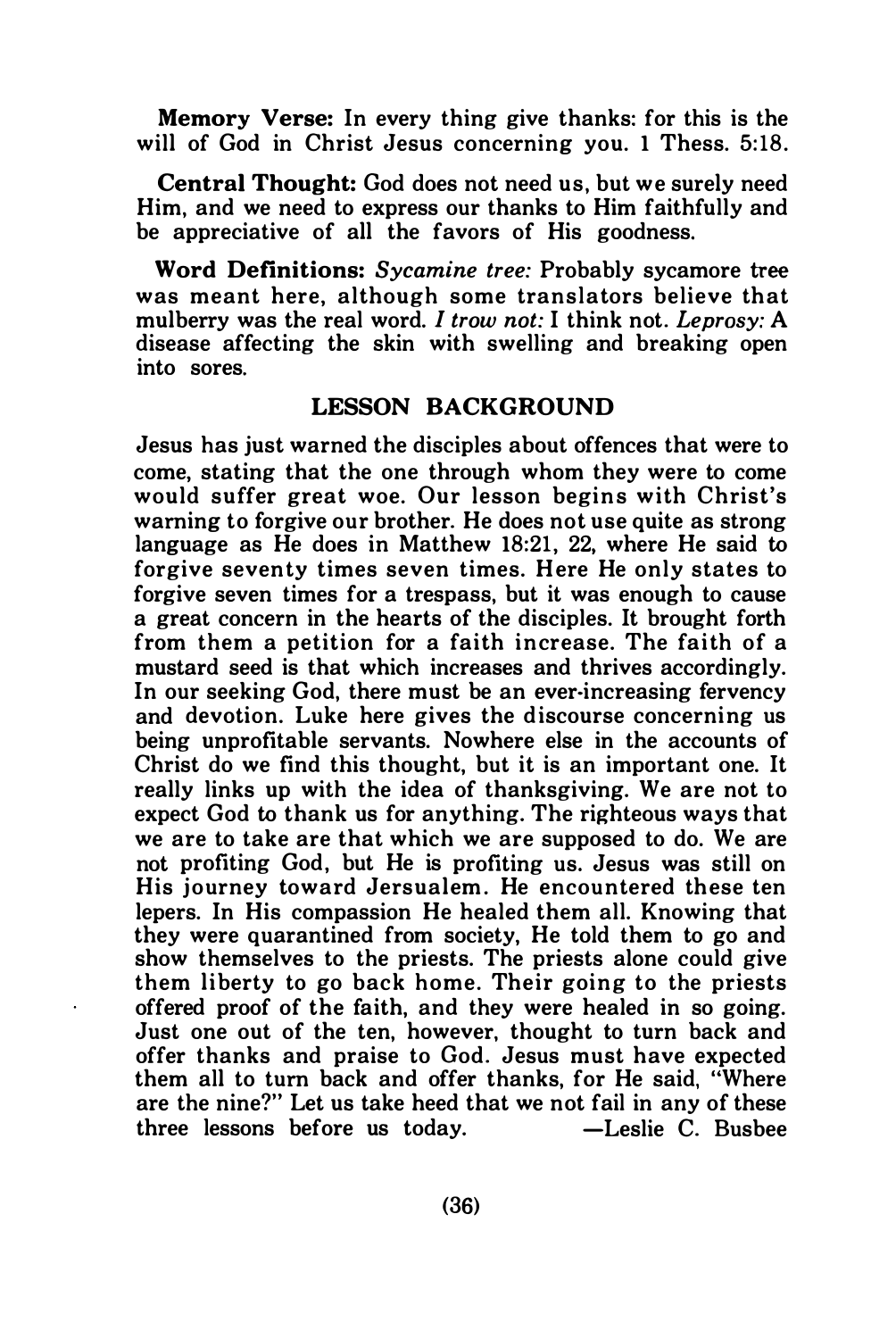## QUESTIONS:

- 1. How should we feel about the good things we do in obedience to God?
- 2. Why did the leprous men stand "afar off"?<br>3. What kind of association did these men have w
- 3. What kind of association did these men have with society?<br>4. Why did Jesus tell them to go and show themselves to the
- Why did Jesus tell them to go and show themselves to the priests?
- 5. How was their obedience an evidence of their faith?
- 6. Why did the nine not return to offer thanks?
- 7. What danger does this warn us of?<br>8. Why is expressing our thanks to Go
- Why is expressing our thanks to God so important?

## ADULTS' AND YOUNG PEOPLE'S COMMENTS

Leprosy was a dreaded disease. It was a communicable disease through continued contact with the infected person. It affected the layers of the skin and raised lumps, or nodules, that eventually swelled to open into terrible sores. The infected areas spread, and the disease worsened. Fingers, toes, and even arms rotted off. It was a loathsome disease that was feared by all. It is a type of the disease of sin in the soul of man. Our Lord Jesus Christ, the great Physician, healed leprosy in an instant, however. The ten men in our lesson had no doubt been apart from their families for some time. They had to keep apart from the society of people and always had to warn people not to come close. Can you just imagine what a miserable existence that they eked out from day to day? They had, no doubt, heard about Jesus and His great power to heal. Thus they cried out for mercy. As they obeyed Christ's command to go show themselves to the priests, they were healed. In the minds of all of them was the great desire to hasten home to their families. Nine of them followed that desire but forgot something. They forgot to come back to Jesus and thank Him. The one who did remember to offer thanks for his healing was probably the least esteemed of all as he was a Samaritan. He fell down on his face at the feet of Jesus and raised his voice in gratitude and praise, thanking God for deliverance. Oh, how we need to have and retain a thankful heart! We should count our blessings and offer our thanks to God not only at Thanksgiving time, but every day throughout the year. - -Leslie C. Busbee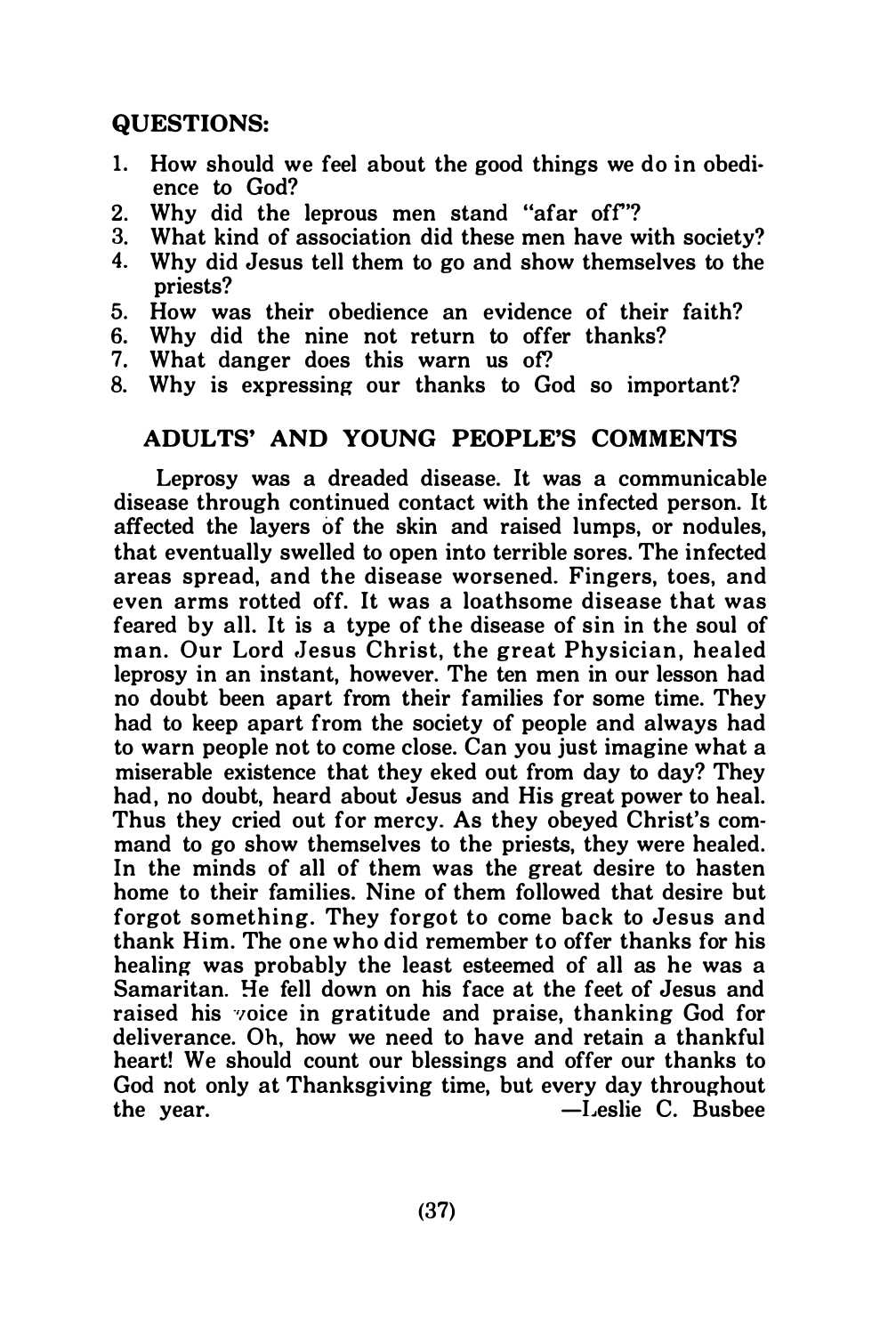God has two dwelling places: one in heaven, and the other in a meek and thankful heart. It is a humble mind from which thanksgiving will naturally spring. Notice those about you that are proud and exalted. Such individuals are so preoccupied with pronouncing their attainments that they have no time to be thankful. Many times they not only fail to be thankful, but are unable to recognize the things to be thankful for.

I am reminded of what H. W. Beecher wrote: " If one should give me a dish of sand, and tell me there were particles of iron in it, I might look for them with my eyes, and search for them with my clumsy fingers, and be unable to detect them; but let me take a magnet and sweep through it, and how would it draw to itself the almost invisible particles by the mere power of attraction! The unthankful heart, like my finger in the sand, discovers no mercies; but let the thankful heart sweep through the day, and as the magnet finds the iron, so it will find, in every hour, some heavenly blessings, only the iron in God's sand is gold."

Always keep in mind that the worship, the sacrifice, and the service that are the most acceptable to God come from a<br>thankful heart. — Wavne Murphev -Wayne Murphey

-------0-------

## December 2, 1984

#### ANOTHER LESSON ON BEING PREPARED

Luke 17:20 And when he was demanded of the Pharisees, when the kingdom of God should come, he answered them and said, The kingdom of God cometh not with observation:

21 Neither shall they say, Lo here! or, Lo there! for, behold, the kingdom of God is within you.

22 And he said unto the disciples, The days will come, when ye shall desire to see one of the days of the Son of man, and ye shall not see it.

23 And they shall say to you, See here; or, see there: go not after them, nor follow them.

24 For as the lightning, that lighteneth out of the one part under heaven, shineth unto the other part under heaven; so shall also the Son of man be in his day.

25 But first must he suffer many things, and be rejected of this generation.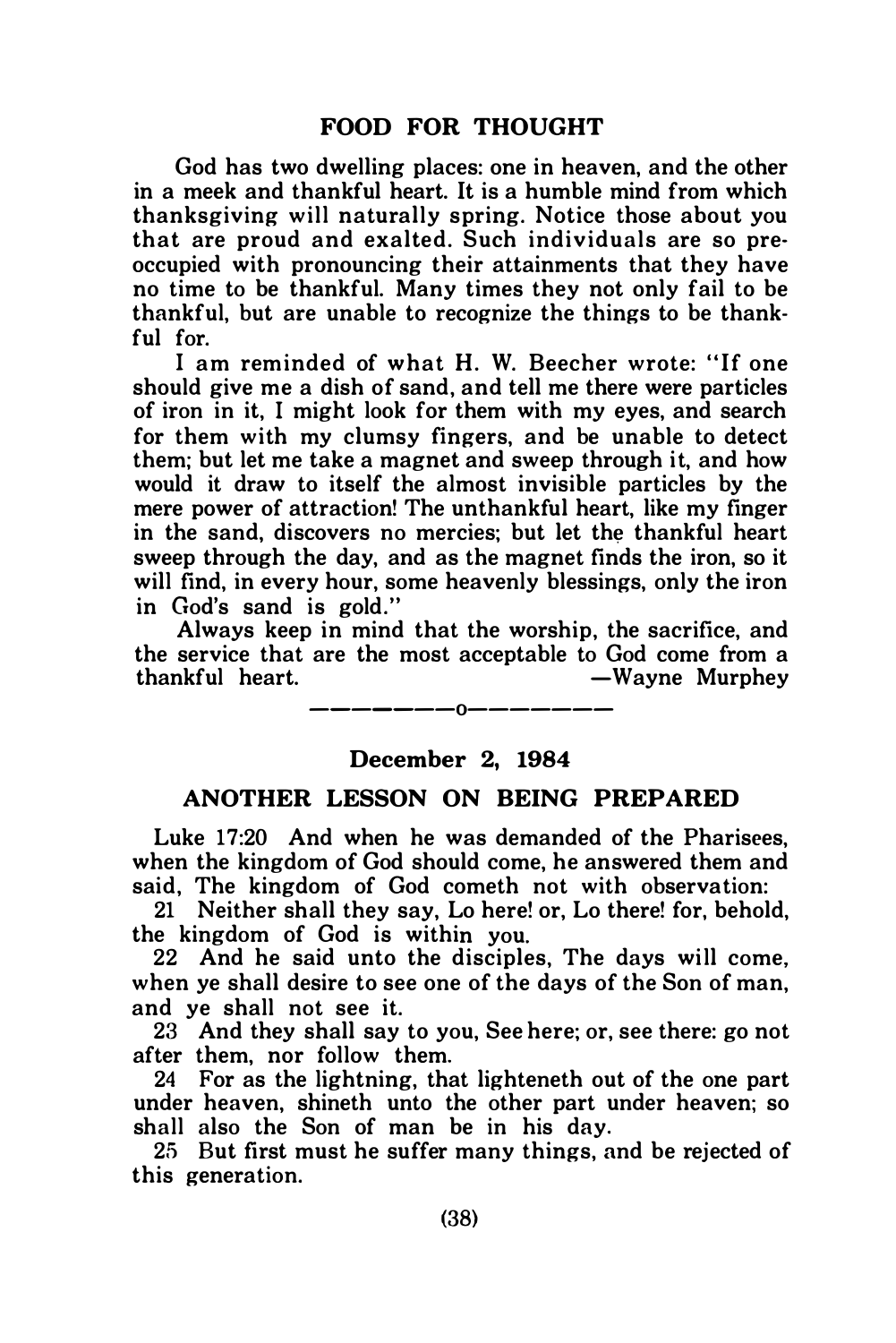26 And as it was in the days of Noe, so shall it be also in the days of the Son of man.

27 They did eat, they drank, they married wives, they were given in marriage, until the day that Noe entered into the ark, and the flood came, and destroyed them all.

28 Likewise also as it was in the days of Lot; they did eat, they drank, they bought, they sold, they planted, they builded:

29 But the same day that Lot went out of Sodom it rained fire and brimstone from heaven, and destroyed them all.

30 Even thus shall it be in the day when the Son of man is revealed.

31 In that day, he which shall be upon the house top, and his stuff in the house, let him not come down to take it away: and he that is in the field, let him likewise not return back.

32 Remember Lot's wife.

33 Whosoever shall seek to save his life shall lose it; and whosoever shall lose his life shall preserve it.

Memory verse: A prudent man foreseeth the evil, and hideth himself: but the simple pass on, and are punished. Prov. 22:3.

Central Thought: The world in general will not be looking for or expecting the coming of Christ. They will be burrowed in fleshly and material pursuits of pleasure and gain, just as the people in Noah's and Lot's days. Those who are cut loose from the binding influences of this world are the only ones who will escape the destruction of that day.

Word Definitions: *Observation:* Scrupulous, outward show or evidence. Brimstone: Burning sulphur.

## LESSON BACKGROUND

Jesus and His disciples are on the journey to Jerusalem. He had just cleansed ten lepers. The Pharisees, no doubt impressed by these miracles, demanded that He tell them just when the kingdom of God should come. Adam Clarke has some very good notes on this: "The kingdom of God, the glorious religion of the Messiah, does not come in such a way as to be discerned only by sagacious critics, or is only to be seen by those who are scrupulously watching for it; it is not such a nature as to be confined to one place, so that men might say of it, 'Behold, it is only here, or only there': for the kingdom of God is publicly revealed; and behold it is among you; I proclaim it publicly, a nd work those miralces which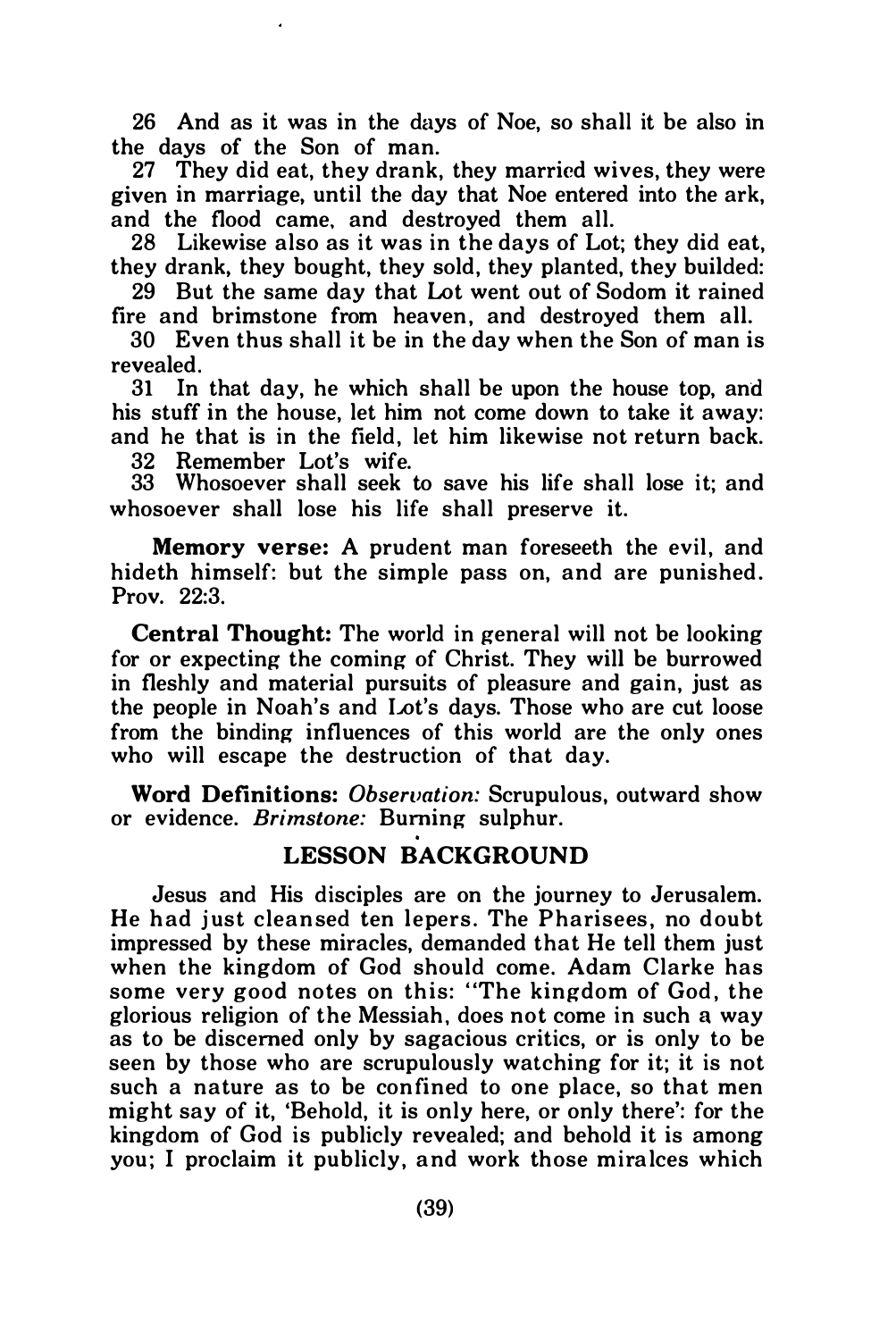prove that the kingdom of God is come; and none of these things are done in a corner." Seeing that the kingdom of God was before these people already and they had not recognized it, Jesus turned to His disciples with a discourse on a parallel thought concerning readiness for His second coming. Just as the kingdom of God came and was not recognized, even so the coming of the Lord is going to take people by surprise in that last great day. There is much opinion that what Jesus speaks about here and in other places (Matthew 24 and Luke 21) was concerning the destruction of the city of Jerusalem by the Romans which occurred in  $A.D.$  70. Although this may be true (one can study up on this through history and the works of Josephus), yet we see such a parallel force of counsel and warning concerning His second coming that this is the main point of our discussion today. It is going to mean a lot for us to be ready when the Lord comes again.-Leslie C. Busbee

## QUESTIONS:

- 1. What was the error in the Pharisees demanding of Christ when the kingdom of God should come?
- 2. Why does the kingdom of God not come with outward show?
- 3. Why is it foolish to expect to prepare one's self for Christ's coming when He at last appears?
- 4. What were the people doing in Noah's day? What about in Lot's day?
- 5. What could you say of their attitude toward Noah and his warning message?
- 6. What is the feeling that we should have toward our material things of life in relation to Christ's coming?
- 7. What is there about Lot's wife that we should remember?<br>8. Who is it that will actually preserve and save his life after
- 8. Who is it that will actually preserve and save his life after all?

## ADULTS' AND YOUNG PEOPLE'S COMMENTS

The coming of the Lord will take place quickly. One will have no time to pray for forgiveness or to fix up any wrongs. Just like lightning flashes so suddenly and lightens up the skies and the earth, so will the coming of Jesus take place suddenly and with no warning. I had a camera once that had a time exposure function in which the shutter could be opened and held open. I wanted to take a picture of a flash of lightning. During a storm one dark night. I stood out in the open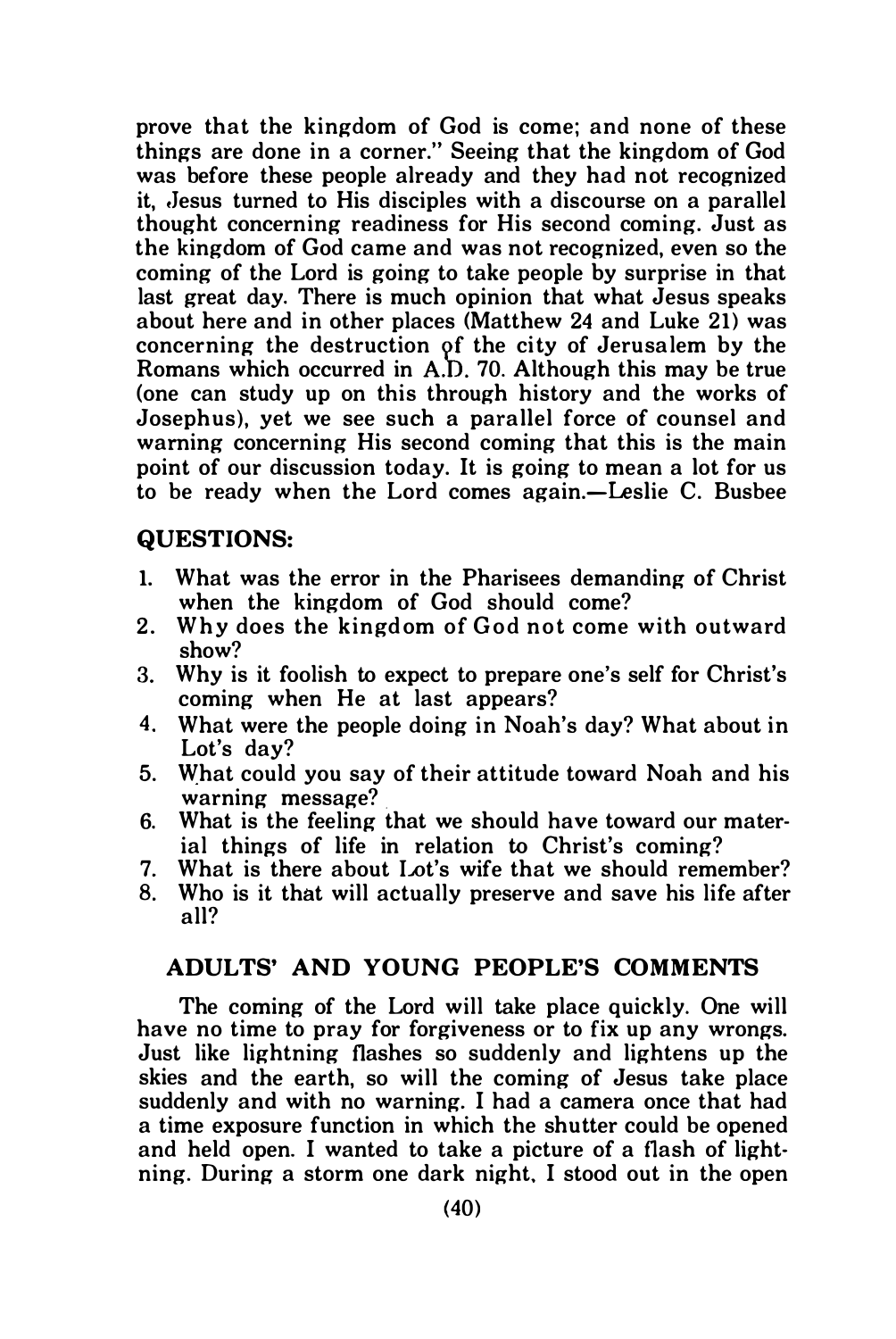with my camera pointed toward the landscape with the shutter open. In a little while a bright flash of lightning lit up everything. I was ready for it, and got a good picture. I thought that this was a good object lesson on us being ready to meet the Lord. I could not have gotten that picture if I had waited until the flash of lightning came before I opened the shutter. For us to be ready to meet the Lord, we must open our hearts to Him now. We must get ready and stay ready. We must keep it on our minds always: "This may be the day that the Lord will come. Oh, Lord, help me to be ready to meet thee!" This should be our prayer every day. People in the world around us seem to have an indifferent attitude just as the people of long ago did. They do not want to be bothered with thoughts of the coming of Christ and an interruption of their daily grind. They do not want to be changed or conformed to His standard of life. Oh, think of the destruction that will soon ensnare the throngs of this earth. Picture a big crowd at a sports event all engrossed in the game to suddenly be swept upon by the Lord in flaming fire and His mighty angels! Let us not be as Lot's wife who hung on to the things of her life in her heart. Although she had bodily left Sodom, the love of those things was in her heart. The housetop and the field could be figures of prayer and service to God. People in those days went up on the housetop to pray. All of our stuff and property must be consecrated to God. It will all perish in that day. - Leslie C. Busbee

#### FOOD FOR THOUGHT

It will mean much to be ready when our time on this earth comes to a close. We have no knowledge of the manner in which our life may cease. Some people seem to believe that they will be able to make things right on their death bed. A death bed is not assured to anyone. There are many who die suddenly. It could be that the second coming of Christ will occur in our generation. At that moment, the day of mercy will be over. As our memory verse states, it is the prudent person who is careful of evil and is spared the destruction.

In the Old Testament we read that the Israelites erected walls around their cities and established watchmen on them in order to prevent a surprise attack. The watchman would sound the alarm at the sight of the enemy and because of the walls, the soldiers were able to wage an effective defense. As we wait for the coming of our Lord, whether it be a personal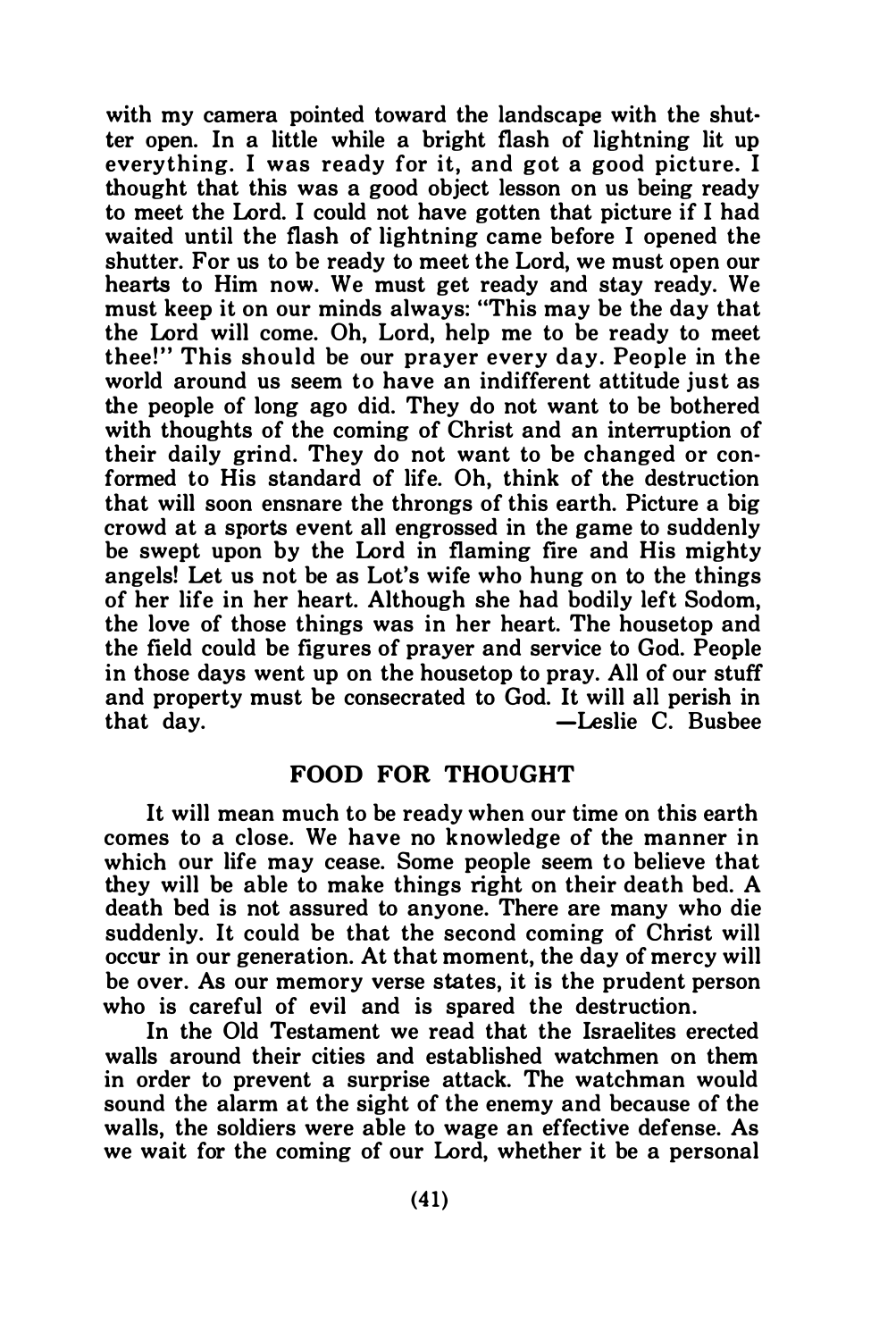call or the second coming, we, too, must set a watch over our souls to recognize evil. We must have the walls of salvation erected about us so that we can quench the fiery darts of the enemy. If we will do this, we will not be caught in iniquity as were the people of Lot and Noah's day. Punishment was not passed upon them simply because they were eating, drinking, giving in marriage, buying, selling, planting, and building; but because they were neglecting their souls.

-Wayne Murphey

# -------0------- THE YOUNG COTTAGER

## (Continued From Page 30)

The next morning I went to Jane's cottage. On entering the door the woman who so frequently visited her met me and said: "Perhaps, Sir, you will not wake her just yet for she has dropped asleep and she seldom gets m uch rest, poor girl!"

I went gently upstairs. The child was in a half-sitting posture with her Bible open before her. She had evidently fallen asleep while reading. I approached without waking her and observed that she had been reading the twenty-third chapter of St. Luke. The finger of her left hand lay upon the book pointing at these words: "Lord remember me when thou comest into thy kingdom." "Is this casual or designed?" thought I. "Either way it is remarkable."

She half awoke from her dozing state, but not sufficiently to perceive that any person was present and said in a kind of whisper: "Lord remember me, remember me, remember, remember a poor child, Lord remember me." She then suddenly started and perceived me as she became fully awake. "Mrs.  $K$ ——, how long have I been asleep?—Sir, I am very sorry." "And I am very glad to find you thus," I replied. "What were you reading?" "The history of the crucifixion of Jesus, Sir." "How far had you read when you feel asleep?" "To the prayer of the thief that was crucified with Him and thought what a mercy it would be if the Lord should remember me likewise-and so I fell asleep; and I fancied in my dream that I saw Christ upon the cross. And I thought I said: 'Lord remember me,' and I am sure He did not look angry upon me."

The visit was sweet and solemn. The countenance and manner of the child evinced powerful feelings. Tears mingled with smiles, resignation brightened by hope, humility animated by faith, a childlike modesty adorned with the understand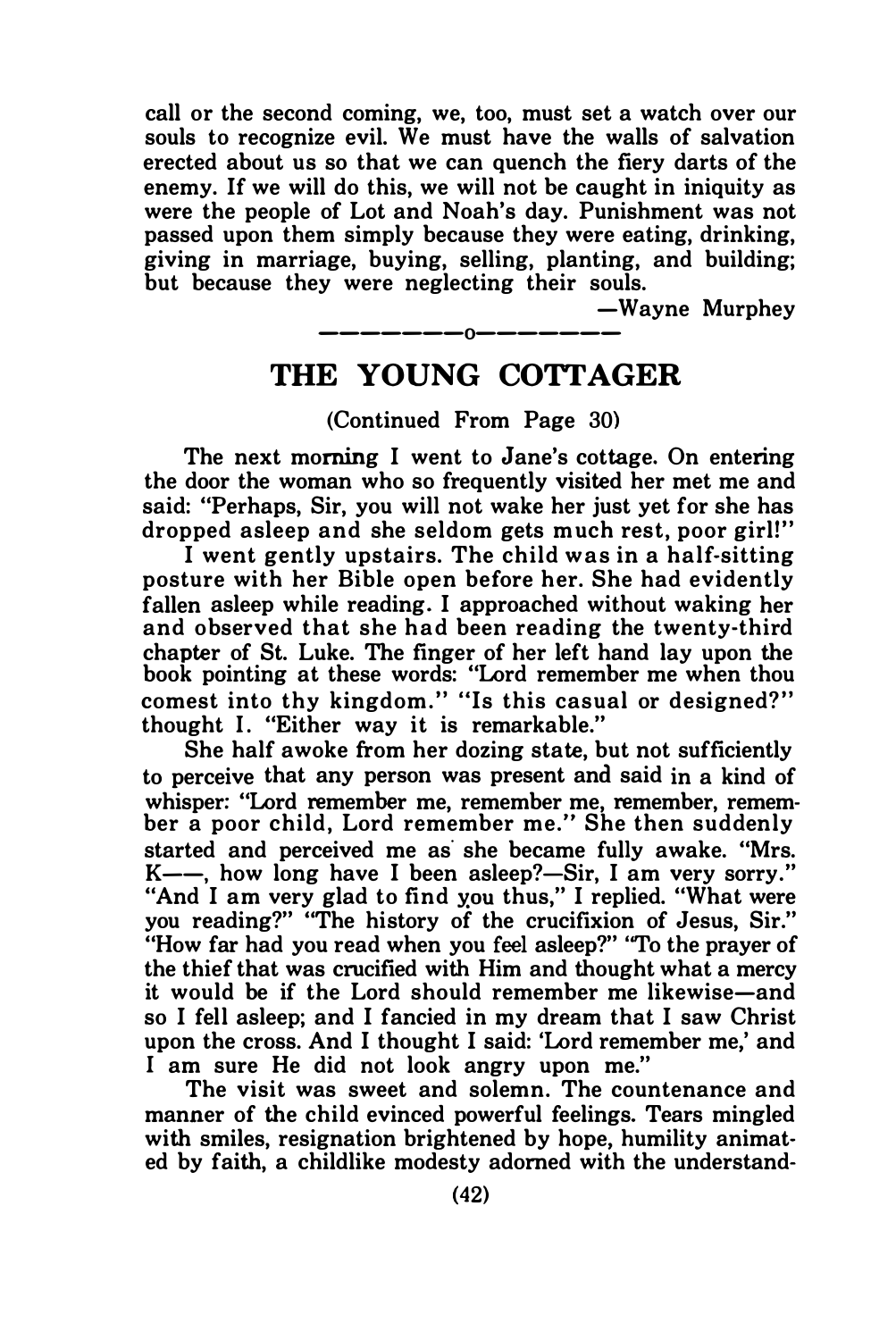ing of a riper age, gratitude, peace, devotion, patience-all these were visible.

"Sir," said the child, "I wish you could speak to my mother when you come again. I am so grieved about her soul and I am afraid she cares nothing at all about herself." "I hope I shall have an opportunity the next time I come. Farewell, my child." "Goodbye, Sir, and I thank you for all your kindness to me."

"Surely," I thought as I left the cottage, "this young bud of grace will bloom beauteously in paradise! The Lord transplant her thither in His own good time."

At a very early hour one morning I was awakened by a messenger bringing an urgent request that I would immediately go to the child as her end appeared to be just approaching. On arriving at the house I found no one below. I paused for a few minutes and heard the girl's voice very faintly saying: "Do you think he will come? I should be so very glad to see him before I die."

I ascended the stairs-her father, mother, and brother, and the elderly woman before spoken of were in the room. Jane's countenance bore the marks of speedy dissolution. The moment she saw me a renewed vigour beamed in her eye; grateful affection sparkled in the dying face. For some time she was silent but never took her eyes off me. At length she said: "This is very kind, Sir. I am going fast—I was afraid I should never see you again in this world." I said, "My child, are you resigned to die?" "Quite." "Where is your hope?" She lifted up her fmger, pointed to heaven and then directed the same downward to her own heart, saying successively as she did so: "Christ there, and Christ here." These words, accompanied by the action spoke her meaning more solemnly than can easily be conceived.

A momentary spasm took place. To her weeping mother she said: "I am very cold-but it is no matter-it will soon be over." Then she said to me: "I wish, Sir, when I am gone you would tell the children of the parish how good the Lord has been to me, a poor sinner. Tell them that they who seek Him early will find Him. Tell them that the ways of sin and ignorance are the ways to ruin and hell. And pray, tell them from me, Sir, that Christ is indeed the Way, the Truth, and the Life-He will in no wise cast out any that come."

"My dear child, you will soon be forever in His arms who is now guiding you by His rod and staff through the valley of the shadow of death." "I believe so, indeed I do," said she,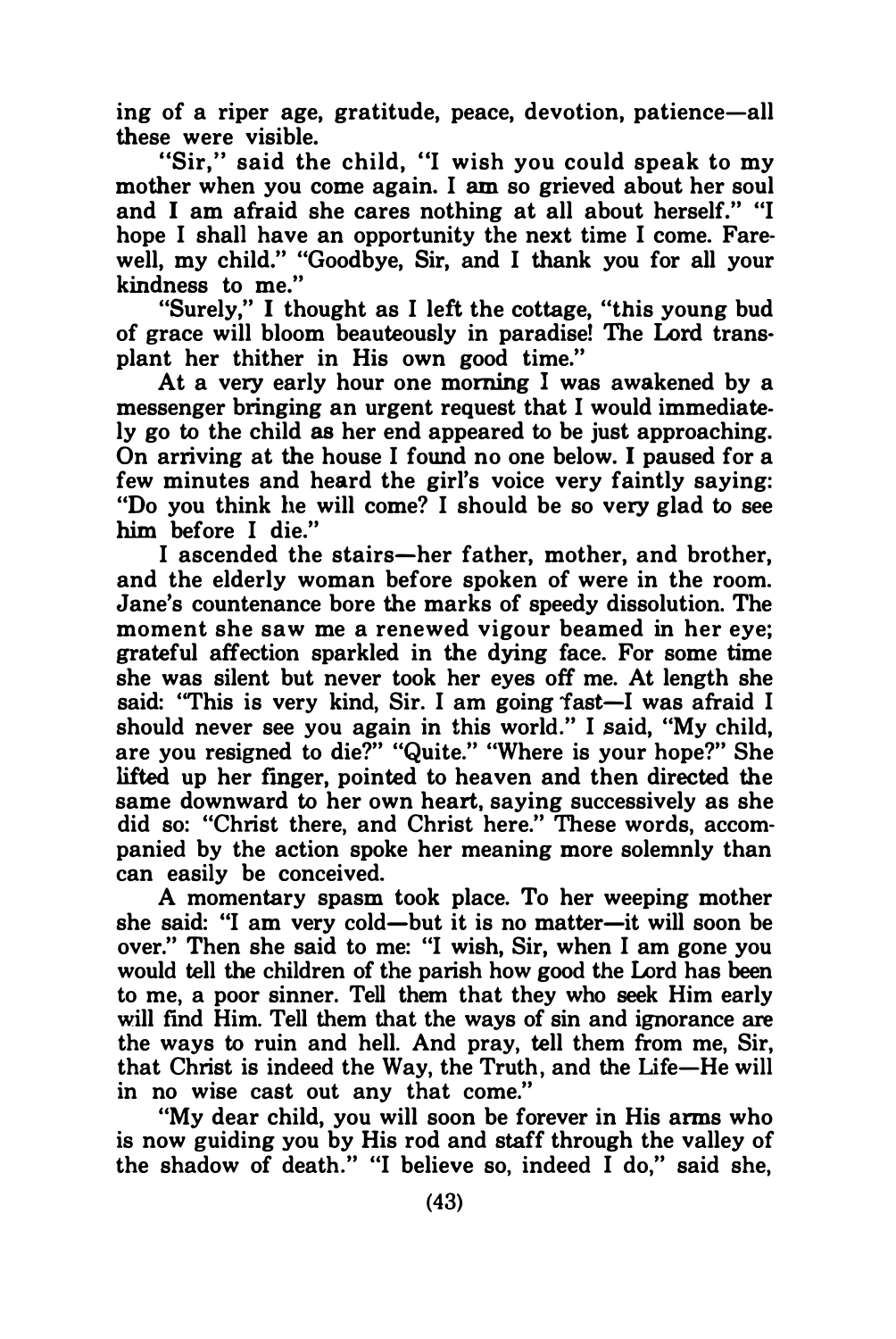the shadow of death." "I believe so, indeed, I do," said she, "I long to be with Him-Jesus, help me through this last trial"

She then gave one hand to her father, the other to her mother, and said: "God bless you, God bless you-seek the Lord-you cannot know what I have felt for both of you. Lord, pardon and save my dear father and mother." She then took hold of her brother's hand, saying, "Thomas, I beg you to leave off your bad ways. Read the Bible-1 give you mine. May the Lord tum your heart to love and follow Him." To the other woman she said, "I thank you, Mrs. K-, for all your kindness since I have been ill. I hope the Lord will remember you for it, according to His rich mercy." "Ah, my child," said the woman," "I wish I was as fit to die as you are, but I fear that will never be-my sins have been many, very many." "Christ's blood cleanseth from all sin," said the child.

She turned to me with a look of surprising earnestness and animation, saying: "You, Sir, have been my best friend on earth. You have taught me the way to heaven and I love and thank you for it. You have spoken to me of the love of Christ and He has made me to feel it in my heart. I shall see Him face to face. He will never leave me nor forsake me. He is the same and changes aot. Dear Sir, God bless you."

The child suddenly rose up with an unexpected exertion, threw her livid, wasted arms around me as I sat on the bedside, laid her head on my shoulder and said distinctly: "God bless and reward you. Give thanks for me to Him. My soul is saved. Christ is everything to me. Sir, we shall meet in heaven, shall we not?" "Oh yes, yes-then all will be peace... peace ... peace."

She sank back on the bed, and spoke no more-fetched a deep sigh-smiled-and died.

The angels who rejoiced over her when her soul first turned to God have now carried her triumphantly to the heavenly hills and have already taught her to join "in holy song, their own immortal strains."

-Sel.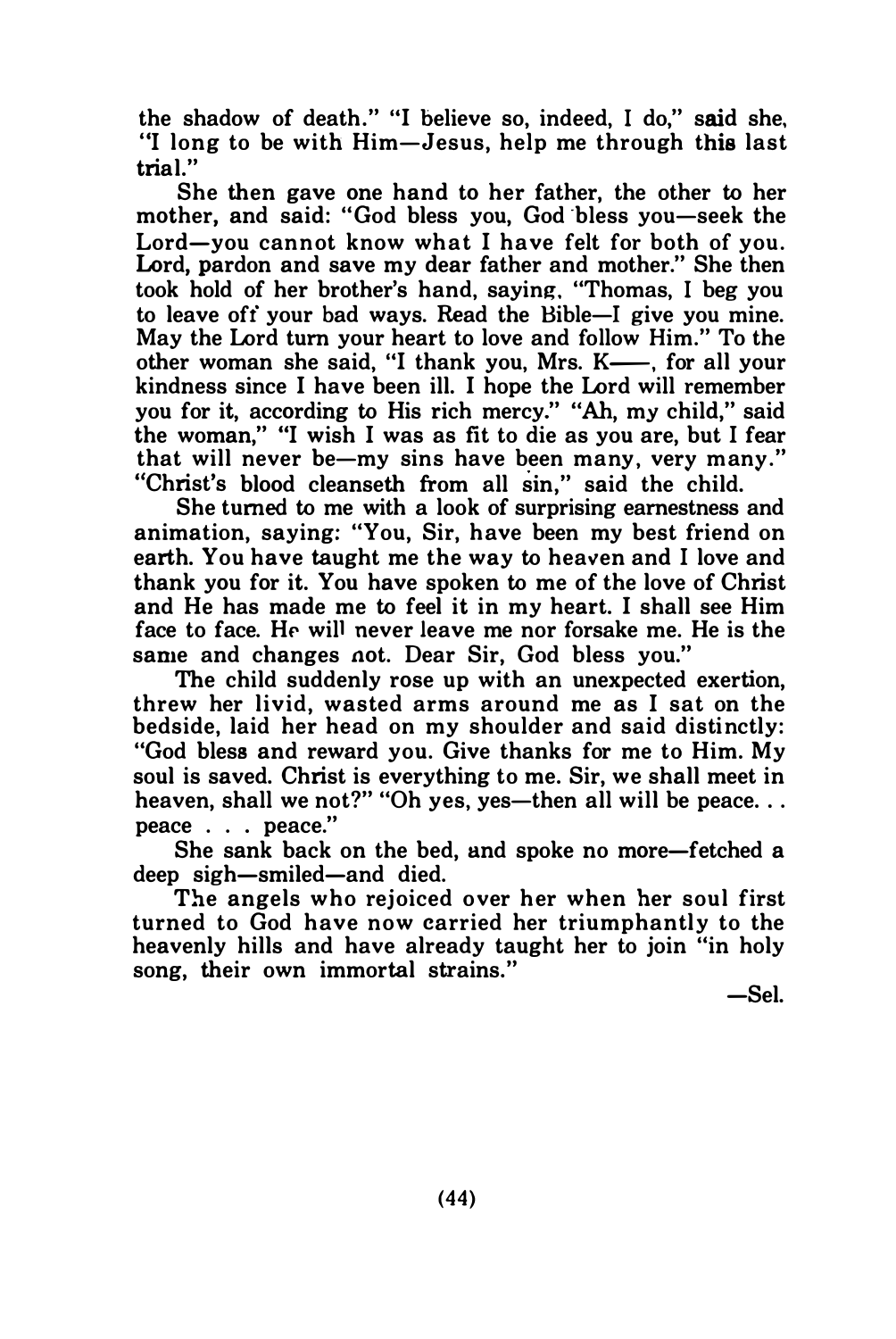#### A LESSON ON IMPORTUNITY AND HUMILITY

Luke 18:1 And he spake a parable unto them to this end. that men ought always to pray, and not to faint;

2 Saying, There was in a city a judge, which feared not God, neither regarded man:

3 And there was a widow in that city; and she came unto him, saving, Avenge me of mine adversary.

4 And he would not for a while: but afterward he said within himself. Though I fear not God, nor regard man:

5 Yet because this widow troubleth me, I will avenge her, lest by her continual coming she weary me.

6 And the Lord said, Hear what the unjust judge saith.

7 And shall not God avenge his own elect, which cry day and night unto him, though he bear long with them?

8 I tell you that he will avenge them speedily. Neverthe· less, when the Son of man cometh, shall he find faith on the earth?

9 And he spake this parable unto certain which trusted in themselves that they were righteous, and despised others:

10 Two men went up into the temple to pray; the one a Pharisee, and the other a publican.

11 And the Pharisee stood and prayed thus with himself, God, I thank thee, that I am not as other men are, extortioners, unjust, adulterers, or even as this publican.

12 I fast twice in the week, I give tithes of all that I possess.

13 And the publican, standing afar off, would not lift up so much as his eyes unto heaven, but smote upon his breast, saying, God be merciful to me a sinner.

14 I tell you, this man went down to his house justified rather than the other: for every one that exalteth himself shall be abased; and he that humbleth himself shall be exalted.

Memory Verse: Humble yourselves therefore under the mighty hand of God, that he may exalt you in due time. 1 Pet. 5:6.

Central Thought: We should never cease praying and entreating the Lord for the needs and burdens of our liw�s. and we must humble ourselves before God, confessing our needs and begging Him for mercy.

Word Definitions: Avenge: Make right, deliver, recompense. Abased: Brought down.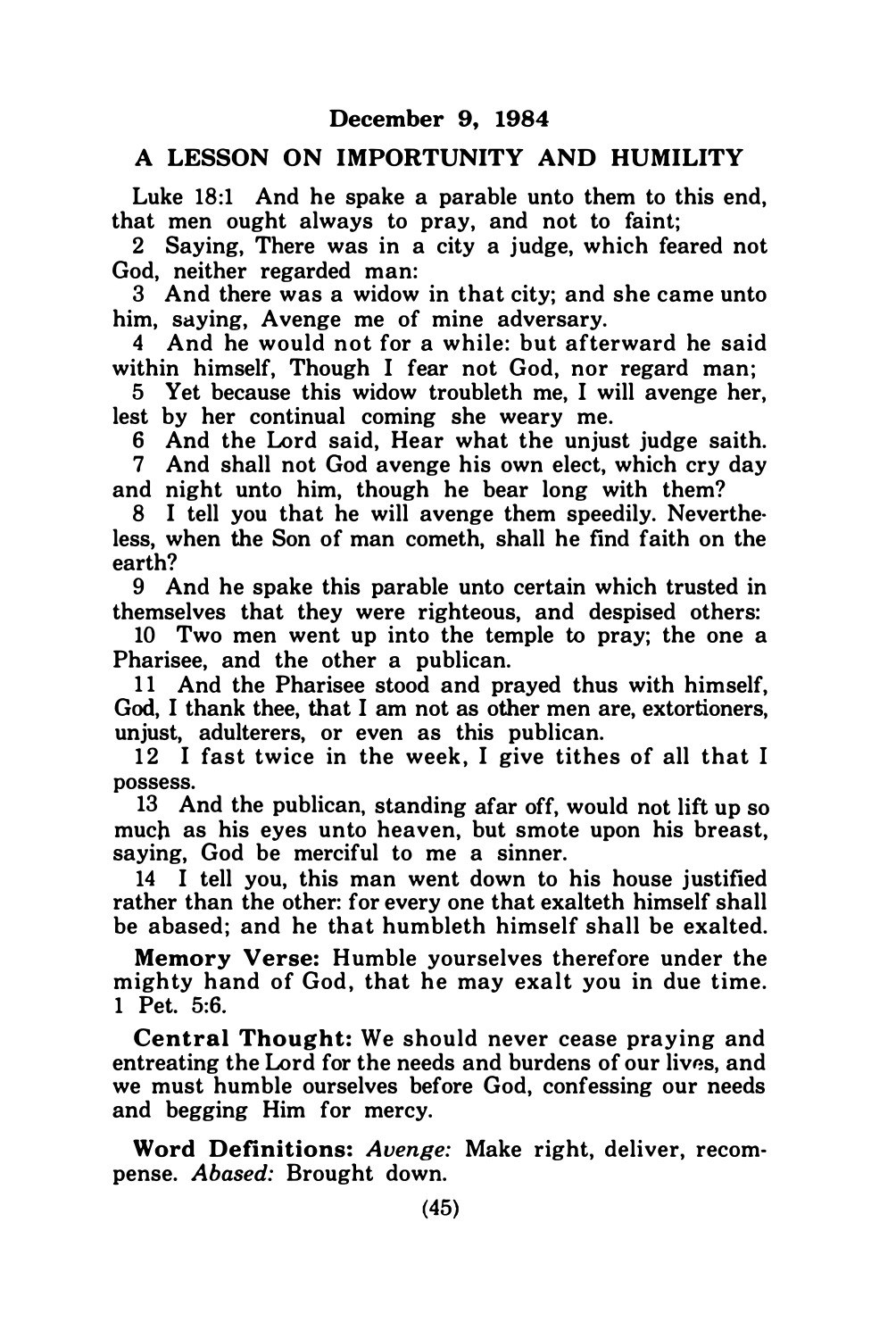## LESSON BACKGROUND

We have two stories in our lesson today that give us two indispensible statutes of the life of Christ: prayer and humility. They both go hand in hand. In the first, Jesus uses an extreme case to show the operation and effect of prayer. Fervent prayer is based upon the sense of desperate need. The purpose of this parable was to show us to continue praying and never stop praying. The hard, unjust judge who stubbornly resisted the widow's entreaties was finally moved to gratify her desire, but it was not because of any concern or interest in her on his part. It was simply a move to exclude her from his court room. He was getting tired of seeing her there every day. This is to show us the necessity of pressing our case before God. God is not going to be like that unjust judge. The very fact that Jesus said that God bears long with His elect shows us that there will be at times a delay to the fulfillment of our prayers, but the delay should not stop or discourage us. Let us keep praying and holding on. The other parable illustrates the attitude that we must have toward God and toward our fellow man. We must have an attitude of humility and self-abasement. The proud, self-sufficient, and self-justifying Pharisee got nowhere with God. He probably enjoyed praying about how good he thought he was, but he forgot to confess his needs and ask for mercy. The poor publican had no good things to say about himself. He stood afar off and did not feel worthy to even look up to heaven, but beat upon his breast in a most wretched manner. His broken heart and contrite spirit rang the bells of heaven. He went down to his house with a great load taken off of his soul. Oh, what a lesson this is to us! -Leslie C. Busbee

#### QUESTIONS:

- 1. What was the purpose of the first parable?
- 2. Is there much danger in us becoming weary of interceding before the Lord?
- 3. Why are there times when God has to bear long with His children?
- 4. Why did Jesus give the challenge about Him finding faith on the earth?
- 5. What was the purpose of the second parable?
- 6. What was wrong with the Pharisee?
- 7. What was his attitude toward himself and the good things he did?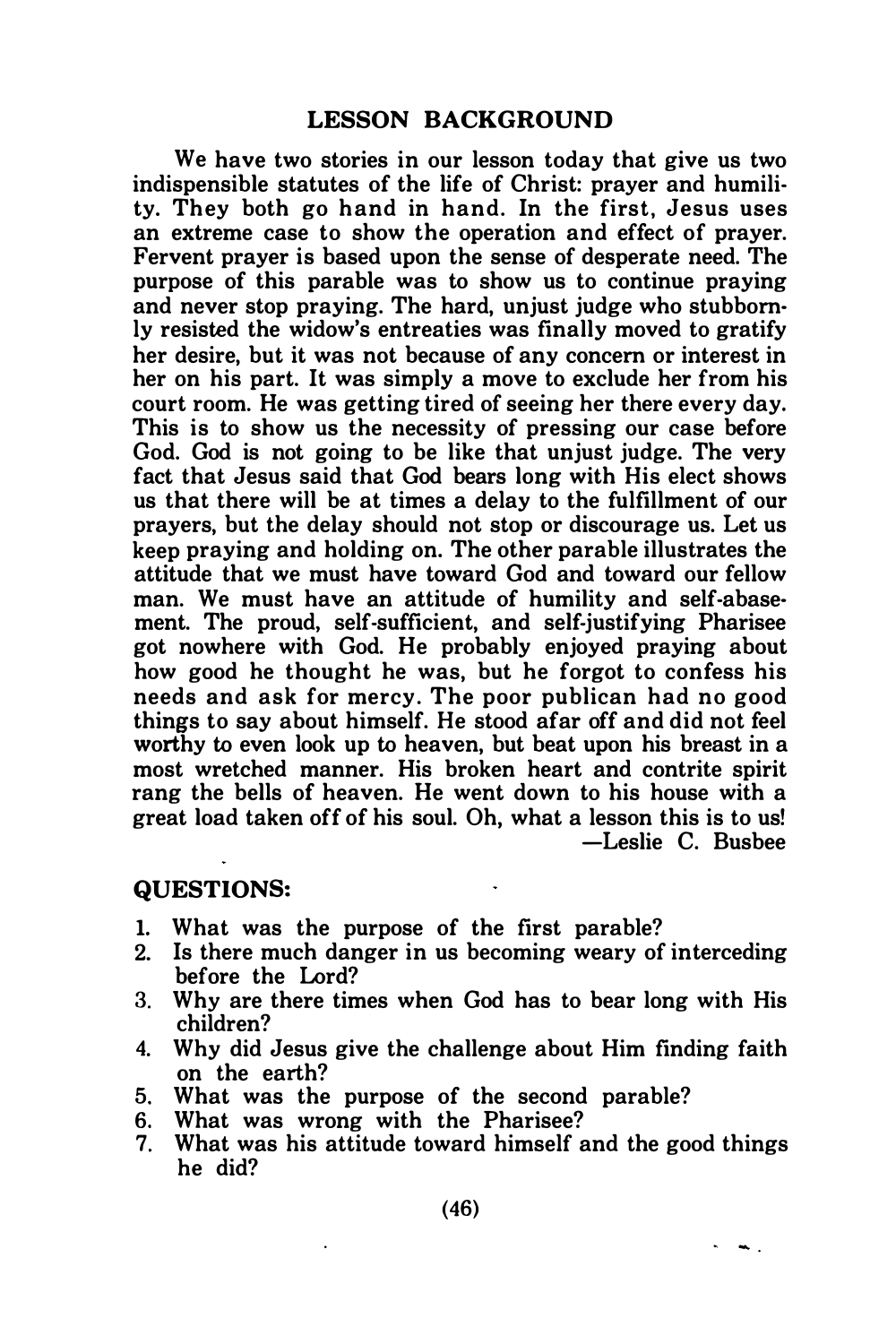- 8. What did the publican have?<br>9. Why did be go down to his hour
- Why did he go down to his house justified, rather than the Pharisee?

## ADULTS' AND YOUNG PEOPLE'S COMMENTS

Here are the two stony hearts: the unjust judge and the proud Pharisee. Both of these men looked down on someone less in rank than they. Did you know that this is displeasing in the sight of God? We should never look down contemptuously on anyone. Were it not for the grace of God, we might be as they are. Their hard and unbroken hearts disqualified them from God's favor and blessing. Here are the two broken and contrite hearts: the widow and the publican. Oh, if we can just visualize the value of fervent prayer and deep humility before God! Through the influence and the avenue of the teachings of Christ we can avoid these pitfalls. We do not have to be proud and a rrogant. We can humble ourselves under the migh ty hand of God, and assume a faithful and determined mind to hold on to God regardless of the cost. The Lord wants us to pray and not to faint. It is easy to faint. It is easy to give up and not earnestly contend for the faith. If we make heaven our home, however, it will be because we have humbled ourselves before the Lord and held on to Him through all the trials and tests of life. God does bear with His children. That is, He does delay and withhold for a season many times the needs that we have and are praying for. In the Bible, we see where God bore long with His children. Israel suffered many things down in Egypt. Finally God sent Moses to be their leader. He let them suffer for a long time, and even after Moses came, they still suffered for a long time. He bears long with us today. Let us be determined to cleave to Him with trueness and purpose of heart. At any cost, let us be among that number who will be found in faith when Jesus comes again.

-Leslie C. Busbee

## FOOD FOR THOUGHT

Our lesson today begins by declaring that "man ought always to pray, and not to faint." It ends with, "every one that exalteth himself shall be abased; and he that humbleth himself shall be exalteth." These two statements sum up all the texts in between. To pray to God requires an abasement of ourselves. A proud man is unable to request something of another, especially repeatedly. Rejection is difficult to accept to the proud of heart.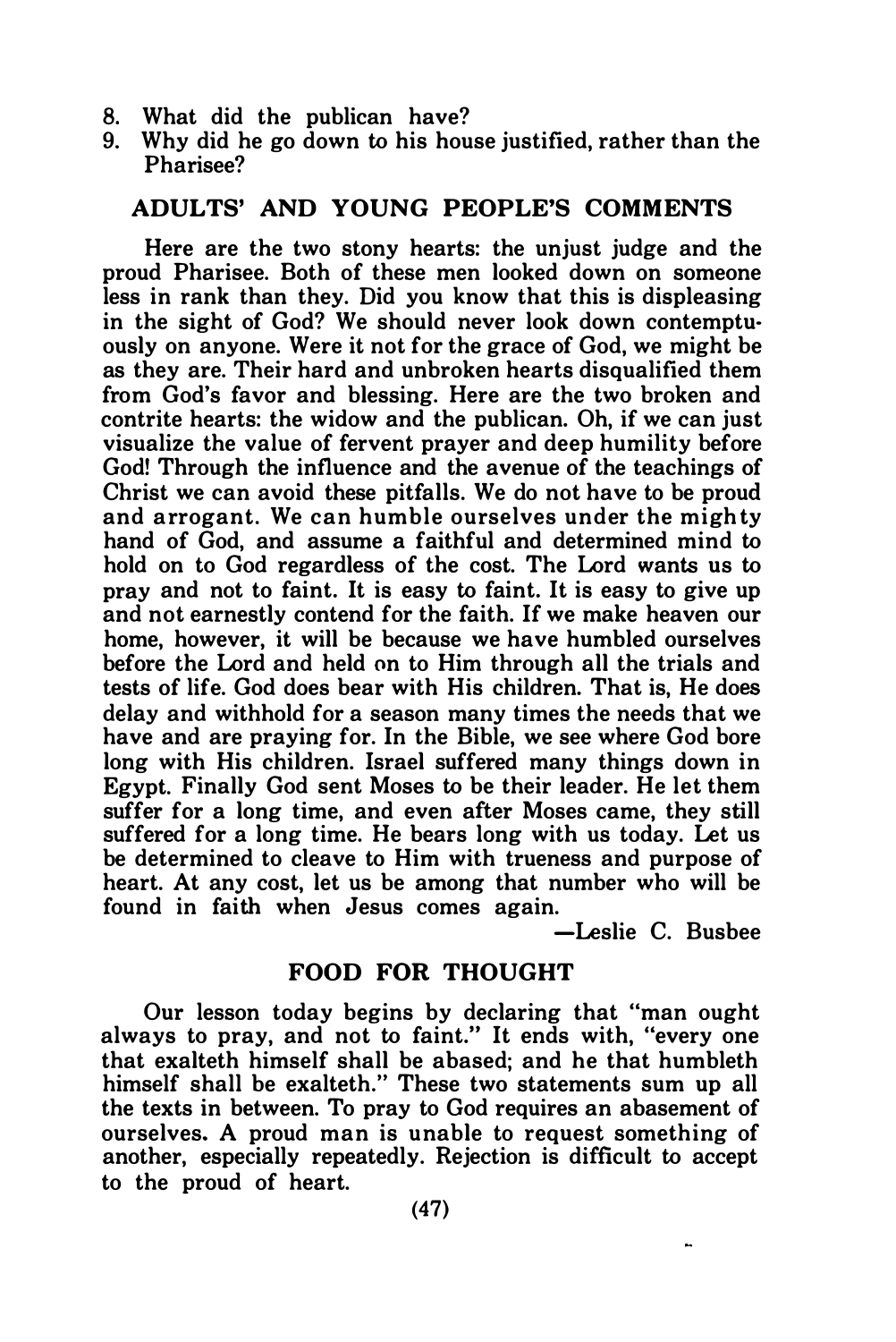Let us further analyze the condition of those who exalt themselves. Pride erects a barrier between itself and others. Pride loathes superiority. The proud man will attempt to bring others down to his level. Yet pride knows no level. No one shares a common plane with the proud individual. To venture further, we might say that pride scorns those who are inferiors. One of less position in life is not considered worthy of association with those who feel lifted up. Who, then, is left to bring cheer, comfort, and companionship to the proud? It is a hard life to live.

How much better it is to humble oneself before God, become a beggar before His storehouse of wealth, and enjoy the qualities of life that exalt the soul in thanksgiving and praise. Just as the saying, " the squeaking wheel gets the grease." so the humble in heart who pray without ceasing obtain the blessings. The Solution of the Murphey

-------0-------

## December 16, 1984

## SALVATION COMES TO THE CHIEF PUBLICAN

Luke 19:1 And Jesus entered and passed through Jericho, 2 And, behold, there was a man named Zacchaeus, which

was the chief among the publicans, and he was rich.

.3 And he sought to see Jesus who he was; and could not for the press, because he was little of stature.

4 And he ran before, and climbed up into a sycamore tree to see him: for he was to pass that way.

5 And when Jesus came to the place, he looked up, and saw him, and said unto him, Zacchaeus, make haste, and come down; for to day I must abide at thy house.

6 And he made haste, and came down, and received him joyfully.

7 And when they saw it, they all murmured, saying, That he was gone to be guest with a man that is a sinner.

8 And Zacchaeus stood, and said unto the Lord; Behold, Lord, the half of my goods I give to the poor; and if I have taken any thing from any man by false accusation, I restore him fourfold.

9 And Jesus said unto him, This day is salvation come to this house, forsomuch as he also is a son of Abraham.

10 For the Son of man is come to seek and to save that which was lost.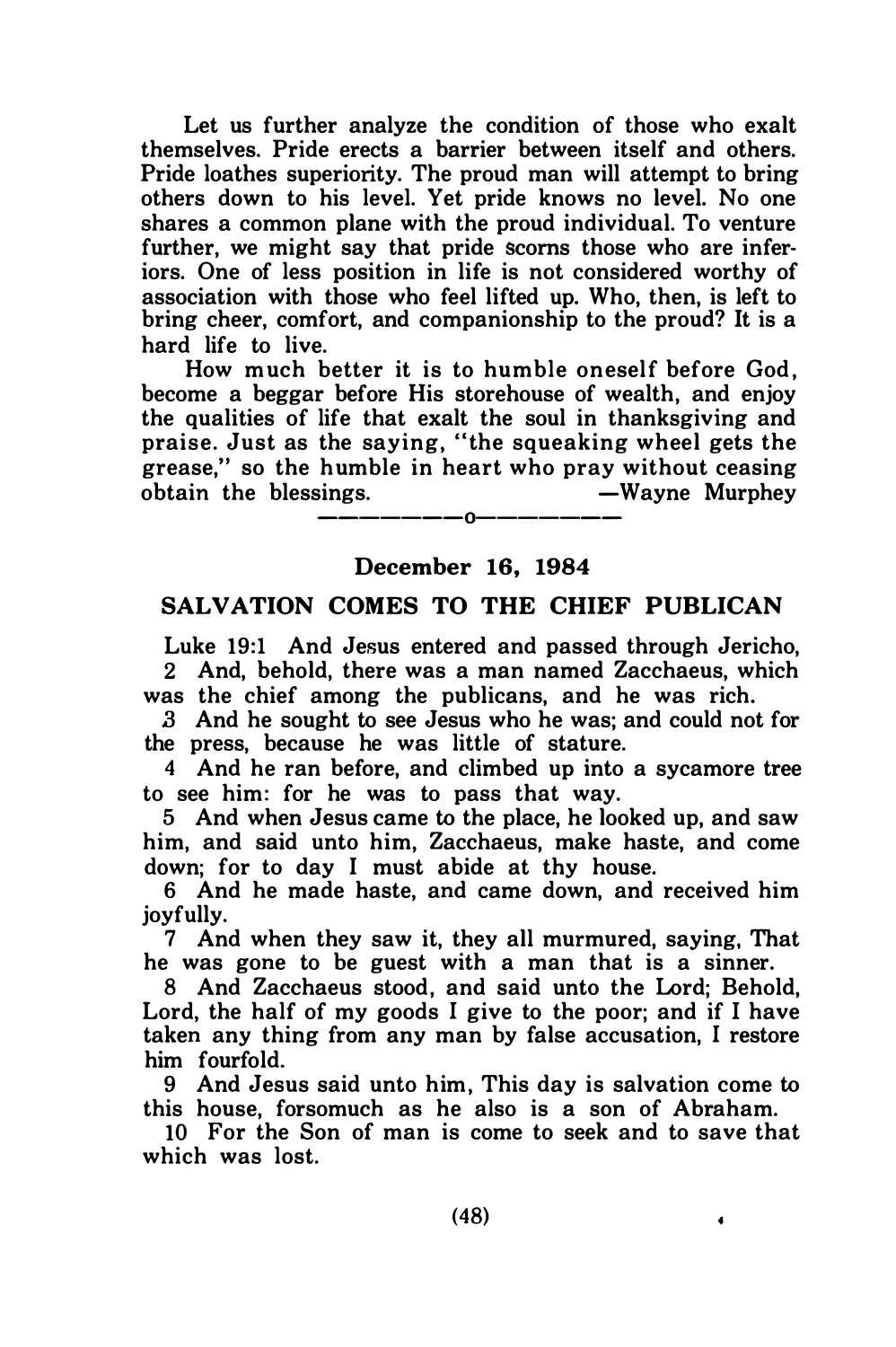Memory Verse: This is a faithful saying, and worthy of all acceptation, that Christ Jesus came into the world to save sinners; of whom I am chief. 1 Tim. 1:15.

Central Thought: Whosoever puts forth earnest and whole· hearted effort to see and to know Christ will be rewarded with the blessing of His great salvation.

Word Definition: Publican: A tax farmer, or collector of public revenue. Zacchaeus was the arch-tax collector. He was the leader or principal of the group.

## LESSON BACKGROUND

Jesus has come to Jericho, a city that was situated about 15 miles east and a little to the north of Jerusalem. As He and the multitude following Him approached the city of Jericho, they added to their number a blind man, whom Mark tells us was Bartimaeus, who was healed by Jesus after crying out to Him from the road side. All the people praised God with him upon beholding this wonderful miracle. They were, no doubt, worked up in their minds to a high pitch of excitement, which gave rise to word being passed on ahead of their coming. The tidings of Christ's entrance and passage through the city reached the ears of one Zacchaeus, the chief tax collector of that area. There is something about the story of this "wee little man," as the children's song calls him, that has intrigued the hearts of humanity for centuries since. What was it that started the chain of events that developed into this inspiring account of salvation coming to this man? First, he had heard the report. Jesus of Nazareth was passing through Jericho! Who? The Galilean prophet? The One who has done all of these wonderful acts of mercy for the people? One can just imagine what thoughts raced through his mind. He was little of stature-a short man. He just could not see for the press, or the throngs that no doubt lined the street. "He sought to see Jesus, who he was." Oh, what content is in those words! How wonderful it would be if more people would have the same quest! He ran before, and got ahead of the crowd. He climbed up into a sycamore tree to see Him. He put forth a real effort, and Jesus saw the yearning of his heart. Zacchaeus came down at Jesus' command, and "received him joyfully." Oh, there are so many wonderful thoughts in this lesson! Look for them! There would be more people singing the song of salvation if this man's example was followed.

-Leslie C. Busbee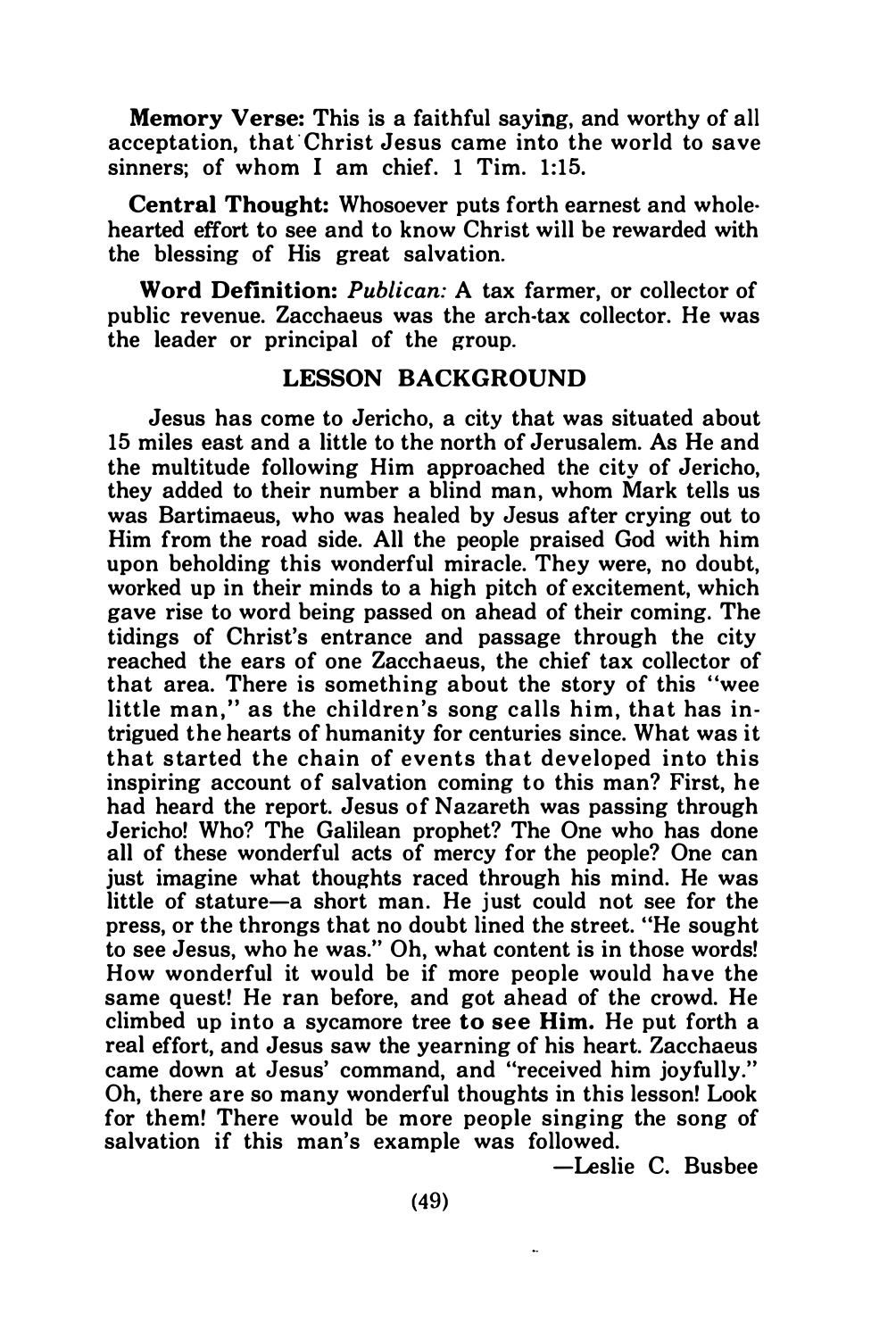## QUESTIONS:

- 1. What were the three main things about Zacchaeus that makes this story?
- 2. Why did he want to see Jesus, "who he was"?
- 3. Is it very important for us today to know who Jesus is?
- 4. What was there about Zacchaeus that appealed to the heart of Christ?
- 5. What restitution did he promise to make?
- 6. Is this the way we should do today?
- 7. What did Jesus say had come to this man's house'!

#### ADULTS' AND YOUNG PEOPLE'S COMMENTS

Blessed is the man who hears about Jesus Christ and sets out to find out who He is and what it is all about! Sad the fate of the disinterested and indifferent! Of all of those who thronged the way that day, Jesus chose to go to the house of this little man. Jesus saw a special effort being put forth, and a special desire burning in that heart. He was undaunted by the press. He overcame every difficulty that lay in his path, so strong was the desire to see Jesus, who He was. Oh, that more people today would sit up and take notice at the message of Jesus Christ! Jesus knows everyone who is seeking after Him. He makes special moves to make contact with that one whose heart is reaching out for Him. Zacchaeus meant business. He had probably come face to face with the stark realization that wealth and carnal security do not satisfy the inner man. All of his riches shrank to nothingness before the loveliness of Christ. We do not hear any more about Zacchaeus, but it would be my hope for him that he cherished that day and ever after strove to follow the teachings of Jesus. I would hope that he followed through that noble and righteous resolve that he voiced there of giving to the poor and making restitution for all he had taken wrongfully. Zacchaeus was lost. He was a poor, wandering soul in sin. He was just the kind of man Jesus came seeking for. Although the people murmured at Jesus going home with Zacchaeus, it was the joy of the heart of Christ to accompany this man to his own home and share a little time with him as He journeyed on toward Jerusalem. -Leslie C. Busbee

## FOOD FOR THOUGHT

The outstanding quality of Zacchaeus was his great desire for Christ. That desire caused him to run down the road ahead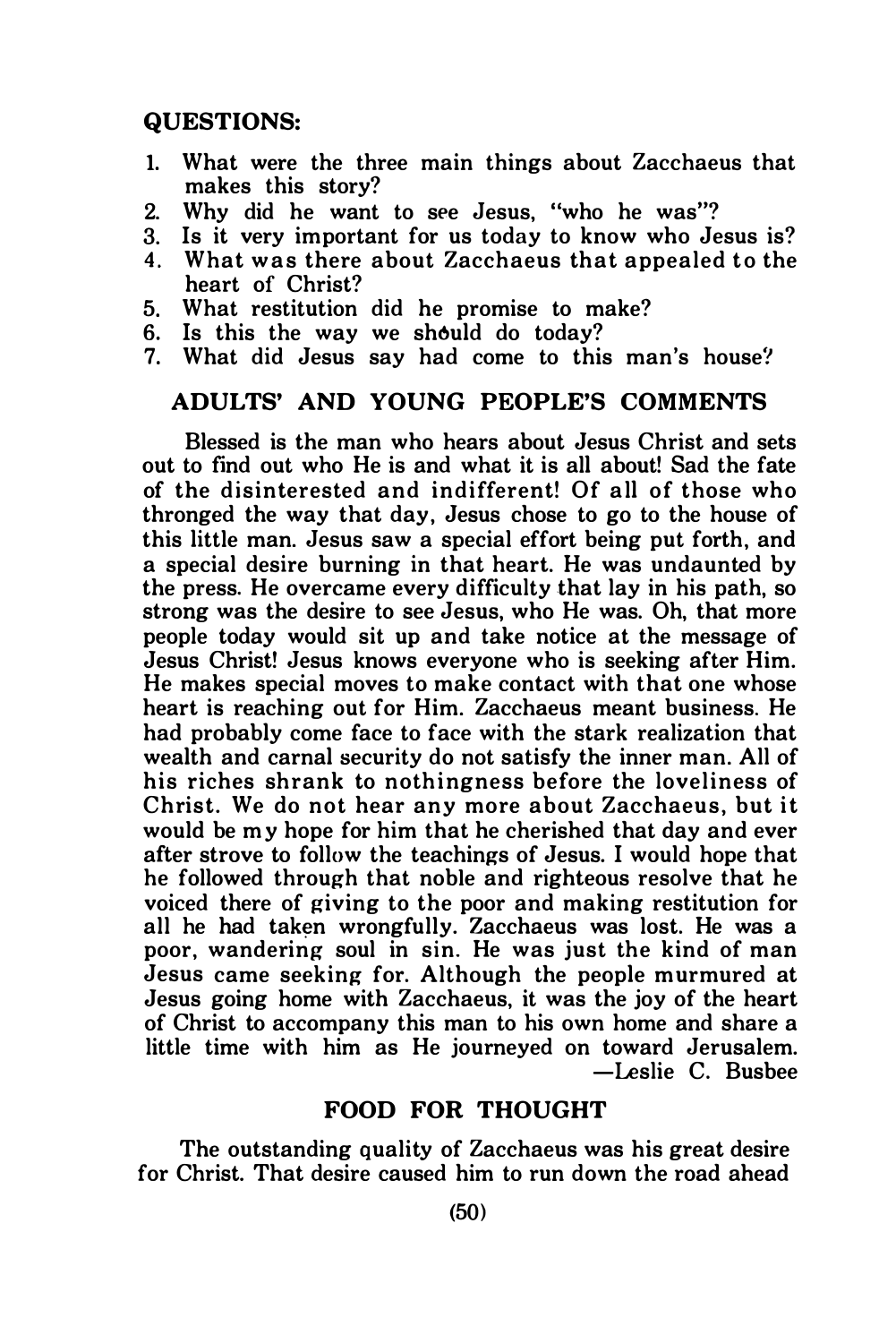of the crowd and climb a tree so that when Christ approached, Zacchaeus was assured of seeing Him. His desire was partially satisfied when Christ singled him out and chose to accompany Him home. Then we find that desire toward Christ fully expressed as Zacchaeus declared his resolution to make abundant restitution. It is not recorded that Jesus initiated the conversation about restitution. True repentance will go all out to obtain salvation. Those who have this same desire have no difficulty finding Christ. Some half-heartedly desire to be saved and can't keep an experience, but when salvation really comes to their house, it's an experience that others will know about. Jesus left Zacchaeus' house, but the spirit of Christ stayed there to dwell.

A new pastor visited a parishioner one day. When the husband returned from work, the wife stated, "The new pastor called today."

"What did he say?" asked her husband.

"Oh," she answered, "He asked, 'Does Christ live here? and I didn't know what to say."

The man's face flushed. "Why didn't you tell him that we were respectable people?" he said.

"Well," she answered, "I might have said that; only that isn't what he asked me."

"Then why," continued the man, "didn't you tell him that we say our prayers and read our Bible?"

The wife replied, "But he didn't ask me that, either!" The man grew more vexed. "Why," he said again, "didn't you say that we always go to church?"

The poor woman broke down. "He didn't ask me that, either; he only asked, 'Does Christ live here?' "

What a blessing it is when we can clearly state that salvation has come to our house and that Jesus dwells within our heart.  $\longrightarrow$ Wayne Murphey

> —-———————————— December 23, 1984

#### THE WONDERFUL BIRTH OF JESUS CHRIST

Matt. 1:18 Now the birth of Jesus Christ was on this wise: When as his mother Mary was espoused to Joseph, before they came together, she was found with child by the Holy Ghost.

19 Then Joseph her husband, being a just man and not willing to make her a publick example, was minded to put her away privily.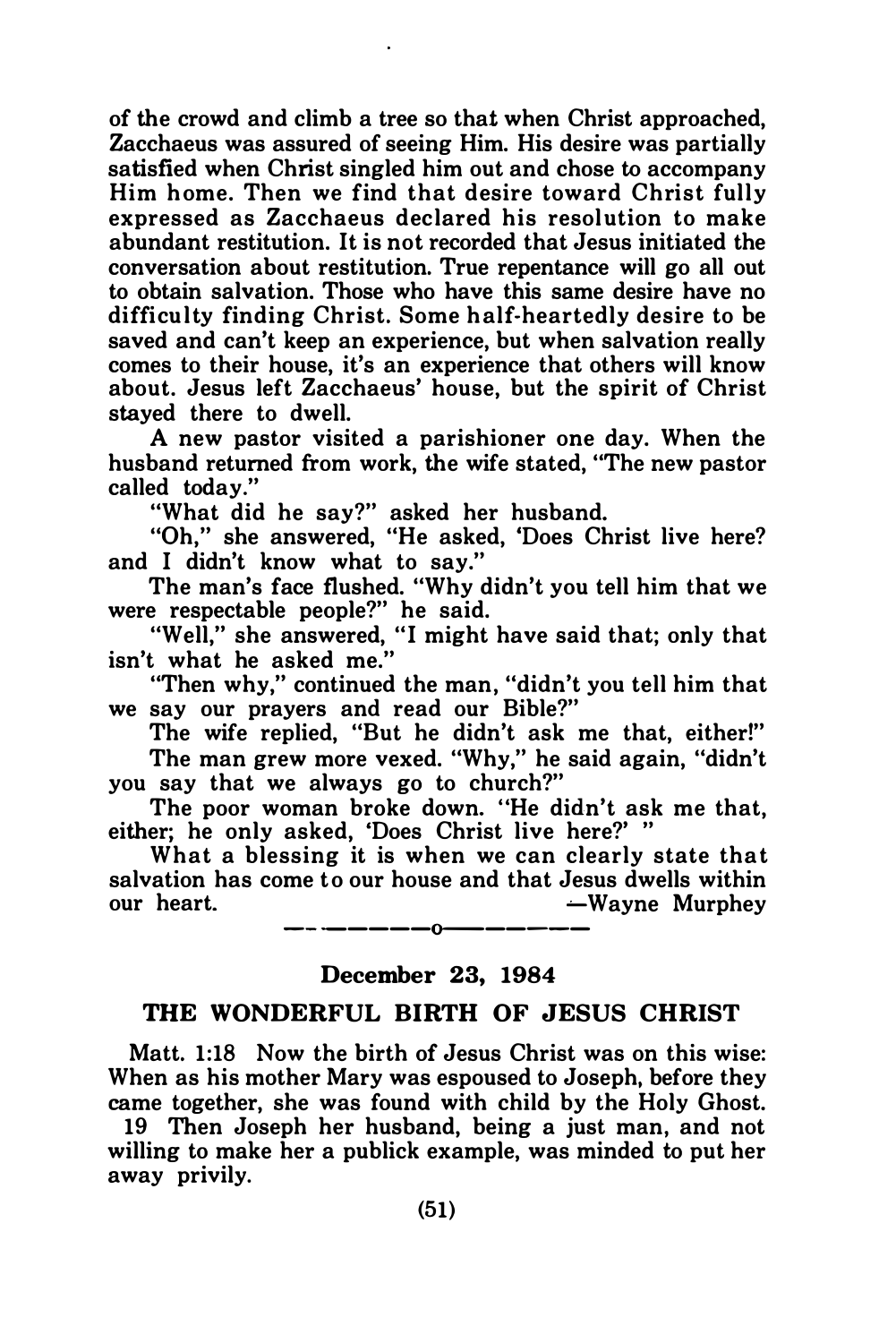20 But while he thought on these things, behold, the angel of the Lord appeared unto him in a dream, saying, Joseph, thou son of David, fear not to take unto thee Mary thy wife: for that which is conceived in her is of the Holy Ghost.

21 And she shall bring forth a son, and thou shalt call his name JESUS: for he shall save his people from their sins.

22 Now all this was done, that it might be fulfilled which was spoken of the Lord by the prophet, saying,

23 Behold, a virgin shall be with child, and shall bring forth a son, and they shall call his name Emmanuel, which being interpreted is, God with us.

24 Then Joseph being raised from sleep did as the angel of the Lord had bidden him, and took unto him his wife:

25 And knew her not till she had brought forth her firstborn son: and he called his name JESUS.

Luke 2:7 And she brought forth her firstborn son, and wrapped him in swaddling clothes, and laid him in a manger; because there was no room for them in the inn.

8 And there were in the same country shepherds abiding in the field, keeping watch over their flock by night.

9 And, lo, the angel of the Lord came upon them, and the glory of the Lord shone round about them: and they were sore afraid.

10 And the angel said unto them, Fear not: for, behold, I bring you good tidings of great joy, which shall be to all people.

11 For unto you is born this day in the city of David a Saviour, which is Christ the Lord.

Memory Verse: And she shall bring forth a son, and thou shalt call his name JESUS: for he shall save his people from their sins. Matt. 1:21.

Central Thought: Jesus Christ was born of the virgin Mary in Bethlehem and heralded to be the Son of God, the Saviour of all people.

Word Definitions: Espoused: To be engaged or promised for marriage. Privily: Secretly. Swaddling clothes: Strips of cloth.

## LESSON BACKGROUND

Although there is but very little basis for December 25th being the actual date of the birth of Christ, as a general rule we turn our thoughts and sentiments about this time of year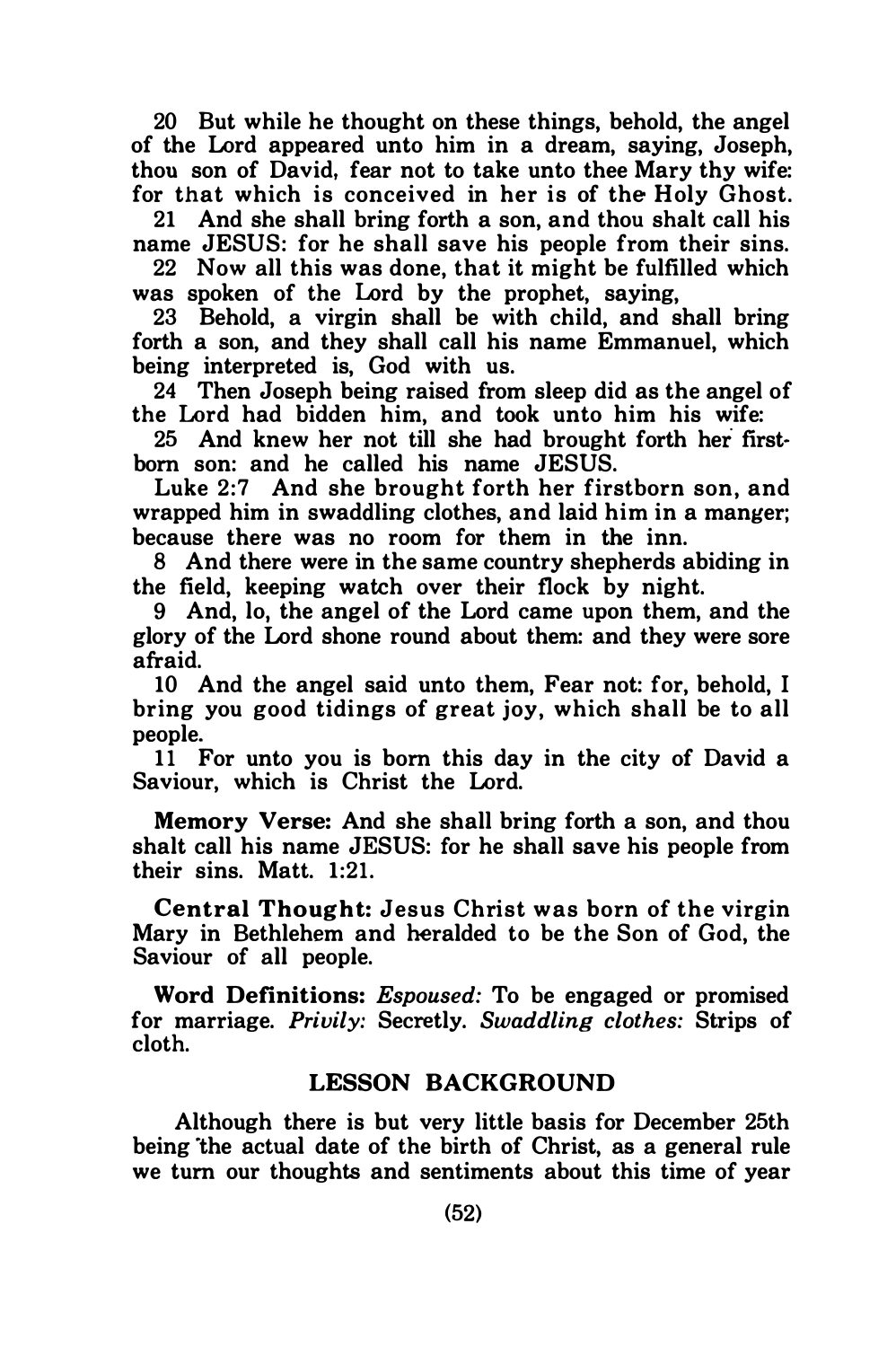to that blessed account of the advent of our Lord into human flesh. The prophet in Isa. 7:14, had foretold a son being born to a virgin. The writer in Heb. 10:5, quotes Psa. 40:6, as prophesying that "a body hast thou prepared me." Phil. 2:7, states that Christ took upon Him the form of a servant, and was made in the likeness of men. For all this to be fulfilled, some young woman had to be chosen who would be the vessel to conceive divine seed and bring forth a baby. Perhaps the story of Christ's birth is such a familiar thing to many of us that we do not take time to ponder its blessedness. As we view the recorded incidents that led up to this wonderful event, we are filled with wonder and praise. Was Mary a virgin? And was her firstborn Son all that the Scriptures proclaim Him to be? If He is, and if all of this is true, our souls should vibrate with joy and gladness. Yes, it is true. Let it be that at least one day in the year be devoted to the holy memory of that blessed event! We who know in our heart what it means can celebrate it every day! What though the blessed season be attended with so many vain traditions that the world has produced? We can still think about Christ Jesus and the holy value of His birth. Matthew's account and Luke's record go hand in hand. It all tells us the wonderful news that Jesus Christ was born that He might be in mortal's stead to save us all from  $sin$  and death.  $-$ Leslie C. Busbee

#### QUESTIONS:

- 1. What was found out about Mary before she became the wife of Joseph?
- 2. What was Joseph minded to do about this?
- 3. Why did he change his mind?
- 4. What did the angel say that this child would do?
- 5. How had the prophet foretold this?
- 6. Why did God allow His Son to be born in such surroundings?
- 7. What kind of tidings did the angel bring to the shepherds that night?
- 8. Who else was this message meant for?

## ADULTS' AND YOUNG PEOPLE'S COMMENTS

Just think of the sorrow and anguish that Joseph experienced in his heart when it was revealed to him that Mary, the woman who had promised to marry him, was with child. We do not know just how long he bore this pain in his heart. He, no doubt, pondered the situation seriously and perhaps tearfully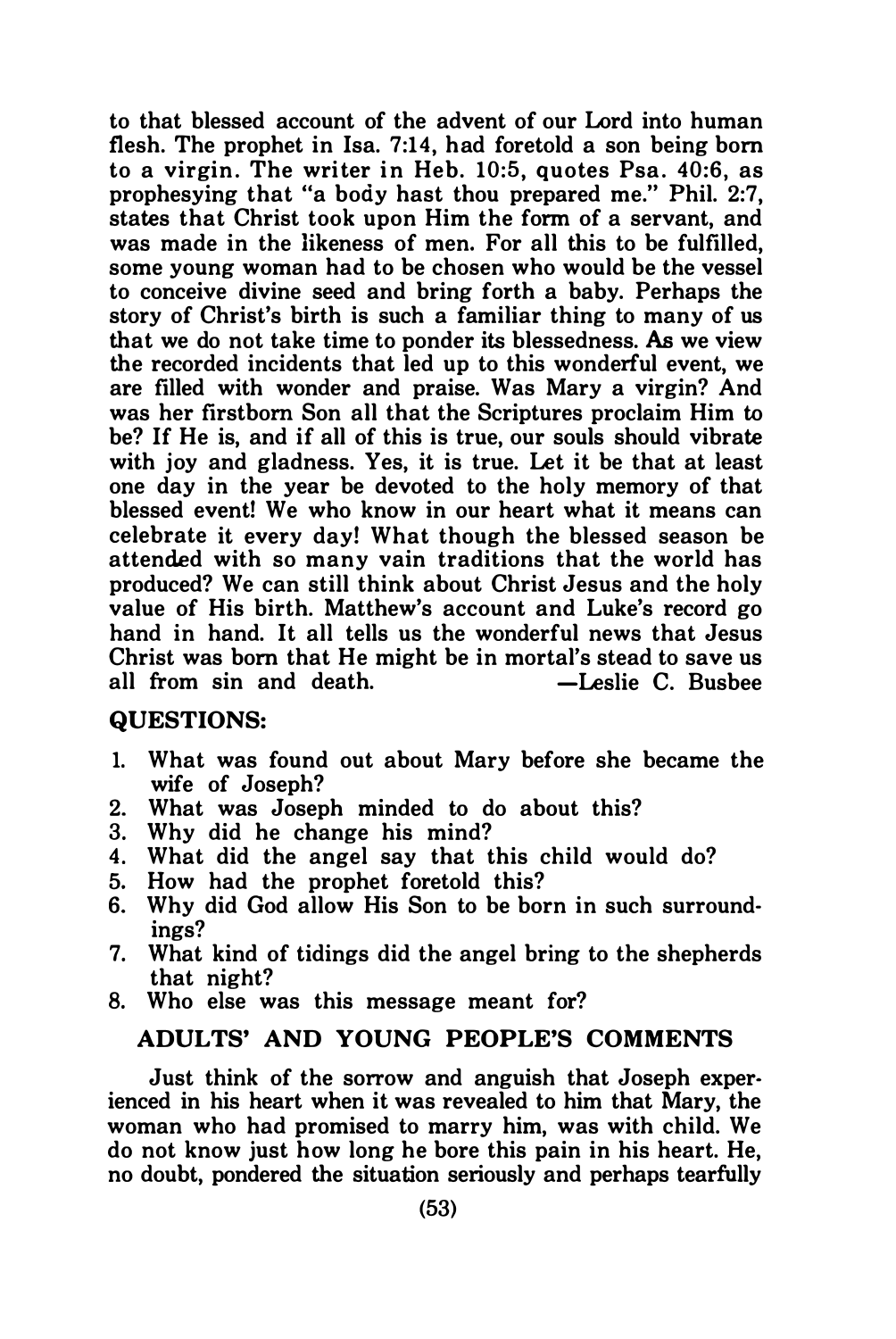decided that he would have to break off the engagement. He did not want her defamed by the public eye, so he purposed to carry this out as secretly as he could. We have wondered if Mary had tried to explain it all to Joseph, telling him about the visit of the angel and what had been revealed to her. Perhaps he could not bring himself to believe her. At any rate he was minded to go ahead with the separation. "But while he thought on these things.  $\ldots$ ." It surely paid him not to be too hasty! He took some time to ponder and study this thing. I would like to think that he prayed to God about it. Then one night while he slept, he had a dream. The angel of the Lord spoke to him and swept all of his doubts and wonderings away. He knew what to do. Think of the joy that filled his heart, and the joy that Mary felt, too, when he told her about it. They were at last married. Think of the thoughts and emotions that filled Mary during those months. According to Luke's account, Mary spent the first three months with her cousin Elisabeth. The time finally came for the blessed Christ to be born, but He did not come into the finery of wealth and fashion. He emerged into the realm of mortals within the crude walls of a cattle shed. Upon a manger bed of hay He was laid, wrapped in strips of cloth which are the emblems of poverty. Though He was rich, yet for our sakes He became poor, that we through His poverty might be rich. (See 2 Cor.<br>8:9). - Leslie C. Busbee 8:9). -Leslie C. Busbee

#### FOOD FOR THOUGHT

The message that the angel delivered to Joseph and the message heralded to the shepherds were the greatest this world has ever received. They were concerning the birth of a great Deliverer. Man had been in bondage to Satan since Eve succombed to the temptation that was presented to her. What a dreary 4000 years man had endured! Paul describes this bondage thus: "For the good that I would I do not; but the evil which I would not, that I do." Rom. 7:19. "O wretched man that I am! who shall deliver me from the body of this death? I thank God through Jesus Christ our Lord." Rom 7:24, 25. Sometimes I think that we really fail to fully appreciate this great Deliverer as we should.

Jesus was the perfect sacrifice. He gave His all for us. His was a total and perfect commitment. He did not shirk from that which would bring deliverance to a sin-suffering people.

Isn't it wonderful to realize that these "good tidings of great joy" transcend all time, distance, and nationality, and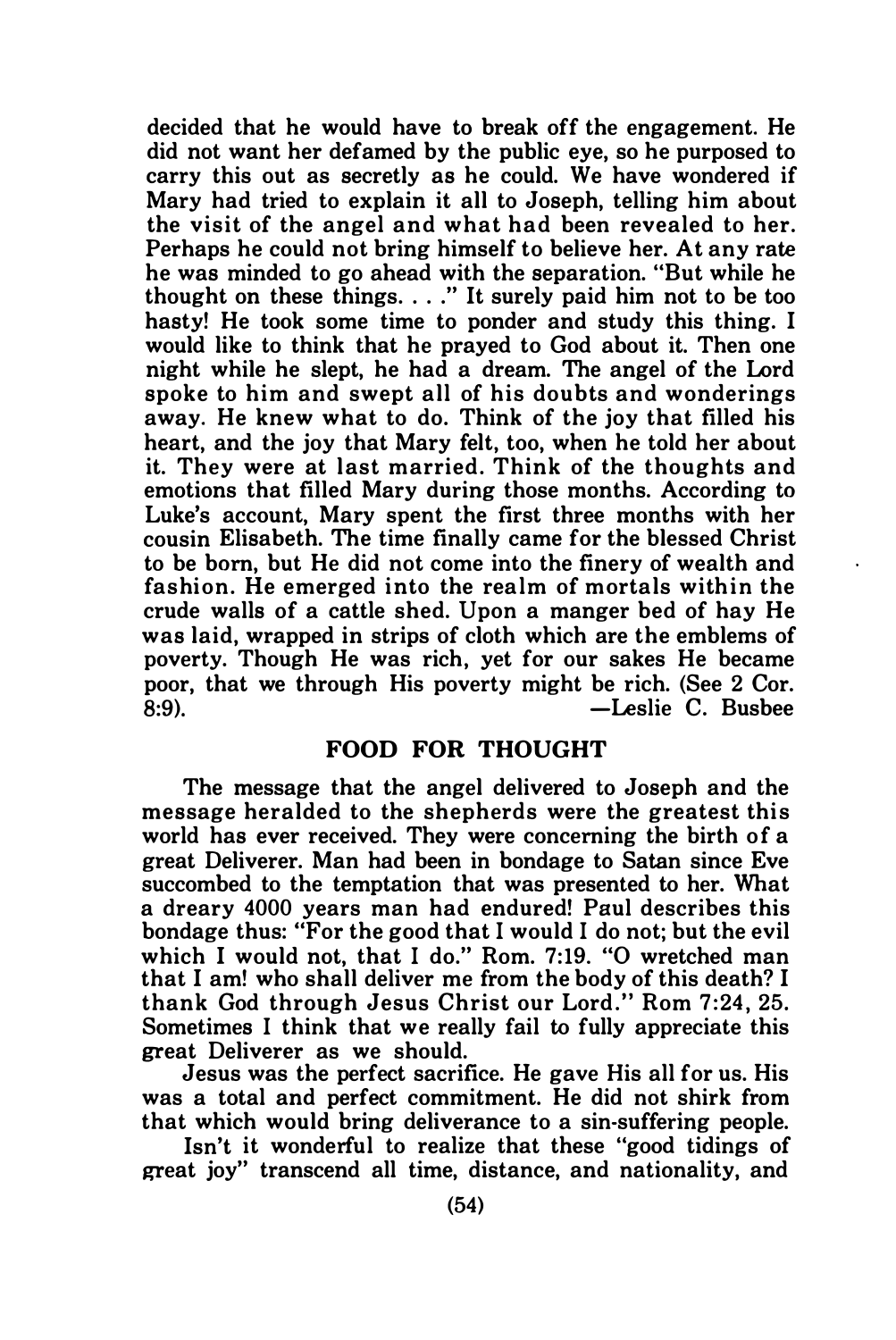reach to us today? What a wonderful message those shepherds received! – Wayne Murphey

$$
\frac{\scriptstyle \qquad \qquad }{\scriptstyle \qquad \qquad }
$$

## December 30, 1984

## WISE MEN WORSHIP THE NEW-BORN KING

Matt. 2:1 Now when Jesus was born in Bethlehem of Judaea in the days of Herod' the king, behold, there came wise men from the east to Jerusalem.

2 Saying, Where is he that is hom King of the Jews? for we have seen his star in the east, and are come to worship him.

3 When Herod the king had heard these things, he was troubled, and all Jerusalem with him.

4 And when he had gathered all the chief priests and scribes of the people together, he demanded of them where Christ should be born.

5 And they said unto him, In Bethlehem of Judaea: for thus it is written by the prophet,

6 And thou Bethlehem, in the land of Juda, art not the least among the princes of Juda: for out of thee shall come a Governor, that shall rule my people Israel.

7 Then Herod, when he had privily called the wise men, enquired of them diligently what time the star appeared.

8 And he sent them to Bethlehem, and said, Go and search diligently for the young child; and when ye have found him, bring me word again, that I may come and worship him also.

9 When they had heard the king, they departed; and, lo, the star, which they saw in the east, went before them, till it came and stood over where the young child was.

10 When they saw the star, they rejoiced with exceeding great joy.

11 And when they were come into the house, they saw the young child with Mary his mother, and fell down, and worshipped him: and when they had opened their treasures, they presented unto him gifts; gold, and frankincense, and myrrh.

12 And being warned of God in a dream that they should not return to Herod, they departed into their own country another way.

Memory Verse: And thou Bethlehem, in the land of Juda, art not the least among the princes of Juda: for out of thee shall come a Governor, that shall rule my people Israel. Matt. 2:6.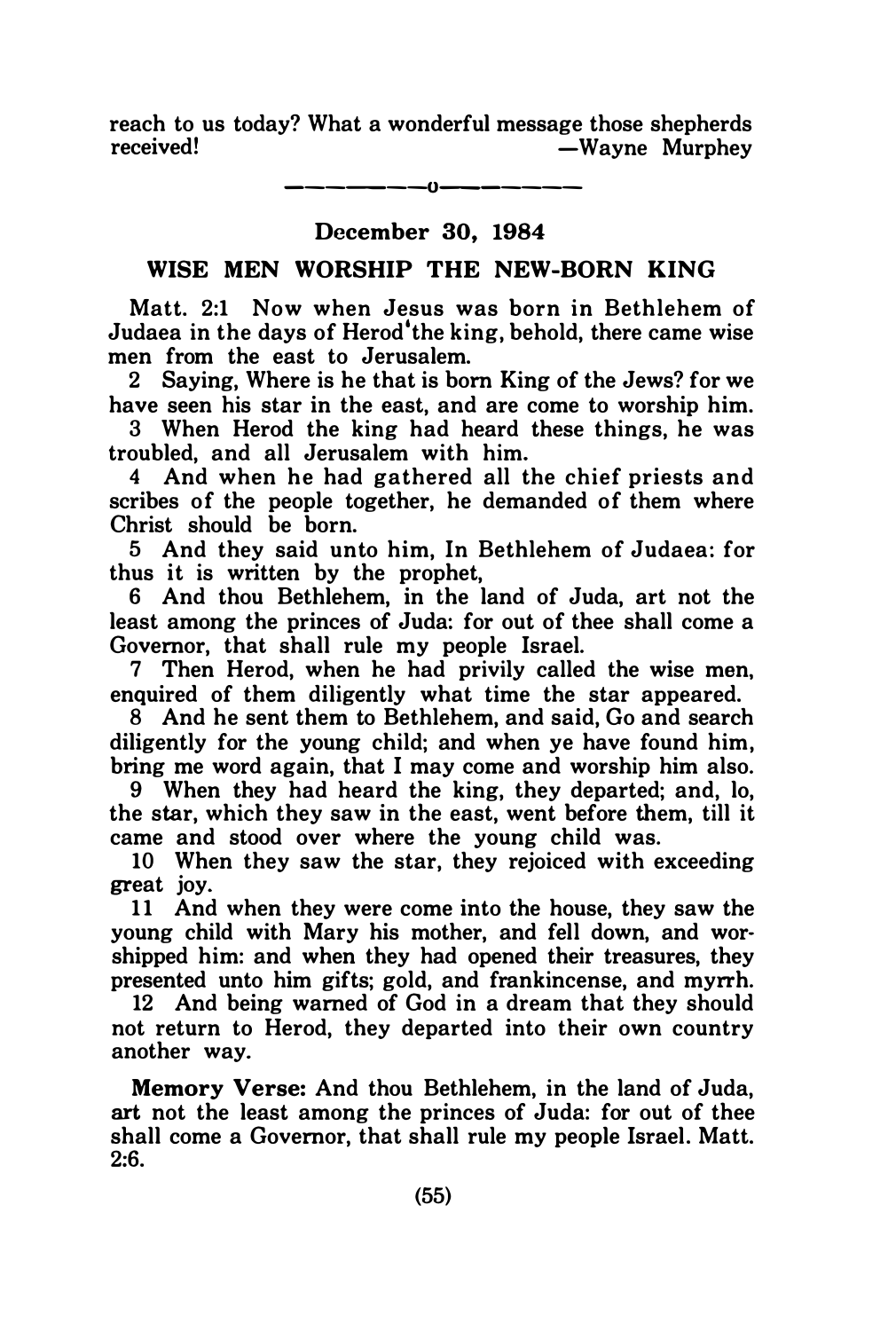Central Thought: The news of the birth of Jesus Christ was communicated to certain honored and respected men who lived to the east of Israel through the means of a special shining star in the heavens. These men welcomed the glad tidings and came on the long overland journey to pay homage and worship to the King of the Jews.

Word Definitions: Frankincense: A gum or resin extracted from certain trees, beaten into a whitish powder which releases a white cloud and sweet fragrant smell when burned. It is typical of the sweet incense of faith, love, and holiness that ascends from the heart and life of a child of God. Myrrh: Another kind of gum resin. It seems to have been used for medicine and preservation properties. A hundred pounds of myrrh and aloes were used in the burial of Christ's body. John 19:39.

## LESSON BACKGROUND

It is evident, according to Luke's account, that on the eighth day after the birth of Christ, Mary and Joseph took Him to Jerusalem to be presented to the Lord and to make the designated sacrifice. To unite the two accounts (the one of Luke and that of Matthew), we must assume that Mary and Joseph returned to Bethlehem to tarry for a season. A little space of time surely must have elapsed and Mary and Joseph had moved into a house, where they were staying when the wise men from the east made their visit. Now these wise men were probably Jews who were living in Arabia. They were probably like many of the Jews looking forward to the advent of the Messiah. God saw fit to send them a sign of Christ's coming. This star was not a normal star in the heavens. It was a special light that traveled, guiding the wise men on their way. It was not a group of stars come together, nor was it Mars or Venus. It was a special , divine working of the Almighty God. When these men had seen the star, they were somehow persuaded that it was the omen of the new-born King of the Jews. It could have been that the star was made manifest, and they took their journey toward Jerusalem where they supposed that the Christ would be housed. It is doubtful that the star itself guided them to Jerusalem. After they had been given directions concerning Bethlehem, to their great joy they found the star going before them. The star was so specifically manifest that it came and stood over where the<br>Christ child was. - Leslie C. Busbee  $-$ Leslie C. Busbee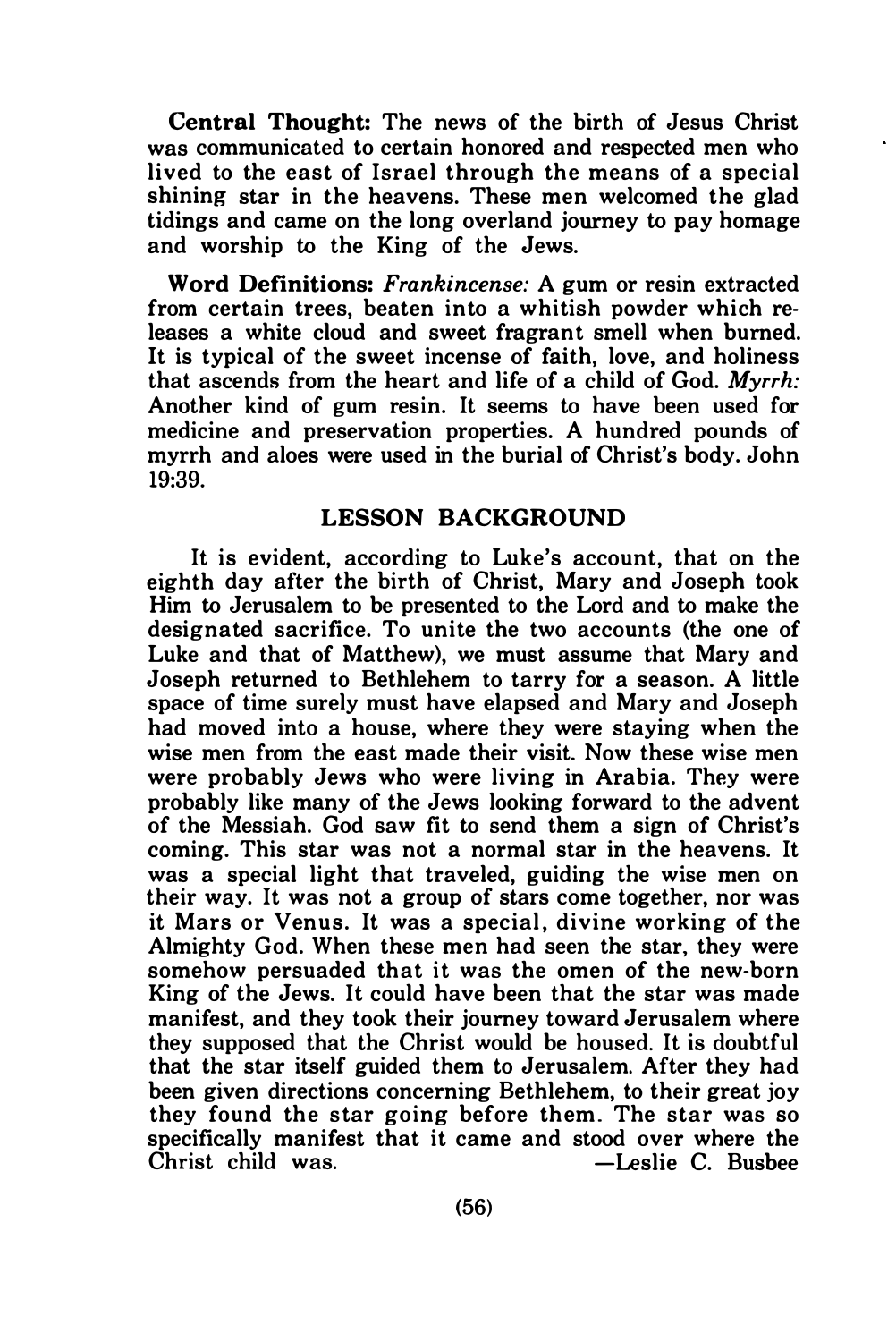#### QUESTIONS:

- 1. How did these wise men know that a King had been born?
- 2. What did they want to do?<br>3. Why did Herod seem anxiou
- Why did Herod seem anxious to know about the King?
- 4. How did they know where the Christ should be born?
- 5. What did the wise men do when they saw the star going , before them?
- 6. What caused them to fall down and worship the Child when they came to Him?
- 7. What should we do in homage to the King of kings today?

## ADULTS' AND YOUNG PEOPLE'S COMMENTS

God must surely have honored and favored these wise men for their faith and piety, and for their response to His divine revelation to them. As God worked, they responded, and He worked for them again. This is much the way that God deals with us. God deals with a lost soul, and if that person responds and begins to seek the Christ and the way of salvation, God will faithfully assist that person on his quest. The wise men assumed that Christ would be at Jerusalem. People today assume that salvation and the grace of God can be found in some church or recognized religion. In this they are disappointed, but if they are really seeking the truth, they will not be daunted. It should be the desire of every soul to find and to know what the real truth is. There is a beautiful expression of prayer in Psalms 43:3, that says: "0 send out thy light and thy truth: let them lead me; let them bring me to thy holy hill, and to thy tabernacles." Oh, if this were the real, deep, heart-felt aspirations of souls today, there would be more people finding the real truth. If they get a little misled, yet by continuing to seek, they will be guided and helped by the Lord. Poor Herod! History tells us that he died not long after this. He could not stand thinking about another king! Think of the hatred, selfishness, and murder in his heart to have all those babies killed! No doubt there were numbers of homes and mothers wrecked with fear and sorrow that day.

-Leslie C. Busbee

## FOOD FOR THOUGHT

The wise men whom history records as astrologers, had great devotion for God as was manifested by their earnest endeavor to find and worship the Christ child. They traveled from one of the eastern countries to Jerusalem to make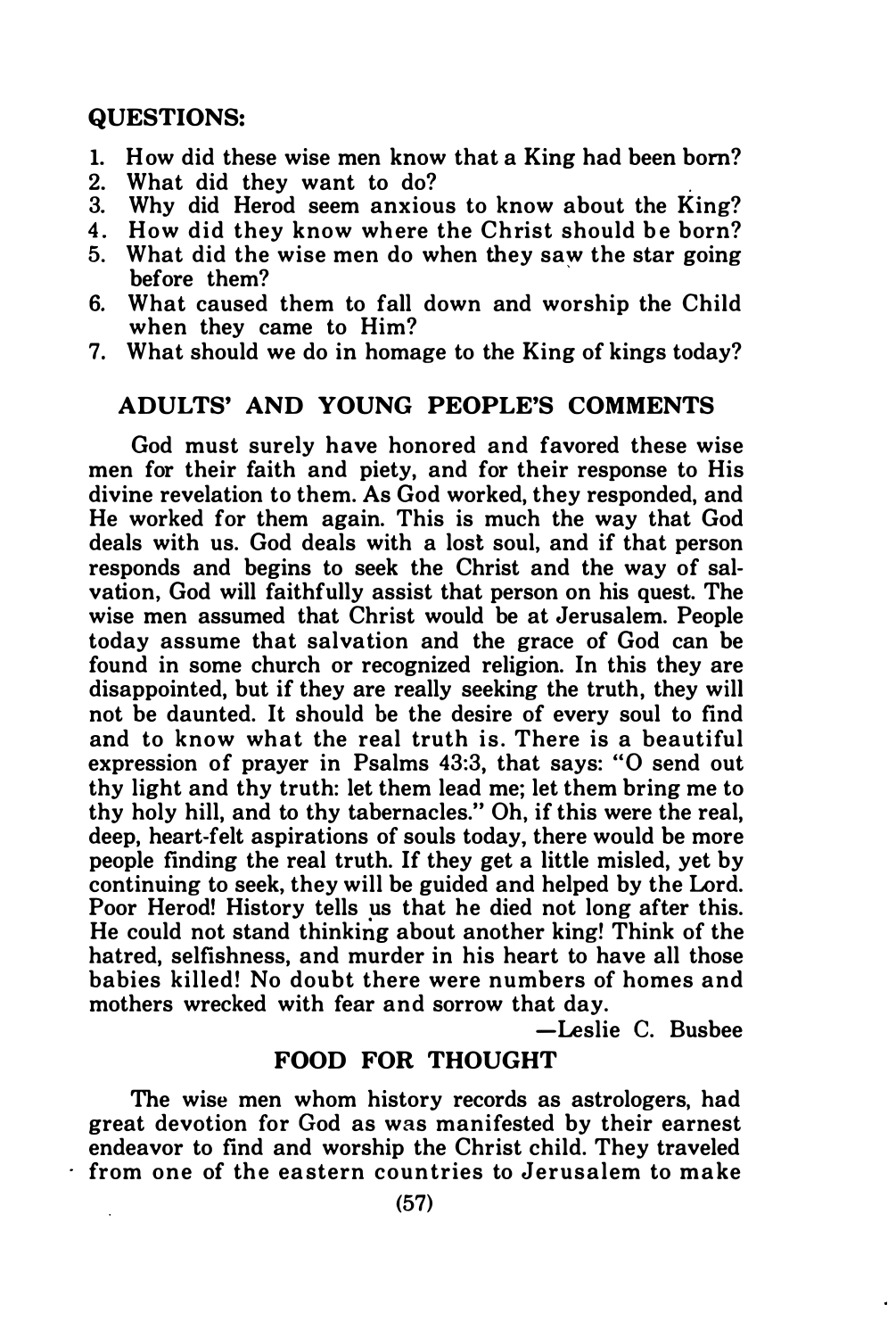inquiry, and then traversed the six miles on to Bethlehem, unequipped with the convenient mode of travel available to us today. Their devotion is also portrayed in the value of their gifts which were appropriate for a king. Do you think when they fulfilled their mission that they felt dissatisfied or cheated? I believe that one glimpse of the Christ repayed all their effort.

Our worship to God today requires the same diligence. There should be no limit to what we will do in order to honor God. We should give our gifts to Him. The gift of frankincense has often been referred to as a praise and devotion offering. Myrrh is a bitter-tasting incense. God not only accepts our praise, but He takes upon Himself the bitter things that we face in life. To Him belongs our gold-our hearts. As God accepts these sacrjfices, we will feel fulfilled and satisfied.

Our worship to God should be just as real to us as it was to the wise men. They beheld the Christ child in the flesh and paid Him an earthly tribute. We worship God in the Spirit. We see Him with spiritual eyes and adore Him from the heart; yet it is just as meaningful as the experience of the wise men. -Wayne Murphey

## OVER THE CROSSING **ANNA**

-------0-------

"Oh, please, sir, take me over the crossing," said a little faint voice, as I was leisurely taking my morning walk.

The strange request roused me from my reverie; and looking imploringly in my face stood a thinly-clad, shivering little girl, who carried a small bundle, which she held in her hand with a singular tenacity. I gave a searching look into the child's face, while she imploringly repeated: $-$ 

"Will you take me over the crossing quick, I'm in such a hurry."

Tossing her in my arms I bounded over the muddy pathway; and just as I set down my little charge, the bundle s lipped from her grasp, or rather its contents, leaving the empty paper in her hands, and an embroidered vest on the sidewalk. I picked up the vest, and in doing so unrolled the same, when lining, sewing-silk and padding were all disengaged, so that the nimble fingers of the poor child picked up, and brushed, and packed them together again with scrupulous care; and tying them firmly, she gave me a sweet smile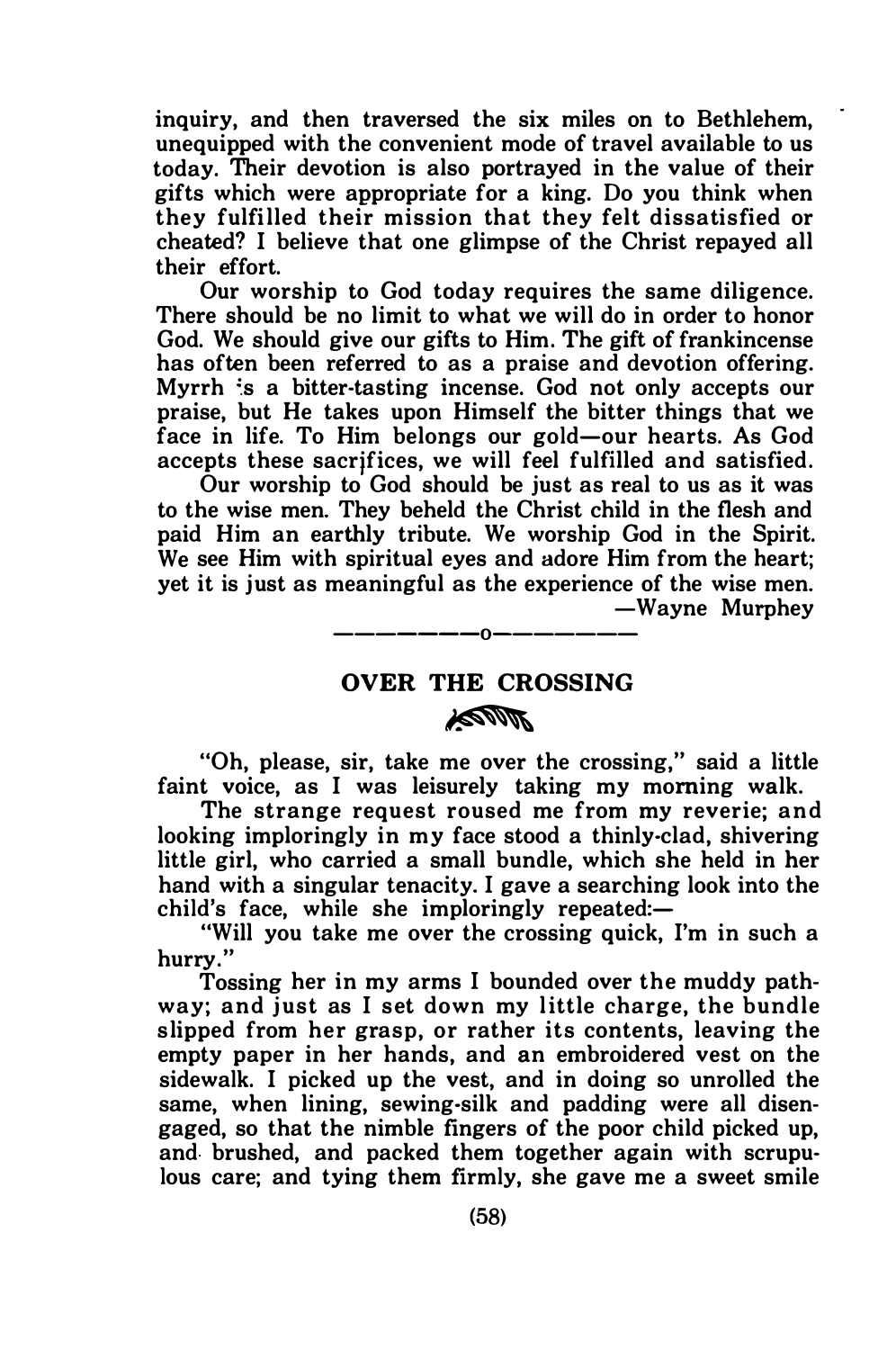and bounded along. She would soon have passed from my sight had I not again called after her, and interrogated her why she made such haste.

"Oh, sir," she replied, "because my mother must have expected me an hour ago. I have been waiting for the young gentleman at the tailor's to decide which color he preferred, and then the tailor told me to stop while he cut it, and then he gave me such a beautiful pattern for my mother to embroider by it-but it is a sight of work to do it, sir, and I'm afraid she will set up all the long nights to sew, while I am sleeping, for the man said he must have it completed by next Thursday; the young gentleman is to be married then, and will want it-and if it isn't done, maybe he would never give Mother another stitch of work, and then what would become of us?"

And as the child hurried on I caught the same hurried footsteps, and followed on until we came to another crossing, when again came the beseeching tone: $-$ 

"Will you take me over this crossing, too, sir?"

It was done in a moment, and my interest in the child increased as her prattle continued:-

"Mamma is to have a dollar for this work, and she means to buy me a new frock with part of the money, and then we shall have a great loaf of bread and a cup of milk, and Mother will find time to eat with me-if there is any money left, I shall have a little open-work straw bonnet, and go to Sunday School with Susy Niles."

And her little feet scarcely touched the walk, so light and fairy-like was her tread.

"And does your mother work for one man all the time, little girl?" I inquired.

"Oh, no, sir; it is only now and then she gets such a nice job. Most of the time she has to sew for shops where she earns about twenty-five cents a day, and then she has hardly enough to pay her rent, and it isn't all the time we get enough to eat-but then Mother always gives me the big slice when there is one big and one little one; sometimes she cries and don't eat hers at all."

A coach was passing-the child looked toward it and remarked:-

"! know the lady in that pretty carriage; she is the very one that is going to marry the young gentleman who is to wear this embroidered vest. She came to my home yesterday to get my mother to spangle the wreath around her white satin dress; and it's just the same pattern that is to be put on this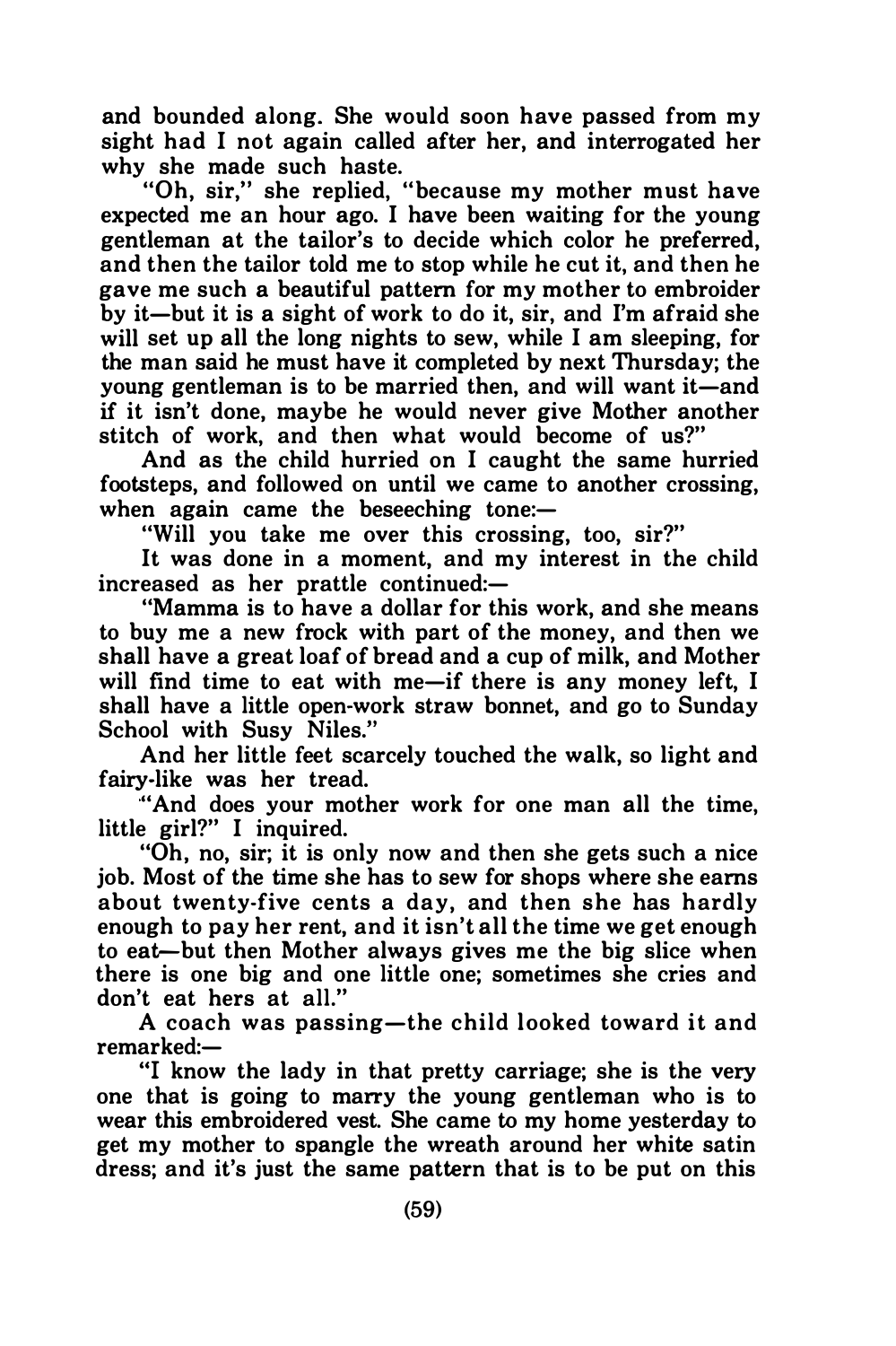vest; but she could not do it, 'cause her eyesight is so poor, and the spangles shined so."

My tongue was silent. Could it be that these were to be the very articles that were to be worn at my Ellen's wedding? For did I not pay for spangles yesterday, and what was it that vexed Ellen but because she could not find anybody to sew them on when she returned? She said Mrs. Taggard was almost blind.

"My little girl," said I, "is your name Taggard?"

"Yes, sir-'Gusta Taggard, and we live down in Sullivan Court. Are you going home with me?"

It was a sensible conjecture; for why else should I follow on?.

"I am going to see you safely at the door, and to help you over all the crossings."

"There's only one more, sir, and here it is; we live down there at No. 3, on the third floor back."

The child looked kindly, and as she sweetly bade me, "Good by, sir," I thrust my hand in my pocket and drew from it all the change it contained. which was a bright fifty cent piece, and placed it in her little palm. 'Gusta Taggard gave me her heartfelt thanks, and was soon out of my sight.

An hour before, I had started from my home an invalid. I had long deliberated whether an exposure to a chilly east wind would not injure rather than improve me. I was melancholy, too; my only daughter was about to be married-there was confusion all over the house-the event was to be celebrated in fashionable style. Ellen's dress had cost what would have been a fortune to this poor seamstress, and I moralized. But I had forgotten myself; the cough which had troubled me was no longer oppressive. I breathed quite freely, and yet I had walked more briskly than I had done for months, without so much fatigue as slow motion caused, so that when I returned, my wife rallied me upon looking ten years younger than when I left her in the morning; and when I told her the specific lay in my walk with a little prattler, and the satisfaction of having left her happier than I found her, she took the occasion to press the purchase of a diamond brooch for Ellen, affirming if the gift of half a dollar made me so much happier, and that, too, to a little errand street girl, what would fifty times that amount confer upon one's only daughter, upon the eve before her marriage?

I gave the diamond brooch—I paid the most extravagant bills to upholster's, dry goods establishments, confectioners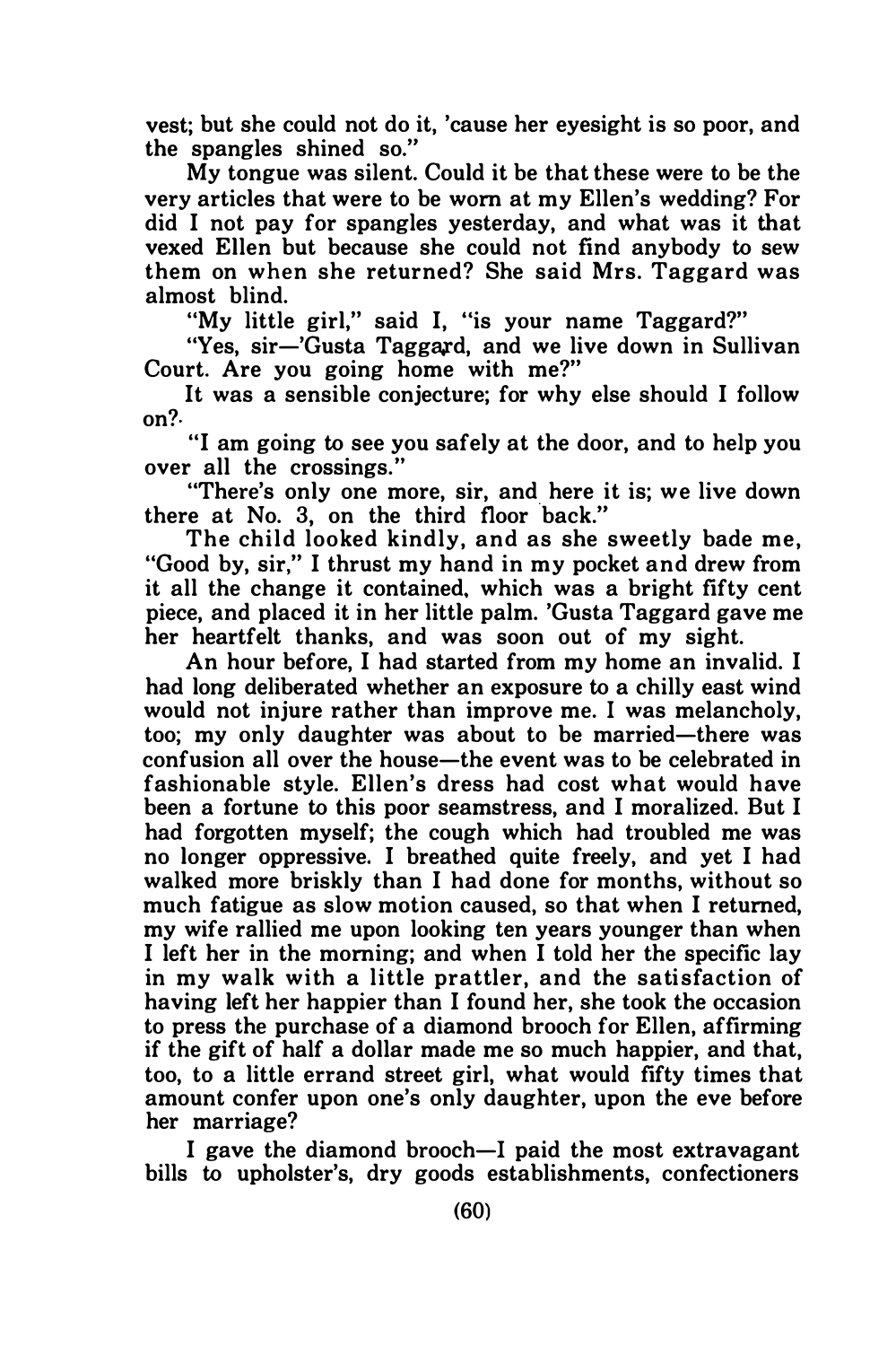and musicians, with which to enliven the great occasion, and yet I found more real satisfaction in providing for the real wants of little 'Gusta Taggard and her mother than in all the splendid outlay of the wedding ceremony; and it was not that it cost less which made the satisfaction, but it was that all extravagant outlays, in the very nature of things, are unsatisfactory, while ministering to the necessities of the truly needy and industrious confers its own reward.

I had seen the glittering spangled dress-but it was made ready by some poor, emaciated sufferer, who toiled on in patient trust, and the embroidered vest was finished by the strained vision and aching head of another, who was emphatically one of "God's poor," upon whom blight or disgrace had not fallen, save by His appointment; and the diamond brooch was borne off by admiring throngs but to be envied and coveted, while the simple coin bestowed upon my little street acquaintance had introduced me to a new species of enjoyment that never cloys in the retrospective. I had learned to do good in small ways-my morning walks have now an object and aim. I pass by the splendid palaces to hasten to Sullivan Court, and thence on to yet other sources of enjoyment, so that my invalidism is fast leaving me by the new direction which is given to my thoughts.

I am free to acknowledge that while I pay for flannel robes, and silverware, and servants, and all the requirement which fashion imposes, I derive far less pleasure from surveying them, than in sitting beside some worthy recipient of charity, who tells me that "the little sum you gave me saved me from despair and self-destruction, and enabled me to become helpful, so that no other assistance is now necessary." Such a confession fills a void which administering to a luxury never can; and all the satisfaction originated in first helping a little child over the crossing. The selected selected

#### —————————————— STOP AND LOOK AROUND!

Life is full of passing pleasures That are never seen or heard, Little things that go unheeded— Blooming flower and song of bird; Overhead, a sky of beauty; Underneath, a changing ground; And we'd be the better for it If we'd stop and look around!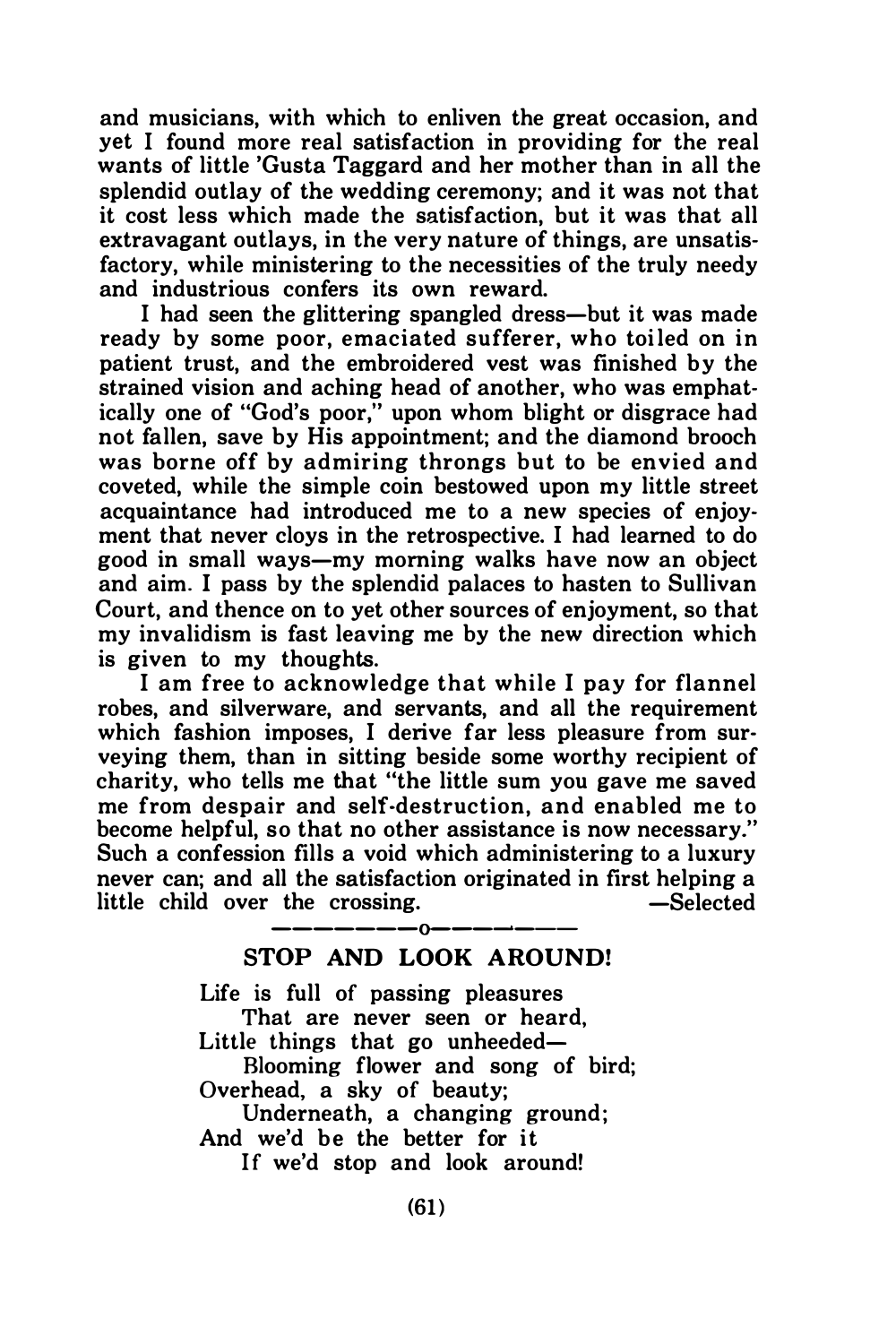Oh, there's much of toil and worry In the duties we must meet; But we've time to see the beauty That lies underneath our feet. We can tune our ears to listen To a joyous burst of sound, And we know that God intended We should stop and look around! Drop the care a while, and listen When the sparrow sings his best; Turn aside, and watch the building Of some little wayside nest; See the wild flower ope its petals, Gather moss from stump and mound;

And you'll be the better for it If you stop and look around!

 $\pmb{\cdot}$ 

-Selected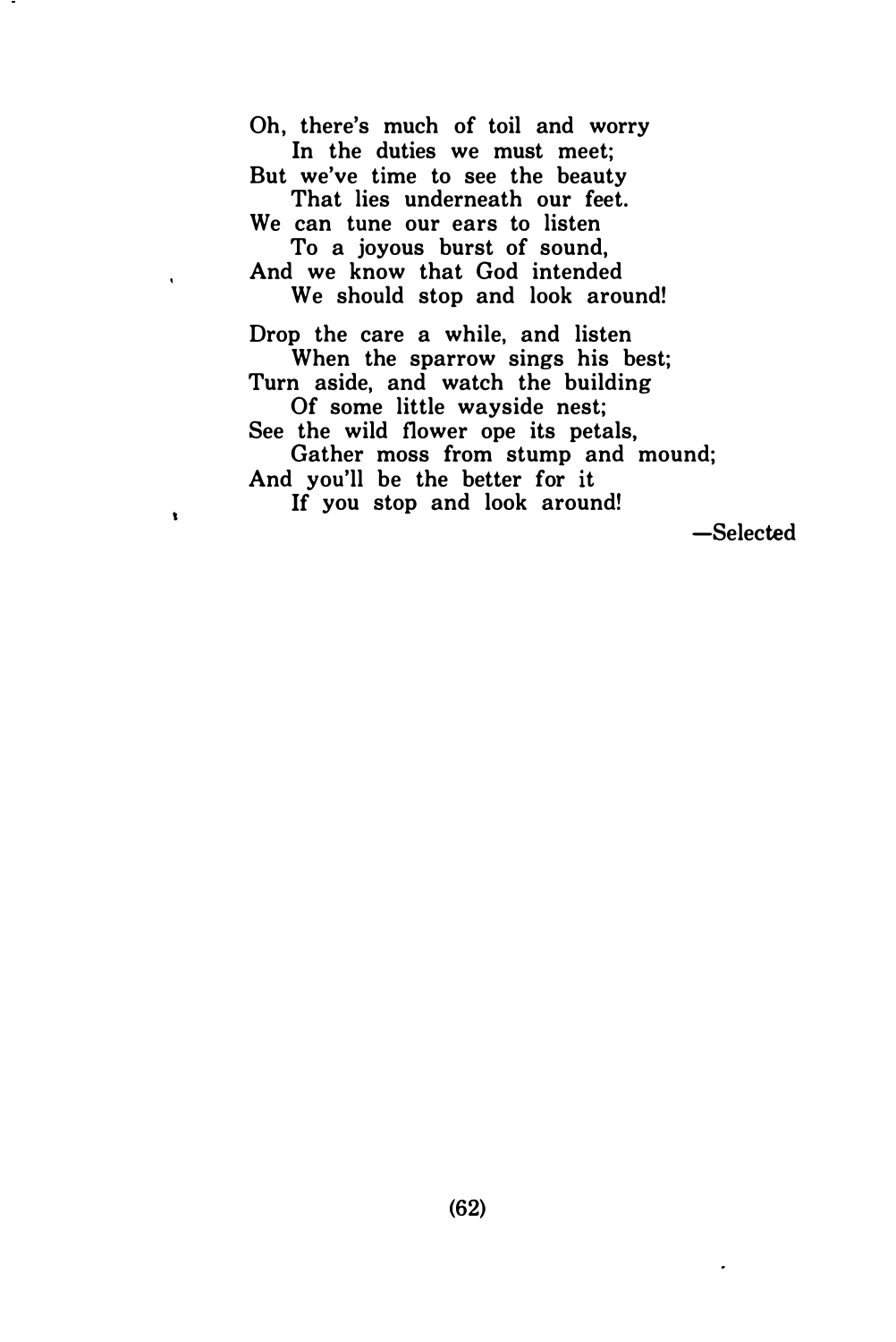# Subscription Order

| Please send _______ copies of the Bible Lessons<br>quarterly to: |  |  |
|------------------------------------------------------------------|--|--|
|                                                                  |  |  |
|                                                                  |  |  |
|                                                                  |  |  |

Subscription rate: 50¢ per copy per quarter; or \$2.00 per copy for one year (issued quarterly).

Please find enclosed payment in the amount of  $\frac{a}{b}$ .

Mail to: FAITH PUBLISHING HOUSE P. 0. Box 518 Guthrie, Okla. 73044